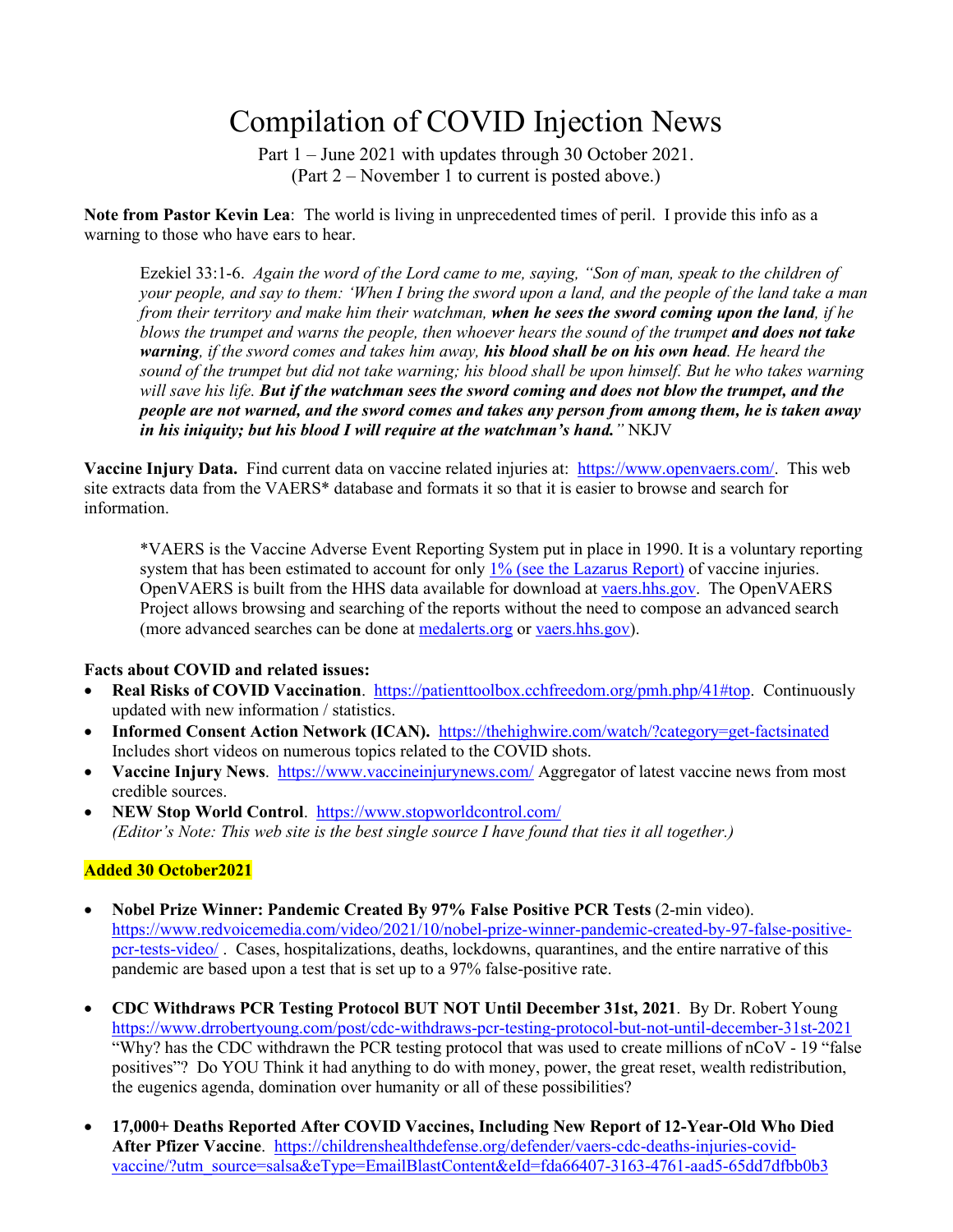VAERS data released Friday by the CDC included a total of 818,044 reports of adverse events from all age groups following COVID vaccines, including 17,128 deaths and 122,833 serious injuries between Dec. 14, 2020, and Oct. 15, 2021.

## *Related*

- **17-Year-Old Healthy Hockey Player Passes Away in Canada Weeks After Jab — Father Is Devastated After Loss.** [https://www.thegatewaypundit.com/2021/10/17-year-old-healthy-hockey](https://www.thegatewaypundit.com/2021/10/17-year-old-healthy-hockey-player-passes-away-canada-weeks-jab-father-devastated-loss/?utm_source=Email&utm_medium=the-gateway-pundit&utm_campaign=dailyam&utm_content=daily)[player-passes-away-canada-weeks-jab-father-devastated-loss/?utm\\_source=Email&utm\\_medium=the](https://www.thegatewaypundit.com/2021/10/17-year-old-healthy-hockey-player-passes-away-canada-weeks-jab-father-devastated-loss/?utm_source=Email&utm_medium=the-gateway-pundit&utm_campaign=dailyam&utm_content=daily)[gateway-pundit&utm\\_campaign=dailyam&utm\\_content=daily](https://www.thegatewaypundit.com/2021/10/17-year-old-healthy-hockey-player-passes-away-canada-weeks-jab-father-devastated-loss/?utm_source=Email&utm_medium=the-gateway-pundit&utm_campaign=dailyam&utm_content=daily) Sean Hartman suffered multiple health problems after the shot and then passed away two weeks later.
- **Michigan Woman Died from Blood Clots After J&J Vaccine, Autopsy Confirms.**  [https://childrenshealthdefense.org/defender/sandra-jacobs-cerebral-venous-sinus-thrombosis-johnson](https://childrenshealthdefense.org/defender/sandra-jacobs-cerebral-venous-sinus-thrombosis-johnson-covid-vaccine/?utm_source=salsa&eType=EmailBlastContent&eId=fda66407-3163-4761-aad5-65dd7dfbb0b3)[covid-vaccine/?utm\\_source=salsa&eType=EmailBlastContent&eId=fda66407-3163-4761-aad5-](https://childrenshealthdefense.org/defender/sandra-jacobs-cerebral-venous-sinus-thrombosis-johnson-covid-vaccine/?utm_source=salsa&eType=EmailBlastContent&eId=fda66407-3163-4761-aad5-65dd7dfbb0b3) [65dd7dfbb0b3](https://childrenshealthdefense.org/defender/sandra-jacobs-cerebral-venous-sinus-thrombosis-johnson-covid-vaccine/?utm_source=salsa&eType=EmailBlastContent&eId=fda66407-3163-4761-aad5-65dd7dfbb0b3) A Michigan pathologist confirmed 60-year-old Sandra Jacobs died from cerebral venous sinus thrombosis, a rare blood-clotting disorder, after receiving Johnson & Johnson's COVID vaccine.
- **VigiAccess: WHO database**. <https://biblescienceforum.com/2021/10/05/vigiaccess-who-database/> "The WHO has [a database for adverse reactions](http://www.vigiaccess.org/) from drugs called VigiAccess<sup>TM</sup>. Here I searched it for those adverse reactions from COVID-19 vaccines and got the following. It has a total of 2,183,912 adverse reactions from the various experimental COVID shots. You'll note that the reactions occur throughout the body. This list shows that the experimental gene-altering drugs given to people have to be the worse medical experiment ever performed in world history. Nazi Dr Joseph Mengele did nothing like this, yet he is held up as one of the worst criminals ever."
- **Sweden Indefinitely Suspends Moderna Shot After Deadly Heart Condition.**  [https://www.blacklistednews.com/article/81055/sweden-indefinitely-suspends-moderna-shot-after](https://www.blacklistednews.com/article/81055/sweden-indefinitely-suspends-moderna-shot-after-deadly-heart.html)[deadly-heart.html](https://www.blacklistednews.com/article/81055/sweden-indefinitely-suspends-moderna-shot-after-deadly-heart.html) "Sweden is the fourth nation to ban Moderna. Brick by brick, the globalist fearmongering campaign is being dismantled and recognized for what it is. Propaganda and experimental injections at the expense of lives is unacceptable, and the Technocrats who control the narrative should be removed from all public policy.
- **FDA Delays Decision on Moderna Vaccine for Adolescents Citing Heart Problems, Yet Pfizer Authorized for Teens, Despite Higher Number of Myocarditis Reports.**  [https://childrenshealthdefense.org/defender/fda-moderna-pfizer-covid-vaccine-teens](https://childrenshealthdefense.org/defender/fda-moderna-pfizer-covid-vaccine-teens-myocarditis/?utm_source=salsa&eType=EmailBlastContent&eId=fda66407-3163-4761-aad5-65dd7dfbb0b3)[myocarditis/?utm\\_source=salsa&eType=EmailBlastContent&eId=fda66407-3163-4761-aad5-](https://childrenshealthdefense.org/defender/fda-moderna-pfizer-covid-vaccine-teens-myocarditis/?utm_source=salsa&eType=EmailBlastContent&eId=fda66407-3163-4761-aad5-65dd7dfbb0b3) [65dd7dfbb0b3](https://childrenshealthdefense.org/defender/fda-moderna-pfizer-covid-vaccine-teens-myocarditis/?utm_source=salsa&eType=EmailBlastContent&eId=fda66407-3163-4761-aad5-65dd7dfbb0b3) The Pfizer and Moderna COVID vaccines are both linked to heart inflammation. In May, the U.S. Food and Drug Administration authorized Pfizer's vaccine for 12- to 17-year-olds, but the agency is delaying its decision on authorizing Moderna's vaccine for adolescents while it assesses whether the shot could increase the risk of myocarditis.
- **Israeli Physicians, Scientists Advise FDA Of 'Severe Concerns' Regarding Israeli Vaccine Policies, Urge US Not to Follow Their Lead**. [https://harbingersdaily.com/israeli-physicians-scientists-advise](https://harbingersdaily.com/israeli-physicians-scientists-advise-fda-of-severe-concerns-regarding-official-israeli-vaccine-policies-urge-us-not-to-follow-their-lead/)[fda-of-severe-concerns-regarding-official-israeli-vaccine-policies-urge-us-not-to-follow-their-lead/](https://harbingersdaily.com/israeli-physicians-scientists-advise-fda-of-severe-concerns-regarding-official-israeli-vaccine-policies-urge-us-not-to-follow-their-lead/) "An independent Israeli [group of physicians, lawyers, scientists, and researchers](https://www.facebook.com/Professional-Ethics-Front%D7%94%D7%97%D7%96%D7%99%D7%AA%D7%94%D7%9E%D7%A7%D7%A6%D7%95%D7%A2%D7%99%D7%AA%D7%9C%D7%90%D7%AA%D7%99%D7%A7%D7%94-100659398970482/) called the Professional Ethics Front today [advised](https://americasfrontlinedoctors.org/2/files/israeli-physicians-and-scientists-address-severe-concerns-to-fda-regarding-reliability-and-legality-of-official-israeli-covid-vaccine-data/) the U.S. Food and Drug Administration (FDA) regarding the upcoming FDA discussion on administering COVID-19 vaccines to children aged 5-11, expressing "severe concerns" regarding the reliability and legality of official Israeli COVID vaccine data."
- **DATA MATTERS: Death Rate EXPLODES in "Fully Vaccinated" Victims.** Stew Peters Show, 26 October 2021 (9 minutes). [https://www.redvoicemedia.com/2021/10/data-matters-death-rate-explodes-in](https://www.redvoicemedia.com/2021/10/data-matters-death-rate-explodes-in-fully-vaccinated-victims/)[fully-vaccinated-victims/](https://www.redvoicemedia.com/2021/10/data-matters-death-rate-explodes-in-fully-vaccinated-victims/)Vincent James is the founder o[f DailyVeracity.com,](https://dailyveracity.com/) and he produces the Daily Veracity show. He's been closely tracking vaccination rates versus Covid death rates, and he says the data bears out a disturbing trend: The vaccine may make people less able to develop a fully robust immunity against Covid-19. And thanks to that, death rates among the "fully vaccinated" are rising.

## • **Are the COVID Jabs Responsible for Rising Mortality Trends?**

[https://www.lewrockwell.com/2021/10/joseph-mercola/are-the-covid-jabs-responsible-for-rising-mortality](https://www.lewrockwell.com/2021/10/joseph-mercola/are-the-covid-jabs-responsible-for-rising-mortality-trends/)[trends/](https://www.lewrockwell.com/2021/10/joseph-mercola/are-the-covid-jabs-responsible-for-rising-mortality-trends/) "Adjusted for population growth of about 0.6% annually, the mortality rate in 2021 is 16% above the average and 14% above the 2018 rate. The obvious question is, why did more people die in 2021 (January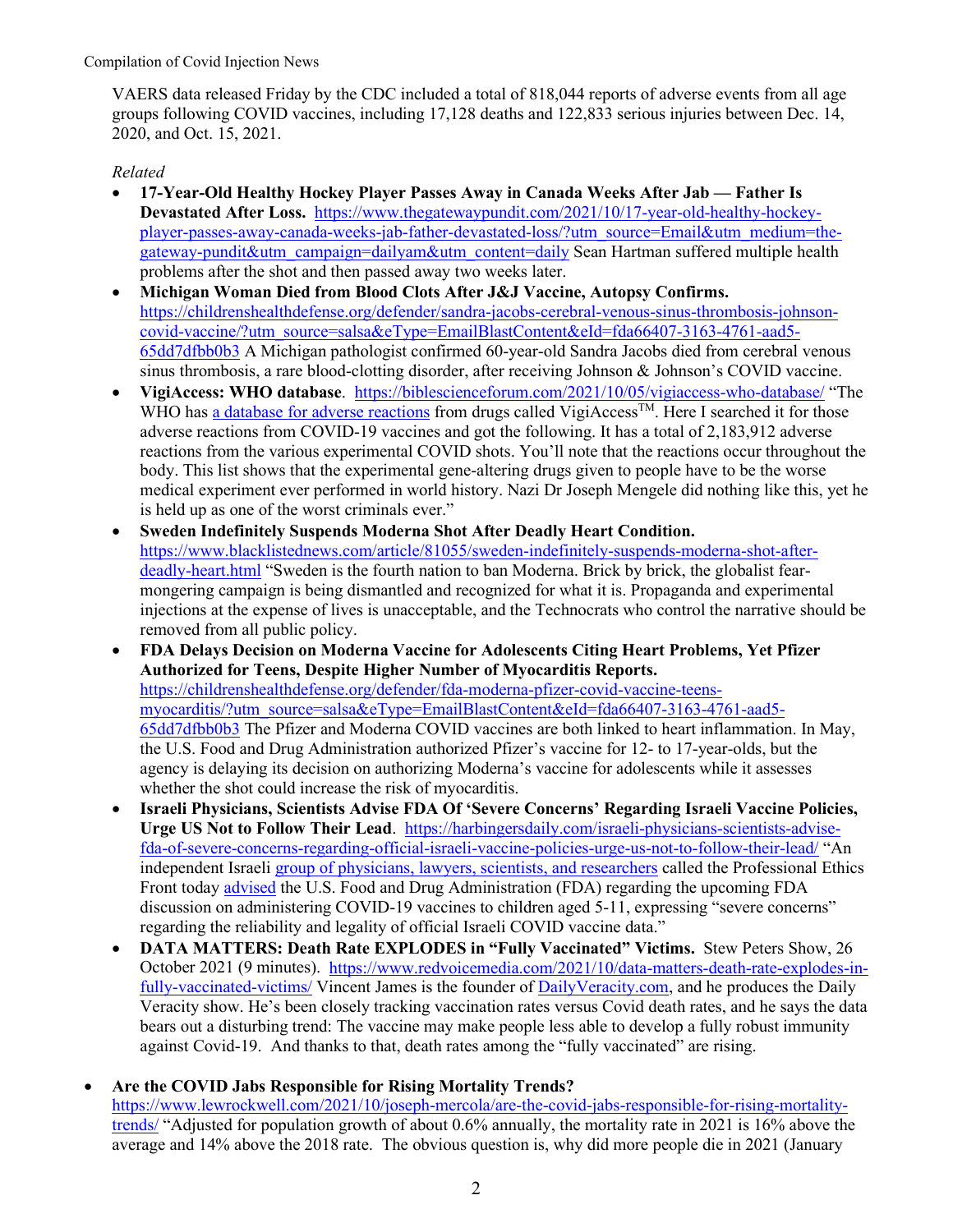through August) despite the rollout of COVID shots in December 2020? Did COVID-19 raise the death toll despite mass vaccination, or are people dying at increased rates because of the COVID jabs?"

*Related*

- **ERs are now swamped with seriously ill patients — but many don't even have COVID.**  [https://www.npr.org/sections/health-shots/2021/10/26/1046432435/ers-are-now-swamped-with-seriously](https://www.npr.org/sections/health-shots/2021/10/26/1046432435/ers-are-now-swamped-with-seriously-ill-patients-but-most-dont-even-have-covid)[ill-patients-but-most-dont-even-have-covid](https://www.npr.org/sections/health-shots/2021/10/26/1046432435/ers-are-now-swamped-with-seriously-ill-patients-but-most-dont-even-have-covid)
- **Investigation: Deaths among Teenagers have increased by 47% in the UK since they started getting the Covid-19 Vaccine according to official ONS data**. [https://theexpose.uk/2021/09/30/deaths-among](https://theexpose.uk/2021/09/30/deaths-among-teenagers-have-increased-by-47-percent-since-covid-vaccination-began/)[teenagers-have-increased-by-47-percent-since-covid-vaccination-began/](https://theexpose.uk/2021/09/30/deaths-among-teenagers-have-increased-by-47-percent-since-covid-vaccination-began/)
- **Canadian doctor (Hoffe) shares his concern with COVID vaccine after lifelong patients develop side effects.** (15 min video) [https://www.bitchute.com/video/ThnA1irQmmZ0/.](https://www.bitchute.com/video/ThnA1irQmmZ0/) See also: **Visual Display of How mRNA Vaccine Affects Cells and How mRNA Works.** <https://www.bitchute.com/video/acTDRAych9LP/> Dr. Hoffe created this video to illustrate how the mRNA shots affect your body
- **22 Studies and Reports that Raise Profound Doubts about Vaccine Efficacy for the General Population.** [https://brownstone.org/articles/22-studies-and-reports-that-raise-profound-doubts-about-vaccine-efficacy-for](https://brownstone.org/articles/22-studies-and-reports-that-raise-profound-doubts-about-vaccine-efficacy-for-the-general-population/)[the-general-population/](https://brownstone.org/articles/22-studies-and-reports-that-raise-profound-doubts-about-vaccine-efficacy-for-the-general-population/) The evidence is pouring in that the COVID-19 vaccines are not as efficacious as advertised against the Delta variant that became dominant in the fall of 2021. The Delta is learning how to thrive. The evidence has further accumulated to show that the vaccinated are showing viral loads (very high) similar to the unvaccinated, and the vaccinated are equally as infectious.

# *Related*

- **Stunning New Data: Covid Case Rates Among the 'Fully Vaccinated' are Now Higher Than the 'Not Vaccinated'.** [https://trendingpolitics.com/stunning-new-data-covid-case-rates-among-the-fully](https://trendingpolitics.com/stunning-new-data-covid-case-rates-among-the-fully-vaccinated-are-now-higher-than-the-not-vaccinated-knab/)[vaccinated-are-now-higher-than-the-not-vaccinated-knab/](https://trendingpolitics.com/stunning-new-data-covid-case-rates-among-the-fully-vaccinated-are-now-higher-than-the-not-vaccinated-knab/)
- **Horowitz: Irish county with 99.7% vaccination rate has highest COVID case rate.** <https://olivetreeviews.org/irish-county-with-99-7-vaccination-rate-has-highest-covid-case-rate/>
- **Vaccinated People Easily Transmit COVID-19 Delta Variant in Households: UK Study.**  s[https://www.theepochtimes.com/mkt\\_morningbrief/vaccinated-people-easily-transmit-covid-19-delta](https://www.theepochtimes.com/mkt_morningbrief/vaccinated-people-easily-transmit-covid-19-delta-variant-in-households-uk-study_4074277.html?utm_source=Morningbrief&utm_medium=email&utm_campaign=mb-2021-10-29&mktids=441fb8cdbb840e1bf985645dec549317&est=KcctaF2a9167qny7w6gRJsP3owdjFwiInfj6jPcer7PghH6L7O8bcHkpxgDzm5aqeTc%3D)[variant-in-households-uk](https://www.theepochtimes.com/mkt_morningbrief/vaccinated-people-easily-transmit-covid-19-delta-variant-in-households-uk-study_4074277.html?utm_source=Morningbrief&utm_medium=email&utm_campaign=mb-2021-10-29&mktids=441fb8cdbb840e1bf985645dec549317&est=KcctaF2a9167qny7w6gRJsP3owdjFwiInfj6jPcer7PghH6L7O8bcHkpxgDzm5aqeTc%3D)[study\\_4074277.html?utm\\_source=Morningbrief&utm\\_medium=email&utm\\_campaign=mb-2021-10-](https://www.theepochtimes.com/mkt_morningbrief/vaccinated-people-easily-transmit-covid-19-delta-variant-in-households-uk-study_4074277.html?utm_source=Morningbrief&utm_medium=email&utm_campaign=mb-2021-10-29&mktids=441fb8cdbb840e1bf985645dec549317&est=KcctaF2a9167qny7w6gRJsP3owdjFwiInfj6jPcer7PghH6L7O8bcHkpxgDzm5aqeTc%3D) [29&mktids=441fb8cdbb840e1bf985645dec549317&est=KcctaF2a9167qny7w6gRJsP3owdjFwiInfj6jPce](https://www.theepochtimes.com/mkt_morningbrief/vaccinated-people-easily-transmit-covid-19-delta-variant-in-households-uk-study_4074277.html?utm_source=Morningbrief&utm_medium=email&utm_campaign=mb-2021-10-29&mktids=441fb8cdbb840e1bf985645dec549317&est=KcctaF2a9167qny7w6gRJsP3owdjFwiInfj6jPcer7PghH6L7O8bcHkpxgDzm5aqeTc%3D) [r7PghH6L7O8bcHkpxgDzm5aqeTc%3D](https://www.theepochtimes.com/mkt_morningbrief/vaccinated-people-easily-transmit-covid-19-delta-variant-in-households-uk-study_4074277.html?utm_source=Morningbrief&utm_medium=email&utm_campaign=mb-2021-10-29&mktids=441fb8cdbb840e1bf985645dec549317&est=KcctaF2a9167qny7w6gRJsP3owdjFwiInfj6jPcer7PghH6L7O8bcHkpxgDzm5aqeTc%3D)
- **Breaking: FDA Panel Endorses Pfizer Shots for 5- to 11-Year-Olds, Experts Say Vaccine for Kids Is 'Unnecessary, Premature and Will Do More Harm Than Good'**.

[https://childrenshealthdefense.org/defender/fda-endorses-pfizer-covid-vaccine-](https://childrenshealthdefense.org/defender/fda-endorses-pfizer-covid-vaccine-children/?utm_source=salsa&eType=EmailBlastContent&eId=45187f96-66b3-4a5a-bae6-a67154a3c804)

[children/?utm\\_source=salsa&eType=EmailBlastContent&eId=45187f96-66b3-4a5a-bae6-a67154a3c804](https://childrenshealthdefense.org/defender/fda-endorses-pfizer-covid-vaccine-children/?utm_source=salsa&eType=EmailBlastContent&eId=45187f96-66b3-4a5a-bae6-a67154a3c804) The U.S. Food and Drug Administration's advisory panel today voted to recommend the agency allow Pfizer to amend its Emergency Use Authorization for its COVID vaccine for children 5 through 11 years old, despite a host of objections from scientists and physicians.

- **FDA TORCHED, Over Child COVID Vaccine Advisory Panel Vote, By Dr. Jessica Rose** (4 minute video) [https://www.redvoicemedia.com/2021/10/fda-torched-over-child-covid-vaccine-advisory-panel](https://www.redvoicemedia.com/2021/10/fda-torched-over-child-covid-vaccine-advisory-panel-vote-by-dr-jessica-rose/)[vote-by-dr-jessica-rose/.](https://www.redvoicemedia.com/2021/10/fda-torched-over-child-covid-vaccine-advisory-panel-vote-by-dr-jessica-rose/) Dr. Jessica Rose, whose medical research on the effects COVID-19 vaccine has on children is being censored, sounded off yesterday to blast an FDA panel's decision to approve vaccines for children as young as five years old.
- **Yale epidemiologist: I would pull child from school to avoid vaccine.**  [https://www.wnd.com/2021/10/yale-epidemiologist-pull-child-school-avoid-vaccine/.](https://www.wnd.com/2021/10/yale-epidemiologist-pull-child-school-avoid-vaccine/) As an FDA advisory panel prepares to decide whether or not to recommend the Pfizer COVID-19 vaccine for young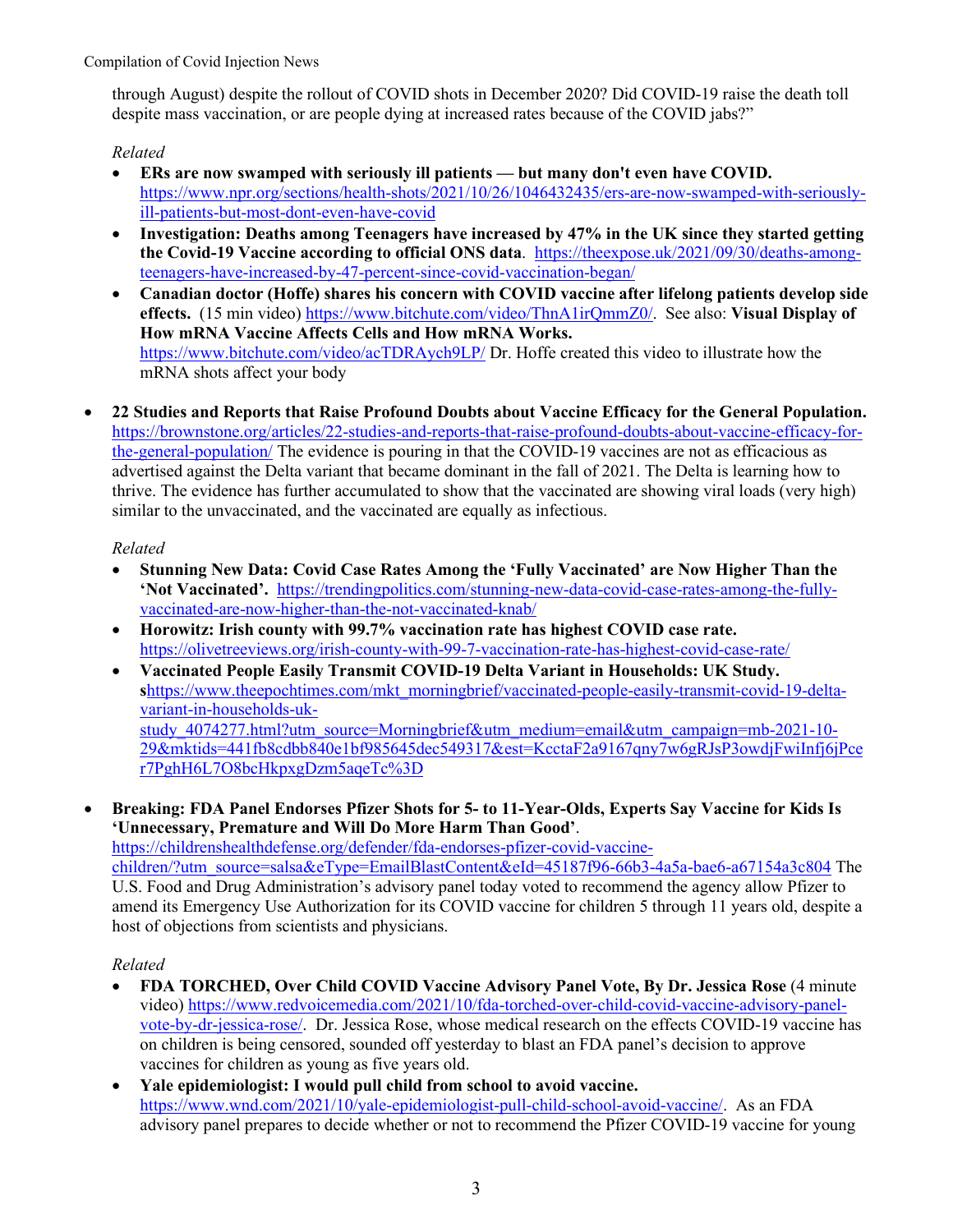children, Yale epidemiologist Dr. Harvey Risch is advising parents to remove their children from any public school that forces students to get the shots.

- **Three Science-Based Reasons Why Many Parents Won't Vaccinate Their Children Against COVID.** [https://thepulse.one/2021/10/06/3-science-based-reasons-why-parents-are-hesitant-about-covid](https://thepulse.one/2021/10/06/3-science-based-reasons-why-parents-are-hesitant-about-covid-vaccination/)[vaccination/](https://thepulse.one/2021/10/06/3-science-based-reasons-why-parents-are-hesitant-about-covid-vaccination/) . The Facts:
- The chances of a child contracting severe COVID is very low.
- The chances of a child being hospitalized and/or dying from a COVID infection is extremely low.
- Children are among the poorest spreaders of COVID compared to people of older age.
- **The Race is on to Get Experimental COVID Shots into Little Kids — Why?** [https://childrenshealthdefense.org/defender/experimental-covid-vaccines-young-children-pfizer-cdc](https://childrenshealthdefense.org/defender/experimental-covid-vaccines-young-children-pfizer-cdc-fda/?utm_source=salsa&eType=EmailBlastContent&eId=fda66407-3163-4761-aad5-65dd7dfbb0b3)[fda/?utm\\_source=salsa&eType=EmailBlastContent&eId=fda66407-3163-4761-aad5-65dd7dfbb0b3](https://childrenshealthdefense.org/defender/experimental-covid-vaccines-young-children-pfizer-cdc-fda/?utm_source=salsa&eType=EmailBlastContent&eId=fda66407-3163-4761-aad5-65dd7dfbb0b3) U.S. health officials, with unflagging support from the Biden Administration, are charging full speed ahead on plans to vaccinate children as young as 5 for COVID, despite the extremely low risk the virus poses to kids, and against the urgent warnings of scientists and doctors.
- **This Is Politics, Not Science': White House, CDC Prepare to Vaccinate 5- to 11-Year-Olds Prior to FDA Authorization.** [https://childrenshealthdefense.org/defender/white-house-cdc-plans-guidance-covid](https://childrenshealthdefense.org/defender/white-house-cdc-plans-guidance-covid-vaccines-kids/?utm_source=salsa&eType=EmailBlastContent&eId=fda66407-3163-4761-aad5-65dd7dfbb0b3)[vaccines-kids/?utm\\_source=salsa&eType=EmailBlastContent&eId=fda66407-3163-4761-aad5-](https://childrenshealthdefense.org/defender/white-house-cdc-plans-guidance-covid-vaccines-kids/?utm_source=salsa&eType=EmailBlastContent&eId=fda66407-3163-4761-aad5-65dd7dfbb0b3) [65dd7dfbb0b3](https://childrenshealthdefense.org/defender/white-house-cdc-plans-guidance-covid-vaccines-kids/?utm_source=salsa&eType=EmailBlastContent&eId=fda66407-3163-4761-aad5-65dd7dfbb0b3) The White House today unveiled plans to vaccinate 28 million 5- to 11-year olds for COVID, and the Centers for Disease Control and Prevention has already issued guidance for the vaccines for that age group, even though the U.S. Food and Drug Administration has yet to approve Pfizer's vaccine for young children.
- **CDC Director Walensky Speaks on Vaccine Mandates, Plan for 'Education and Counseling' for the Unvaccinated.** [https://resistthemainstream.org/watch-cdcs-walensky-reveals-theres-a-plan-for-the](https://resistthemainstream.org/watch-cdcs-walensky-reveals-theres-a-plan-for-the-unvaccinated/?utm_source=telssegram)[unvaccinated/?utm\\_source=telssegram](https://resistthemainstream.org/watch-cdcs-walensky-reveals-theres-a-plan-for-the-unvaccinated/?utm_source=telssegram) Centers for Disease Control and Prevention Director Rochelle Walensky spoke out on Sunday to say in an interview to say that the Joe Biden administration has a plan for the "education and counseling" of essential workers, so they are comfortable getting vaccinated.
- **CDC's Walensky Says the Quiet Part Out Loud, Let's The Cat Out of The Bag on Future Vax Plans** [VIDEOS]. [https://www.redvoicemedia.com/2021/10/cdcs-walensky-says-the-quiet-part-out-loud-lets-the](https://www.redvoicemedia.com/2021/10/cdcs-walensky-says-the-quiet-part-out-loud-lets-the-cat-out-of-the-bag-on-future-vax-plans-videos/)[cat-out-of-the-bag-on-future-vax-plans-videos/](https://www.redvoicemedia.com/2021/10/cdcs-walensky-says-the-quiet-part-out-loud-lets-the-cat-out-of-the-bag-on-future-vax-plans-videos/) CDC Director Dr. Rochelle Walenky appeared on Fox News with Chris Wallace to discuss vaccine mandates, vaccine booster shots, and even the 'education and counseling' of those resisting the experimental so-called vaccines. Two short clips show where Walensky may have said the quiet part out loud.
- **Exposed: Inhumane, lethal COVID Protocol in hospitals.** By Elizabeth Lee Vliet, M.D., published October 25, 2021. [https://www.wnd.com/2021/10/exposed-inhumane-lethal-covid-protocol-hospitals/.](https://www.wnd.com/2021/10/exposed-inhumane-lethal-covid-protocol-hospitals/) In a shocking departure from traditional hospital policies, admission to a hospital has become like reporting to prison. Prisoners in America's jails have more visitation rights than do COVID patients in America's hospitals.
- **Are Scientists Cooking Up More Lethal Versions of COVID**? By Joseph Mercola [https://childrenshealthdefense.org/defender/scientists-created-sars-cov-2](https://childrenshealthdefense.org/defender/scientists-created-sars-cov-2-variant/?utm_source=salsa&eType=EmailBlastContent&eId=45187f96-66b3-4a5a-bae6-a67154a3c804) [variant/?utm\\_source=salsa&eType=EmailBlastContent&eId=45187f96-66b3-4a5a-bae6-a67154a3c804](https://childrenshealthdefense.org/defender/scientists-created-sars-cov-2-variant/?utm_source=salsa&eType=EmailBlastContent&eId=45187f96-66b3-4a5a-bae6-a67154a3c804) Evidence shows scientists have created a more lethal SARS-CoV-2 variant that bypasses acquired immunity or negates the immunity you normally would have after recovering from the infection. Story-at-a-glance.
	- Scientists are already cooking up more virulent and lethal versions of SARS-CoV-2.
	- By serial passaging live [SARS-CoV-2](https://childrenshealthdefense.org/news/republish/chds-letter-to-congress-urging-covid-19-origins-investigation/) in plasma obtained from a recovered [COVID-19](https://childrenshealthdefense.org/defender_category/covid/) patient that had high amounts of neutralizing antibodies in it, the virus ended up mutating to evade the antibodies.
	- The SARS-CoV-2 variant they created bypasses acquired immunity or negates the immunity you normally would have after recovering from the infection. As such, it could be extremely lethal.
	- Since the virus can mutate to evade neutralizing antibodies, it could potentially mutate under the "selective pressure" of vaccination as well.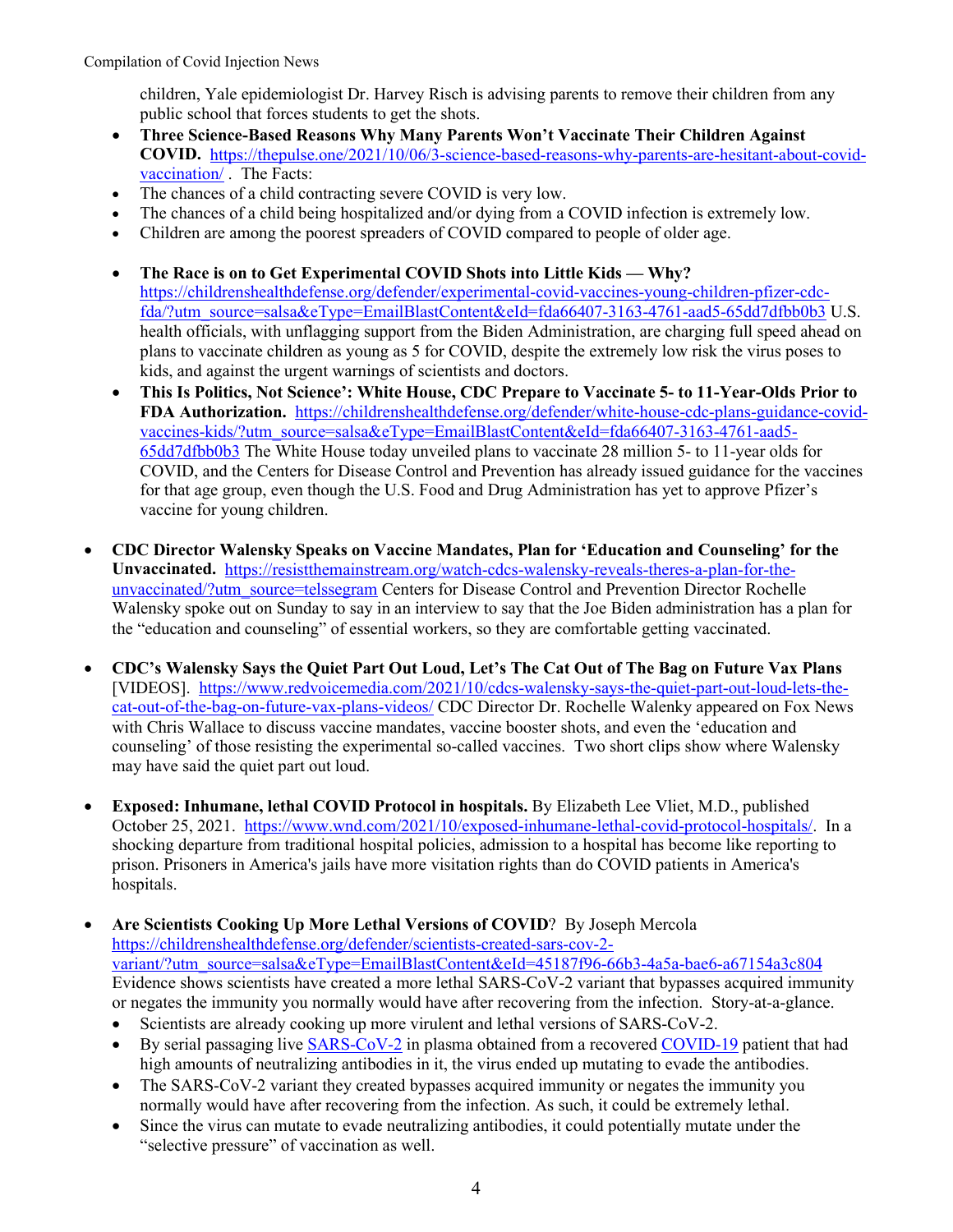- Two prominent figures during the COVID-19 pandemic have bee[n Dr. Anthony Fauci](https://childrenshealthdefense.org/defender/robert-f-kennedy-jr-book-the-real-anthony-fauci/) and Peter Daszak, both of whom have much to gain by misleading the public and the world about SARS-CoV-2's origin, as they may both have been involved in its creation.
- **Informed consent disclosure to vaccine trial subjects of risk of COVID-19 vaccines worsening clinical disease.** [https://pubmed.ncbi.nlm.nih.gov/33113270/.](https://pubmed.ncbi.nlm.nih.gov/33113270/) *Conclusions drawn from the study and clinical implications:* The specific and significant COVID-19 risk of ADE should have been and should be prominently and independently disclosed to research subjects currently in vaccine trials, as well as those being recruited for the trials and future patients after vaccine approval, in order to meet the medical ethics standard of patient comprehension for informed consent.
- **Top 8 ways COVID face masks are HARMFUL as analyzed by a physician and former medical journal editor**. <https://www.naturalnews.com/2021-10-22-top-8-ways-covid-face-masks-are-harmful.html> "Covid masks are creating and "masking" major health problems that none of the wearers seem to realize: #1. Masks lower oxygen levels in the blood.
	- #2. Masks raise carbon dioxide levels in the blood.
	- #3. Masks trap exhaled viral pathogens thus [increasing viral load](https://ratical.org/PandemicParallaxView/MasksAreHarmful-Meehan2020.html) and severity of disease.
	- #4. SARS CoV-2 becomes more dangerous when blood oxygen levels decline.
	- #5. Masks give a false sense of security.
	- #6. Masks divert exhaled air and pathogenic plumes into the eyes.
	- #7. Masks are dangerous for people with pre-existing medical conditions.
	- #8. [Cloth masks increase risk](https://www.ncbi.nlm.nih.gov/pmc/articles/PMC4420971/pdf/bmjopen-2014-006577.pdf) of contracting respiratory infections, including Covid."
- **Groundbreaking: Nebraska AG Says Doctors Can Legally Prescribe Ivermectin, HCQ for COVID, Calls Out FDA, CDC, Fauci, Media for 'Fueling Confusion and Misinformation'** [https://childrenshealthdefense.org/defender/nebraska-ag-doug-peterson-legal-opinion-ivermectin-hcq](https://childrenshealthdefense.org/defender/nebraska-ag-doug-peterson-legal-opinion-ivermectin-hcq-covid/?utm_source=salsa&eType=EmailBlastContent&eId=fda66407-3163-4761-aad5-65dd7dfbb0b3)[covid/?utm\\_source=salsa&eType=EmailBlastContent&eId=fda66407-3163-4761-aad5-65dd7dfbb0b3](https://childrenshealthdefense.org/defender/nebraska-ag-doug-peterson-legal-opinion-ivermectin-hcq-covid/?utm_source=salsa&eType=EmailBlastContent&eId=fda66407-3163-4761-aad5-65dd7dfbb0b3) At the request of the Nebraska Department of Health, on Oct. 15, Nebraska Attorney General Doug Peterson issued a legal opinion that Nebraska healthcare providers can legally prescribe ivermectin and hydroxychloroquine for the treatment of COVID, so long as they obtain informed consent from the patient.
- **Inexpensive Antidepressant Slashes COVID-19 Hospitalizations By Over 30%: New Study Finds.**  [https://www.zerohedge.com/geopolitical/inexpensive-antidepressant-slashes-covid-19-hospitalizations-over-](https://www.zerohedge.com/geopolitical/inexpensive-antidepressant-slashes-covid-19-hospitalizations-over-30-new-study-finds)[30-new-study-finds.](https://www.zerohedge.com/geopolitical/inexpensive-antidepressant-slashes-covid-19-hospitalizations-over-30-new-study-finds) Reference study is "Effect of early treatment with fluvoxamine on risk of emergency care and hospitalisation among patients with COVID-19: the TOGETHER randomised, platform clinical trial." [https://www.thelancet.com/journals/langlo/article/PIIS2214-109X\(21\)00448-4/fulltext](https://www.thelancet.com/journals/langlo/article/PIIS2214-109X(21)00448-4/fulltext) )

## **Added 23 October2021**

• **5,427% Increase in Deaths Following COVID Shots Revealed by PhD Researchers Analysis of VAERS**  Data [video]. [https://www.redvoicemedia.com/video/2021/10/5427-increase-in-deaths-following-covid](https://www.redvoicemedia.com/video/2021/10/5427-increase-in-deaths-following-covid-shots-revealed-by-phd-researchers-analysis-of-vaers-data-video/)[shots-revealed-by-phd-researchers-analysis-of-vaers-data-video/](https://www.redvoicemedia.com/video/2021/10/5427-increase-in-deaths-following-covid-shots-revealed-by-phd-researchers-analysis-of-vaers-data-video/)

- **The Jerusalem Report: 'We Are the Lab Rats of the World'**  [https://childrenshealthdefense.org/defender/tchd-tv-jerusalem-report-ilana-rachel-daniel-israel-covid](https://childrenshealthdefense.org/defender/tchd-tv-jerusalem-report-ilana-rachel-daniel-israel-covid-vaccine-mandates-pfizer/?utm_source=salsa&eType=EmailBlastContent&eId=e624276e-8c42-4d42-9db7-7c33e5eece6a&eType=EmailBlastContent&eId=f93df44e-5e74-4ee0-83de-ddaaa2a72fbf)[vaccine-mandates-pfizer/?utm\\_source=salsa&eType=EmailBlastContent&eId=e624276e-8c42-4d42-](https://childrenshealthdefense.org/defender/tchd-tv-jerusalem-report-ilana-rachel-daniel-israel-covid-vaccine-mandates-pfizer/?utm_source=salsa&eType=EmailBlastContent&eId=e624276e-8c42-4d42-9db7-7c33e5eece6a&eType=EmailBlastContent&eId=f93df44e-5e74-4ee0-83de-ddaaa2a72fbf) [9db7-7c33e5eece6a&eType=EmailBlastContent&eId=f93df44e-5e74-4ee0-83de-ddaaa2a72fbf](https://childrenshealthdefense.org/defender/tchd-tv-jerusalem-report-ilana-rachel-daniel-israel-covid-vaccine-mandates-pfizer/?utm_source=salsa&eType=EmailBlastContent&eId=e624276e-8c42-4d42-9db7-7c33e5eece6a&eType=EmailBlastContent&eId=f93df44e-5e74-4ee0-83de-ddaaa2a72fbf)
- **Numbers In the VAERS Data Safe & Effective Narrative DESTROYED** [VIDEO]. [https://www.redvoicemedia.com/2021/10/released-shocking-newest-numbers-in-the-vaers-data-safe](https://www.redvoicemedia.com/2021/10/released-shocking-newest-numbers-in-the-vaers-data-safe-effective-narrative-destroyed-video/)[effective-narrative-destroyed-video/](https://www.redvoicemedia.com/2021/10/released-shocking-newest-numbers-in-the-vaers-data-safe-effective-narrative-destroyed-video/)
- **CDC manipulated study data to show the Covid-19 Vaccines are safe for Pregnant Women when in reality 4 in 5 suffered a miscarriage.** [https://theexpose.uk/2021/07/06/cdc-manipulated-study-data-to](https://theexpose.uk/2021/07/06/cdc-manipulated-study-data-to-show-the-covid-19-vaccines-are-safe-for-pregnant-women-when-in-reality-4-in-5-suffered-a-miscarriage/)[show-the-covid-19-vaccines-are-safe-for-pregnant-women-when-in-reality-4-in-5-suffered-a-miscarriage/](https://theexpose.uk/2021/07/06/cdc-manipulated-study-data-to-show-the-covid-19-vaccines-are-safe-for-pregnant-women-when-in-reality-4-in-5-suffered-a-miscarriage/)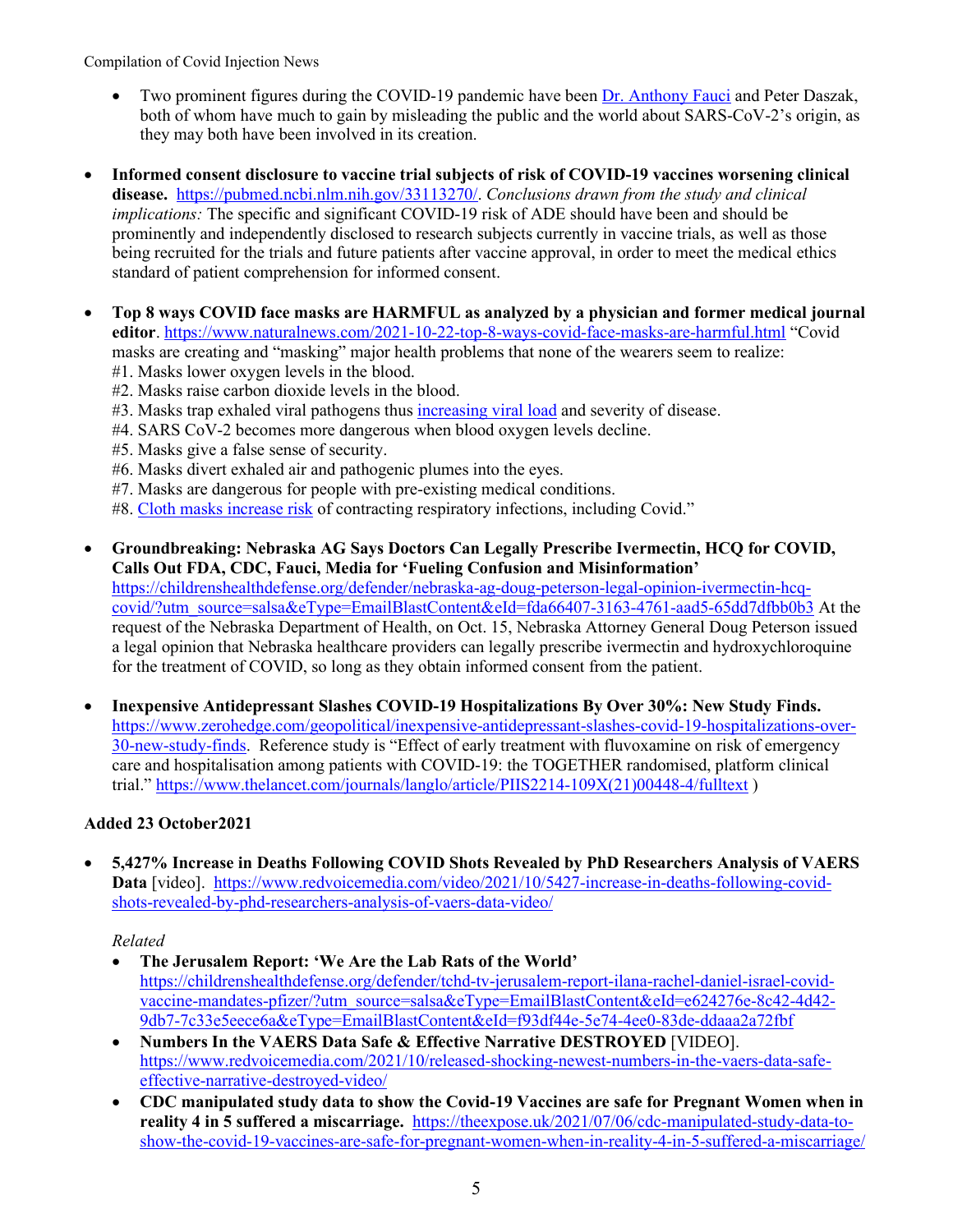- **MIT Scientist on COVID Vaccine: 'Don't Go Near It' + Warnings for Pregnant Women.**  [https://childrenshealthdefense.org/defender/chd-tv-against-wind-paul-thomas-stephanie-seneff-neil-z](https://childrenshealthdefense.org/defender/chd-tv-against-wind-paul-thomas-stephanie-seneff-neil-z-miller-covid-vaccines/?utm_source=salsa&eType=EmailBlastContent&eId=9d898720-dfb2-40c8-af3c-08a772840b5e)[miller-covid-vaccines/?utm\\_source=salsa&eType=EmailBlastContent&eId=9d898720-dfb2-40c8-af3c-](https://childrenshealthdefense.org/defender/chd-tv-against-wind-paul-thomas-stephanie-seneff-neil-z-miller-covid-vaccines/?utm_source=salsa&eType=EmailBlastContent&eId=9d898720-dfb2-40c8-af3c-08a772840b5e)[08a772840b5e](https://childrenshealthdefense.org/defender/chd-tv-against-wind-paul-thomas-stephanie-seneff-neil-z-miller-covid-vaccines/?utm_source=salsa&eType=EmailBlastContent&eId=9d898720-dfb2-40c8-af3c-08a772840b5e)
- **17-Year-Old Develops Multisystem Inflammatory Syndrome and Myocarditis After Pfizer Vaccine, Report Shows**. [https://childrenshealthdefense.org/defender/teen-multisystem-inflammatory-syndrome](https://childrenshealthdefense.org/defender/teen-multisystem-inflammatory-syndrome-myocarditis-pfizer-vaccine/?utm_source=salsa&eType=EmailBlastContent&eId=d6b23039-d0e5-4a91-9443-0f8b3539eafa)[myocarditis-pfizer-vaccine/?utm\\_source=salsa&eType=EmailBlastContent&eId=d6b23039-d0e5-4a91-](https://childrenshealthdefense.org/defender/teen-multisystem-inflammatory-syndrome-myocarditis-pfizer-vaccine/?utm_source=salsa&eType=EmailBlastContent&eId=d6b23039-d0e5-4a91-9443-0f8b3539eafa) [9443-0f8b3539eafa.](https://childrenshealthdefense.org/defender/teen-multisystem-inflammatory-syndrome-myocarditis-pfizer-vaccine/?utm_source=salsa&eType=EmailBlastContent&eId=d6b23039-d0e5-4a91-9443-0f8b3539eafa) A peer-reviewed brief report published Oct. 7 in Acta Paedatrica describes a case of multisystem inflammatory syndrome in a previously healthy 17-year-old male who developed fever, vomiting, myalgia and chest pain five days after his second dose of the Pfizer-BioNTech vaccine.
- **Analysis Shows More COVID Deaths in 2021 than 2020 with Large Percent of 2021 Deaths Fully Vaccinated**. [https://www.thegatewaypundit.com/2021/10/exclusive-analysis-shows-covid-deaths-2021-](https://www.thegatewaypundit.com/2021/10/exclusive-analysis-shows-covid-deaths-2021-2020-large-percent-2021-deaths-fully-vaccinated/?utm_source=Email&utm_medium=the-gateway-pundit&utm_campaign=dailypm&utm_content=daily) [2020-large-percent-2021-deaths-fully-vaccinated/?utm\\_source=Email&utm\\_medium=the-gateway](https://www.thegatewaypundit.com/2021/10/exclusive-analysis-shows-covid-deaths-2021-2020-large-percent-2021-deaths-fully-vaccinated/?utm_source=Email&utm_medium=the-gateway-pundit&utm_campaign=dailypm&utm_content=daily)[pundit&utm\\_campaign=dailypm&utm\\_content=daily](https://www.thegatewaypundit.com/2021/10/exclusive-analysis-shows-covid-deaths-2021-2020-large-percent-2021-deaths-fully-vaccinated/?utm_source=Email&utm_medium=the-gateway-pundit&utm_campaign=dailypm&utm_content=daily)

*Related*

- **Vaccination Rates Not Linked to Lower COVID Rates, Epidemiology Paper Finds.** <https://fee.org/articles/vaccination-rates-not-linked-to-lower-covid-rates-epidemiology-paper-finds> A new paper in the European Journal of Epidemiology that analyzed 168 countries and 2,947 US counties found that higher vaccination rates were not associated with fewer COVID-19 cases.
- **Whistleblower: FDA and CDC both know, but won't admit, that 90% of covid patient hospitalizations are the fully vaccinated**. [https://pandemic.news/2021-10-19-fda-cdc-90percent-covid](https://pandemic.news/2021-10-19-fda-cdc-90percent-covid-hospitalizations-fully-vaccinated.html)[hospitalizations-fully-vaccinated.html](https://pandemic.news/2021-10-19-fda-cdc-90percent-covid-hospitalizations-fully-vaccinated.html)
- **Former CDC Director Gives Alarming Statistic on Fully Vaccinated COVID Deaths.** [https://resistthemainstream.org/former-cdc-director-gives-alarming-statistic-on-fully-vaccinated-covid](https://resistthemainstream.org/former-cdc-director-gives-alarming-statistic-on-fully-vaccinated-covid-deaths/?utm_source=telegram)[deaths/?utm\\_source=telegram](https://resistthemainstream.org/former-cdc-director-gives-alarming-statistic-on-fully-vaccinated-covid-deaths/?utm_source=telegram)
- **ICAN Eviscerates CDC in Formal Exchange Regarding Natural Immunity**. ICAN Legal Update 23 October 2021. [https://www.icandecide.org/ican\\_press/ican-eviscerates-cdc-in-formal-exchange-regarding](https://www.icandecide.org/ican_press/ican-eviscerates-cdc-in-formal-exchange-regarding-natural-immunity/)[natural-immunity/](https://www.icandecide.org/ican_press/ican-eviscerates-cdc-in-formal-exchange-regarding-natural-immunity/)
- **National security laws may suggest that COVID-19 is a falsified pandemic 'exercise'** [https://www.lifesitenews.com/news/national-security-laws-may-suggest-that-covid-19-is-a-falsified](https://www.lifesitenews.com/news/national-security-laws-may-suggest-that-covid-19-is-a-falsified-pandemic-exercise/)[pandemic-exercise/](https://www.lifesitenews.com/news/national-security-laws-may-suggest-that-covid-19-is-a-falsified-pandemic-exercise/) A suspicious amendment just before COVID may be one of the clearest suggestions that US officials were trying to cover themselves legally before a planned pandemic.

- **Is covid a falsified "pandemic" that was launched as a bioweapons exercise?** <https://pandemic.news/2021-10-21-covid-falsified-pandemic-launched-bioweapons-exercise.html> "Just a few months before the Wuhan coronavirus (Covid-19) "pandemic" was officially declared, the Department of Homeland Security (DHS) and several other federal bureaucracies held a "National Exercise Program" (NEP) that simulated the country's preparedness response to a disease threat. Well, it has been speculated ever since that the Chinese Virus is simply this exercise gone live..."
- **Is U.S. Response to COVID Pandemic an Official Government Psychological Operation?** [https://childrenshealthdefense.org/defender/covid-vaccines-pandemic-government-psychological](https://childrenshealthdefense.org/defender/covid-vaccines-pandemic-government-psychological-operations/?utm_source=salsa&eType=EmailBlastContent&eId=d6b23039-d0e5-4a91-9443-0f8b3539eafa)[operations/?utm\\_source=salsa&eType=EmailBlastContent&eId=d6b23039-d0e5-4a91-9443-](https://childrenshealthdefense.org/defender/covid-vaccines-pandemic-government-psychological-operations/?utm_source=salsa&eType=EmailBlastContent&eId=d6b23039-d0e5-4a91-9443-0f8b3539eafa) [0f8b3539eafa](https://childrenshealthdefense.org/defender/covid-vaccines-pandemic-government-psychological-operations/?utm_source=salsa&eType=EmailBlastContent&eId=d6b23039-d0e5-4a91-9443-0f8b3539eafa) The possibility that U.S. government psychological operations, or PSYOP, have been engaged to sway the public to accept COVID vaccines should be investigated thoroughly.
- **Spain: Ministry of Health Forced to Confirm It Has Never Isolated the SARS-CoV-2 Virus (Nobody Has!)** [https://humansarefree.com/2021/10/spain-ministry-of-health-forced-to-confirm-it-has](https://humansarefree.com/2021/10/spain-ministry-of-health-forced-to-confirm-it-has-never-isolated-the-sars-cov-2-virus-nobody-has.html)[never-isolated-the-sars-cov-2-virus-nobody-has.html](https://humansarefree.com/2021/10/spain-ministry-of-health-forced-to-confirm-it-has-never-isolated-the-sars-cov-2-virus-nobody-has.html)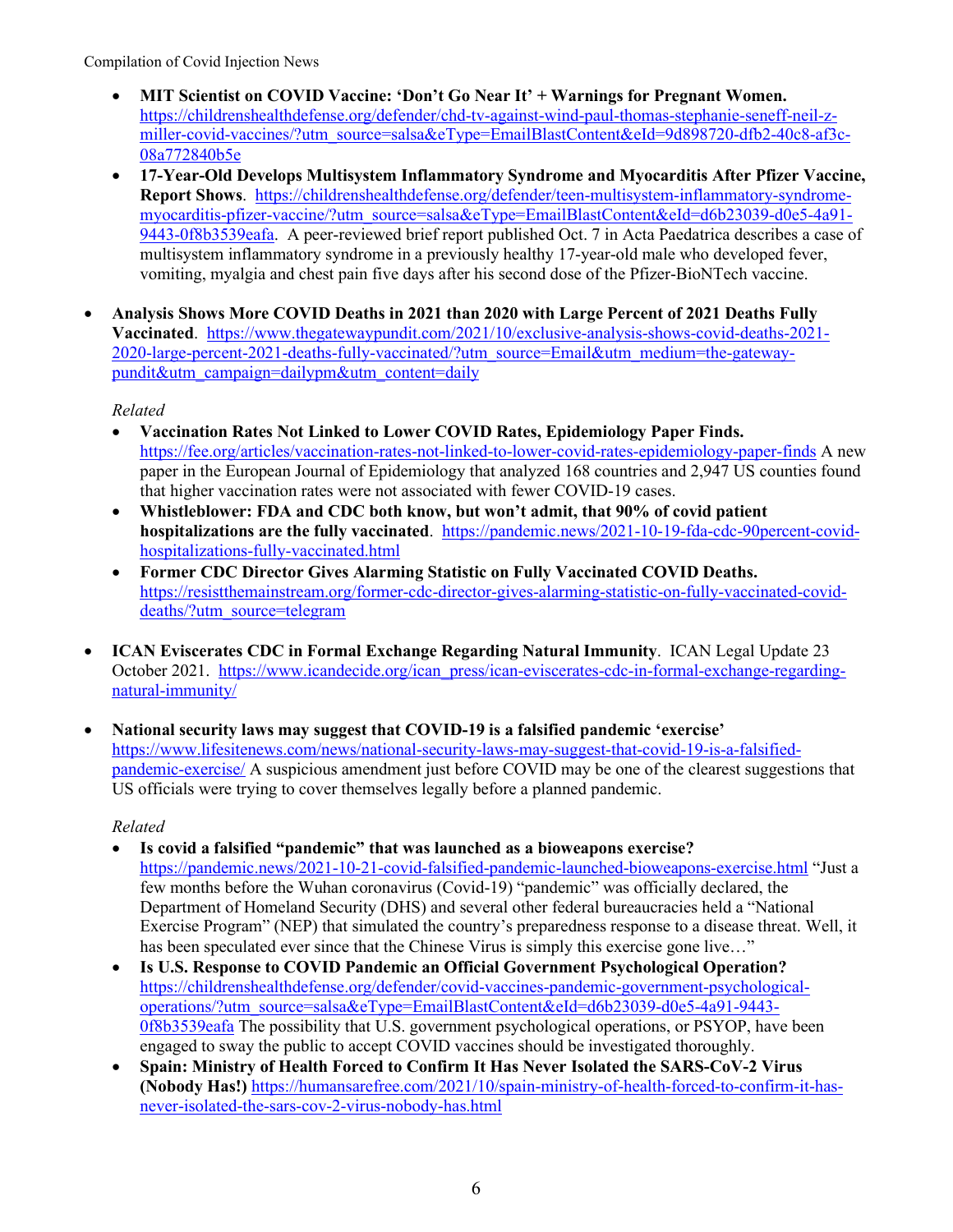- **Senator Rand Paul ANNIHILATES Fauci, GAIN OF FUNCTION, BIOWEAPONS EXPOSED.** [https://www.redvoicemedia.com/2021/10/senator-rand-paul-annihilates-fauci-gain-of-function](https://www.redvoicemedia.com/2021/10/senator-rand-paul-annihilates-fauci-gain-of-function-bioweapons-exposed-video/)[bioweapons-exposed-video/](https://www.redvoicemedia.com/2021/10/senator-rand-paul-annihilates-fauci-gain-of-function-bioweapons-exposed-video/)
- **NIH Releases Letter, Corrects False Statements by Directors Collins and Fauci**. [https://resistthemainstream.org/nih-corrects-false-statements-by-directors-collins-and-fauci-in-new](https://resistthemainstream.org/nih-corrects-false-statements-by-directors-collins-and-fauci-in-new-letter/?utm_source=telegram)[letter/?utm\\_source=telegram](https://resistthemainstream.org/nih-corrects-false-statements-by-directors-collins-and-fauci-in-new-letter/?utm_source=telegram) In a letter sent today, October 20, Representative James Comer (R- KY), The National Institutes of Health (NIH) confirmed Dr. Anthony Fauci, Director of the National Institute of Allergens and Infectious Diseases (NIAID), lied to Senator Rand Paul during a hearing on May 11th, 2021. (See also: **NIH Admits Funding Gain-Of-Function COVID Experiments; Gives EcoHealth Five Days to Report Data**. [https://www.zerohedge.com/covid-19/nih-admits-funding-gain-function](https://www.zerohedge.com/covid-19/nih-admits-funding-gain-function-covid-experiments-gives-ecohealth-five-days-report)[covid-experiments-gives-ecohealth-five-days-report\)](https://www.zerohedge.com/covid-19/nih-admits-funding-gain-function-covid-experiments-gives-ecohealth-five-days-report)
- **Joe Biden Dismisses 'Freedom' on Vax Mandates, Implies Unvaccinated Americans Are Murderers** (video). [https://www.thegatewaypundit.com/2021/10/joe-biden-dismisses-freedom-vax-mandates-implies](https://www.thegatewaypundit.com/2021/10/joe-biden-dismisses-freedom-vax-mandates-implies-unvaccinated-americans-murderers-video/)[unvaccinated-americans-murderers-video/](https://www.thegatewaypundit.com/2021/10/joe-biden-dismisses-freedom-vax-mandates-implies-unvaccinated-americans-murderers-video/)

- **Millions of Americans Are Getting Fired for Not Taking a Jab That's Now 3% Effective.** <https://www.informationliberation.com/?id=62617>
- **Unvaccinated lawmakers now getting locked out of government buildings.** [https://www.naturalnews.com/2021-10-22-unvaccinated-lawmakers-getting-locked-out-government](https://www.naturalnews.com/2021-10-22-unvaccinated-lawmakers-getting-locked-out-government-buildings.html)[buildings.html.](https://www.naturalnews.com/2021-10-22-unvaccinated-lawmakers-getting-locked-out-government-buildings.html) Members of the Washington House of Representatives who have not gotten "vaccinated" for the Wuhan coronavirus (Covid-19) are being locked out of the [Capitol building in Olympia,](https://www.rumormillnews.com/cgi-bin/forum.cgi?read=184993) according to new reports
- **Covid vaccine plunges to just 3% effectiveness, yet Biden and CNN authoritarians demand 100% compliance with taking it.** [https://www.naturalnews.com/2021-10-21-covid-vaccine-plunges-to-just-3](https://www.naturalnews.com/2021-10-21-covid-vaccine-plunges-to-just-3-percent-effectiveness.html) [percent-effectiveness.html](https://www.naturalnews.com/2021-10-21-covid-vaccine-plunges-to-just-3-percent-effectiveness.html)
- **In Australia, DOUBLE vaxxed to be locked up if they fail to take all required "booster" shots.**  <https://www.naturalnews.com/2021-10-21-australia-double-vaxxed-locked-up-booster-shots.html>
- **White House Getting Ready to Have 28 Million Children Between 5 and 11 Vaxxed By Christmas.** [https://canadafreepress.com/article/white-house-getting-ready-to-have-28-million-children-between-5](https://canadafreepress.com/article/white-house-getting-ready-to-have-28-million-children-between-5-and-11-vaxxed-by-christmas) [and-11-vaxxed-by-christmas](https://canadafreepress.com/article/white-house-getting-ready-to-have-28-million-children-between-5-and-11-vaxxed-by-christmas)
- **Listen: Leaked Call of DOJ Official Advising How to Combat Religious Exemption to COVID Vaccine.** [https://resistthemainstream.org/listen-leaked-call-of-doj-official-advising-how-to-combat](https://resistthemainstream.org/listen-leaked-call-of-doj-official-advising-how-to-combat-religious-exemption-to-covid-vaccine/?utm_source=telegram)[religious-exemption-to-covid-vaccine/?utm\\_source=telegram](https://resistthemainstream.org/listen-leaked-call-of-doj-official-advising-how-to-combat-religious-exemption-to-covid-vaccine/?utm_source=telegram) The White House is in a scramble after a phone call between the White House and a DOJ lawyer was leaked to OAN reporter Jack Posobiec. Biden lawyer Marty Lederman was advising White House officials on how to deal with the vaccine mandate imposed on federal workers and what to do with people applying for religious exemption.
- **Supreme Court Gives Health Care Workers Crushing Blow on Vaccine Mandates.**  [https://www.redvoicemedia.com/2021/10/supreme-court-gives-health-care-workers-crushing-blow-on](https://www.redvoicemedia.com/2021/10/supreme-court-gives-health-care-workers-crushing-blow-on-vaccine-mandates/)[vaccine-mandates/](https://www.redvoicemedia.com/2021/10/supreme-court-gives-health-care-workers-crushing-blow-on-vaccine-mandates/)
- **Government Official: Quarantine Camps Needed for Unvaccinated, Issues Final Warning [VIDEO].** [https://www.redvoicemedia.com/2021/10/government-official-quarantine-camps-needed-for](https://www.redvoicemedia.com/2021/10/government-official-quarantine-camps-needed-for-unvaccinated-issues-final-warning-video/)[unvaccinated-issues-final-warning-video/](https://www.redvoicemedia.com/2021/10/government-official-quarantine-camps-needed-for-unvaccinated-issues-final-warning-video/)
- **Washington State Loses Almost 2,000 To Vaccine Mandates [**videos**].** [https://www.redvoicemedia.com/2021/10/washington-state-loses-almost-2000-to-vaccine-mandates](https://www.redvoicemedia.com/2021/10/washington-state-loses-almost-2000-to-vaccine-mandates-videos/)[videos/](https://www.redvoicemedia.com/2021/10/washington-state-loses-almost-2000-to-vaccine-mandates-videos/)
- **CDC Director Walensky Warns That They 'May Need to Update Our Definition Of Fully Vaccinated'** [VIDEO]. [https://www.redvoicemedia.com/2021/10/cdc-director-walensky-warns-that](https://www.redvoicemedia.com/2021/10/cdc-director-walensky-warns-that-they-may-need-to-update-our-definition-of-fully-vaccinated-video/)[they-may-need-to-update-our-definition-of-fully-vaccinated-video/.](https://www.redvoicemedia.com/2021/10/cdc-director-walensky-warns-that-they-may-need-to-update-our-definition-of-fully-vaccinated-video/) Shots for everyone... forever
- **HORROR: In order to make covid vaccines, Pfizer cuts open live babies without anesthesia to harvest tissues**. <https://www.naturalnews.com/2021-10-22-covid-vaccines-pfizer-babies-murdered-cell-tissue.html>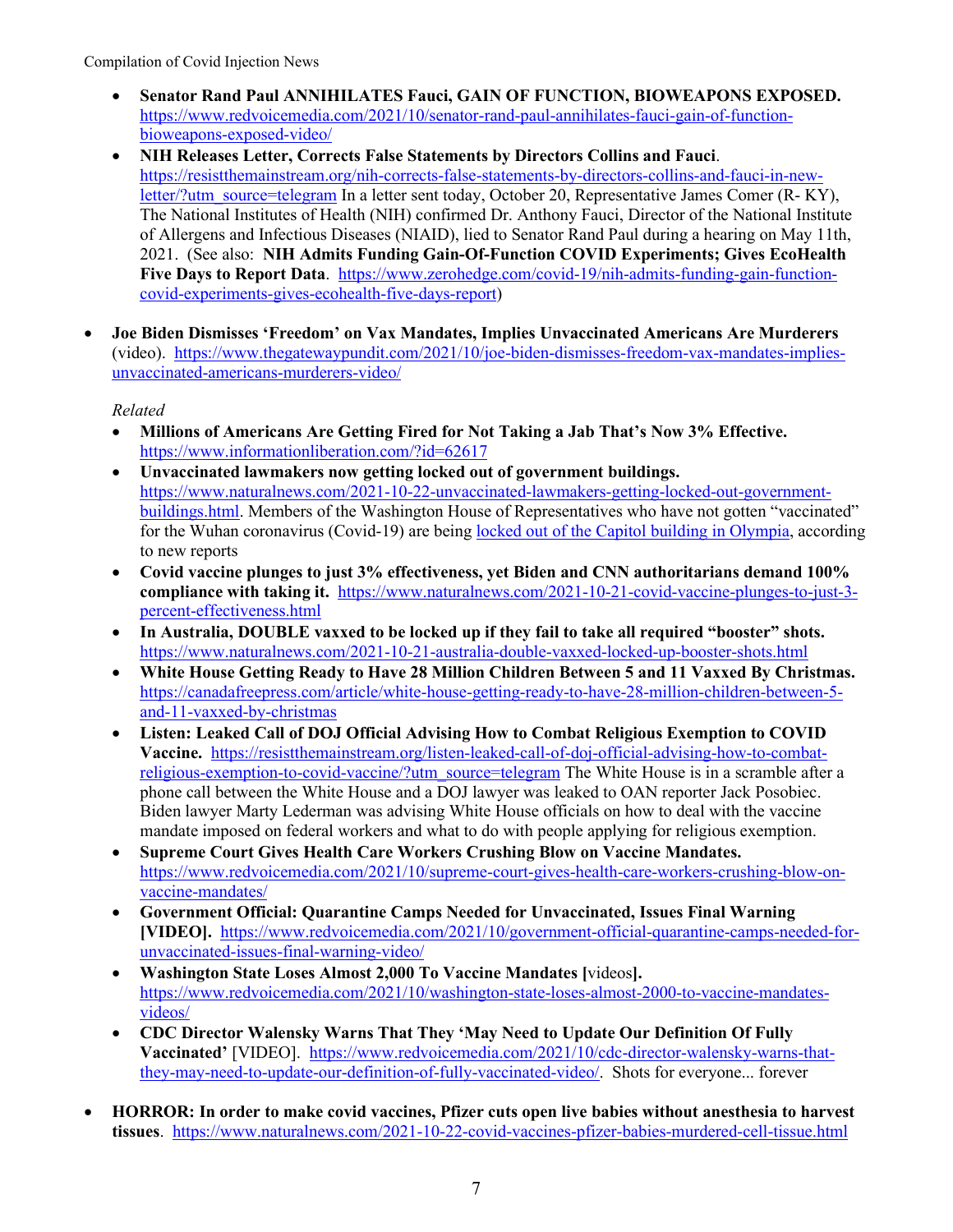Whistleblower Melissa Strickler, who works as a manufacturing quality auditor for Pfizer, recently came forward with internal company emails revealing the horrific practices that Pfizer employs to produce the injections that are dispensed into people's bodies for "public health."

## *Related*

- **America's Frontline Doctors Agree: murdered infants at the heart of vaccine research**. [https://canadafreepress.com/article/americas-frontline-doctors-agree-murdered-infants-at-the-heart-of](https://canadafreepress.com/article/americas-frontline-doctors-agree-murdered-infants-at-the-heart-of-vaccine-research)[vaccine-research](https://canadafreepress.com/article/americas-frontline-doctors-agree-murdered-infants-at-the-heart-of-vaccine-research)
- **CDC Advised Against Mixing COVID Vaccine, FDA Just Approved It.**  [https://www.redvoicemedia.com/2021/10/video-cdc-advised-against-mixing-covid-vaccine-fda-just](https://www.redvoicemedia.com/2021/10/video-cdc-advised-against-mixing-covid-vaccine-fda-just-approved-it/)[approved-it/](https://www.redvoicemedia.com/2021/10/video-cdc-advised-against-mixing-covid-vaccine-fda-just-approved-it/)
- **Major law firm confirms FDA deceived America with its confusing 'approval' of Pfizer vax.** [https://leohohmann.com/2021/08/27/boom-major-law-firm-confirms-fda-deceived-america-with-its](https://leohohmann.com/2021/08/27/boom-major-law-firm-confirms-fda-deceived-america-with-its-confusing-approval-of-pfizer-vax/)[confusing-approval-of-pfizer-vax/](https://leohohmann.com/2021/08/27/boom-major-law-firm-confirms-fda-deceived-america-with-its-confusing-approval-of-pfizer-vax/)
- **Just Wear a Mask or You'll Kill Grandma Part 1 of 6.** (56 min video). [https://rumble.com/vjt3qx-2-just](https://rumble.com/vjt3qx-2-just-wear-a-mask-or-youll-kill-grandma-v2.html)[wear-a-mask-or-youll-kill-grandma-v2.html](https://rumble.com/vjt3qx-2-just-wear-a-mask-or-youll-kill-grandma-v2.html) Industrial Hygienist Tyson Gabriel reveals mistakes in the mask science that no one has seen before now. (Industrial Hygienists are the worlds experts on exposure sciences. THE Respiratory Protection experts, that train doctors. These are the kind of folks you find hanging out at OSHA and NIOSH creating the safety protocols and equipment that Hospitals and Biolabs use.) IH's are trained to find and understand exposure points and collateral risks created by policy and processes. In this context you will understand the journey through this very eye opening presentation.
- **Death, Genetic Code STOLEN With PCR Tests**. Stew Peters Show 21 October. [https://www.redvoicemedia.com/2021/10/stew-peters-show-murder-charges-after-child-vaxx-death-genetic](https://www.redvoicemedia.com/2021/10/stew-peters-show-murder-charges-after-child-vaxx-death-genetic-code-stolen-with-pcr-tests/)[code-stolen-with-pcr-tests/](https://www.redvoicemedia.com/2021/10/stew-peters-show-murder-charges-after-child-vaxx-death-genetic-code-stolen-with-pcr-tests/) "Wild conspiracy theories are becoming reality around the world. AJ Roberts is a veteran of the British Army and host of "The AJ Roberts Show", and Roberts is based in the UK. Roberts joined Stew Peters to reveal an investigation that has been launched to determine if health officials intentionally led "undesirable" patients to their death. In addition, Roberts broke news about a prosecutor in the UK that has accepted murder charges against a school that jabbed a child who later died."
- **CDC Advisory Committee Quietly Confirms Moderna Jab Significantly More Dangerous Than Pfizer.** [https://www.zerohedge.com/covid-19/cdc-advisory-committee-quietly-confirms-moderna-jab-significantly](https://www.zerohedge.com/covid-19/cdc-advisory-committee-quietly-confirms-moderna-jab-significantly-more-dangerous-pfizer)[more-dangerous-pfizer](https://www.zerohedge.com/covid-19/cdc-advisory-committee-quietly-confirms-moderna-jab-significantly-more-dangerous-pfizer)
- **The Vaccine Injured are Using Platforms That Pushed the Government Fake Narrative and Bio Weapon Agenda and Are Now Waking Up** <https://www.youtube.com/watch?v=H7inaTiDKaU>

## **Added 20 October2021**

• **A Comparison of Official Government reports Suggests the Fully Vaccinated are Developing Acquired Immunodeficiency Syndrome Much Faster Than Anticipated.** [https://tapnewswire.com/2021/10/a](https://tapnewswire.com/2021/10/a-comparison-of-official-government-reports-suggest-the-fully-vaccinated-are-developing-acquired-immunodeficiency-syndrome-much-faster-than-anticipated/)[comparison-of-official-government-reports-suggest-the-fully-vaccinated-are-developing-acquired](https://tapnewswire.com/2021/10/a-comparison-of-official-government-reports-suggest-the-fully-vaccinated-are-developing-acquired-immunodeficiency-syndrome-much-faster-than-anticipated/)[immunodeficiency-syndrome-much-faster-than-anticipated/](https://tapnewswire.com/2021/10/a-comparison-of-official-government-reports-suggest-the-fully-vaccinated-are-developing-acquired-immunodeficiency-syndrome-much-faster-than-anticipated/) From the UK: "Latest UK PHE Vaccine Surveillance Report figures on Covid -19 cases show that doubly vaccinated 40-79 year olds have lost 44% of their immune system capability. Their immune systems are deteriorating at around 5% per week (between 3.8% and 9.1%). If this continues then 30-59 year olds will have zero Covid/viral defense (and perhaps a form of acquired immunodeficiency syndrome) by Christmas and all double vaccinated people over 30 will have completely lost the part of their immune system that tackles Covid-19 by January next year."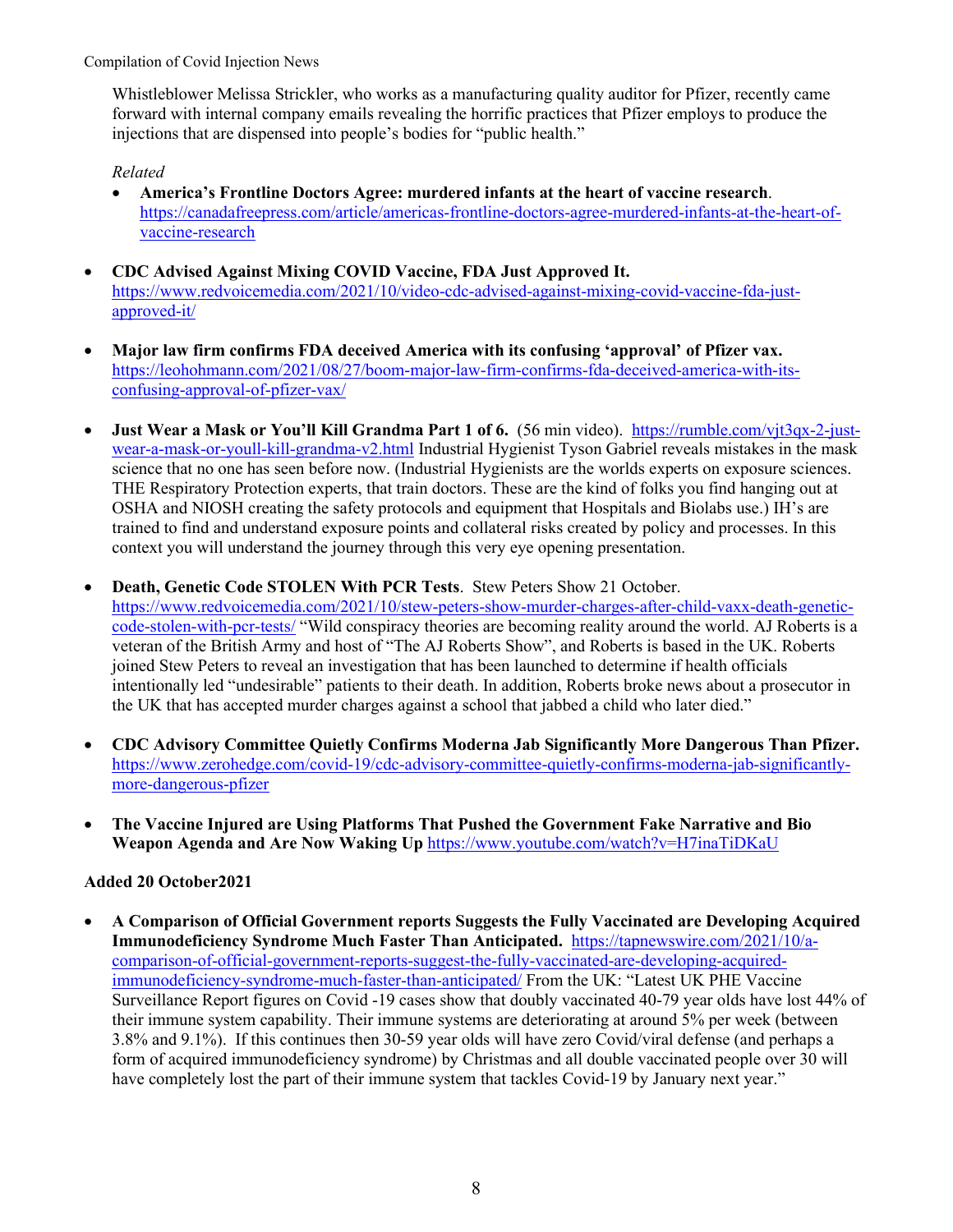- **WHO: No Guarantee COVID Vaccines Will Prevent People from Being Infected.**  [https://www.globalresearch.ca/who-no-guarantee-covid-vaccines-prevent-people-being](https://www.globalresearch.ca/who-no-guarantee-covid-vaccines-prevent-people-being-infected/5734693?utm_campaign=magnet&utm_source=article_page&utm_medium=related_articles)[infected/5734693?utm\\_campaign=magnet&utm\\_source=article\\_page&utm\\_medium=related\\_articles.](https://www.globalresearch.ca/who-no-guarantee-covid-vaccines-prevent-people-being-infected/5734693?utm_campaign=magnet&utm_source=article_page&utm_medium=related_articles)
- **Had COVID? You'll probably make antibodies for a lifetime.** [https://www.nature.com/articles/d41586-](https://www.nature.com/articles/d41586-021-01442-9) [021-01442-9.](https://www.nature.com/articles/d41586-021-01442-9) "People who recover from mild COVID-19 have bone-marrow cells that can churn out antibodies for decades, although viral variants could dampen some of the protection they offer."
- **Observations of Possible Microbiota in COVID mRNA Vaccines by Dr. Pablo Campra Madrid.**  <https://www.orwell.city/2021/10/microbiota.html> "...It's worth mentioning that, except for some identifiable materials, such as graphene oxide, the microbiota in the vaccination vials from Pfizer, AstraZeneca, Janssen, and Moderna laboratories are completely unknown at the moment."
- **Pfizer Whistleblower Credits 'The Lord' With Helping Her Expose COVID Vaccine Cover-Up.**  [https://harbingersdaily.com/pfizer-whistleblower-credits-the-lord-with-helping-her-expose-covid-vaccine](https://harbingersdaily.com/pfizer-whistleblower-credits-the-lord-with-helping-her-expose-covid-vaccine-cover-up/)[cover-up/](https://harbingersdaily.com/pfizer-whistleblower-credits-the-lord-with-helping-her-expose-covid-vaccine-cover-up/) "Now-fired Pfizer employee Melissa Strickler told LifeSiteNews that 'the Lord' helped her discover the chain of emails between Pfizer executives discussing how best to hide from the public the link that their COVID-19 vaccine has to abortion."
- **57 Top Scientists and Doctors Release Shocking Study on COVID Vaccines and Demand Immediate Stop to All Vaccinations.** [https://www.globalresearch.ca/57-top-scientists-doctors-release-shocking-study](https://www.globalresearch.ca/57-top-scientists-doctors-release-shocking-study-covid-vaccines-demand-immediate-stop-all-vaccinations/5746848)[covid-vaccines-demand-immediate-stop-all-vaccinations/5746848](https://www.globalresearch.ca/57-top-scientists-doctors-release-shocking-study-covid-vaccines-demand-immediate-stop-all-vaccinations/5746848) *"*A group of 57 leading scientists, doctors and policy experts has released a report calling in to question the safety and efficacy of the current COVID-19 vaccines and are now calling for an immediate end to all vaccine programs. We urge you to read and share this damning report. There are two certainties regarding the global distribution of Covid-19 vaccines. The first is that governments and the vast majority of the mainstream media are pushing with all their might to get these experimental drugs into as many people as possible. The second is that those who are willing to face the scorn that comes with asking serious questions about vaccines are critical players in our ongoing effort to spread the truth."

- **250,000 VAXXED AMERICANS DEAD? - Dr. Zev Zelenko.**  [https://www.bitchute.com/video/2sLKqgQP5OAO/.](https://www.bitchute.com/video/2sLKqgQP5OAO/) (SGT Report, 54-minute video, must watch).
- **Hospitals Are Murdering People.** <https://steverotter.com/hospitals-are-murdering-people/> "Hospitals are murdering patients by forcing them to take deadly drugs like remdesivir and midaz. It is a fact that hospitals are getting kickbacks of \$48,000 per patient that is marked as a covid death. I thought it was between \$2,000 and \$5,000 but many readers reached out and corrected me with the \$48,000 number…"
- **Covid-19 Vaccine Pill by Merck.** <https://steverotter.com/covid-19-vaccine-pill-by-merck/> "The Covid-19 vaccine pill by Merck will be available, to entice you into taking their death jab, in case you don't like needles…"
- **Police Sergeant in ICU One Day After Vaccine…** [https://citizenfreepress.com/column-](https://citizenfreepress.com/column-1/massachusetts-state-police-sergeant-in-icu-after-vaccine/)[1/massachusetts-state-police-sergeant-in-icu-after-vaccine/.](https://citizenfreepress.com/column-1/massachusetts-state-police-sergeant-in-icu-after-vaccine/) "A 19-year police veteran in the ICU after receiving the J&J shot on Friday. Fellow officers say they are more fearful than ever over Charlie Baker's Oct. 17 mandate to be vaccinated or face being fired."
- **Biden orders OSHA to join the biggest cover up in human history.**  <https://leohohmann.com/2021/10/20/biden-orders-osha-to-join-the-biggest-cover-up-in-human-history/> . See also: **What Are They Hiding? OSHA Announces They Will Not Enforce Policy That Requires Employers Record Their Worker's Adverse Reactions to Covid-19 Vaccine "At Least Through May 2022**" [https://www.thegatewaypundit.com/2021/10/hiding-osha-announces-will-not-enforce-policy](https://www.thegatewaypundit.com/2021/10/hiding-osha-announces-will-not-enforce-policy-requires-employers-record-workers-adverse-reactions-covid-19-vaccine-least-may-2022/?utm_source=Email&utm_medium=the-gateway-pundit&utm_campaign=dailyam&utm_content=daily)[requires-employers-record-workers-adverse-reactions-covid-19-vaccine-least-may-](https://www.thegatewaypundit.com/2021/10/hiding-osha-announces-will-not-enforce-policy-requires-employers-record-workers-adverse-reactions-covid-19-vaccine-least-may-2022/?utm_source=Email&utm_medium=the-gateway-pundit&utm_campaign=dailyam&utm_content=daily)[2022/?utm\\_source=Email&utm\\_medium=the-gateway](https://www.thegatewaypundit.com/2021/10/hiding-osha-announces-will-not-enforce-policy-requires-employers-record-workers-adverse-reactions-covid-19-vaccine-least-may-2022/?utm_source=Email&utm_medium=the-gateway-pundit&utm_campaign=dailyam&utm_content=daily)[pundit&utm\\_campaign=dailyam&utm\\_content=daily](https://www.thegatewaypundit.com/2021/10/hiding-osha-announces-will-not-enforce-policy-requires-employers-record-workers-adverse-reactions-covid-19-vaccine-least-may-2022/?utm_source=Email&utm_medium=the-gateway-pundit&utm_campaign=dailyam&utm_content=daily)
- **Joe Rogan: Google Is Curating Search Engine Results to Hide Info on Vaccine-Related injuries.**  [https://www.thegatewaypundit.com/2021/10/joe-rogan-google-curating-search-engine-results-hide-info-](https://www.thegatewaypundit.com/2021/10/joe-rogan-google-curating-search-engine-results-hide-info-vaccine-related-injuries/?utm_source=Email&utm_medium=the-gateway-pundit&utm_campaign=dailyam&utm_content=daily)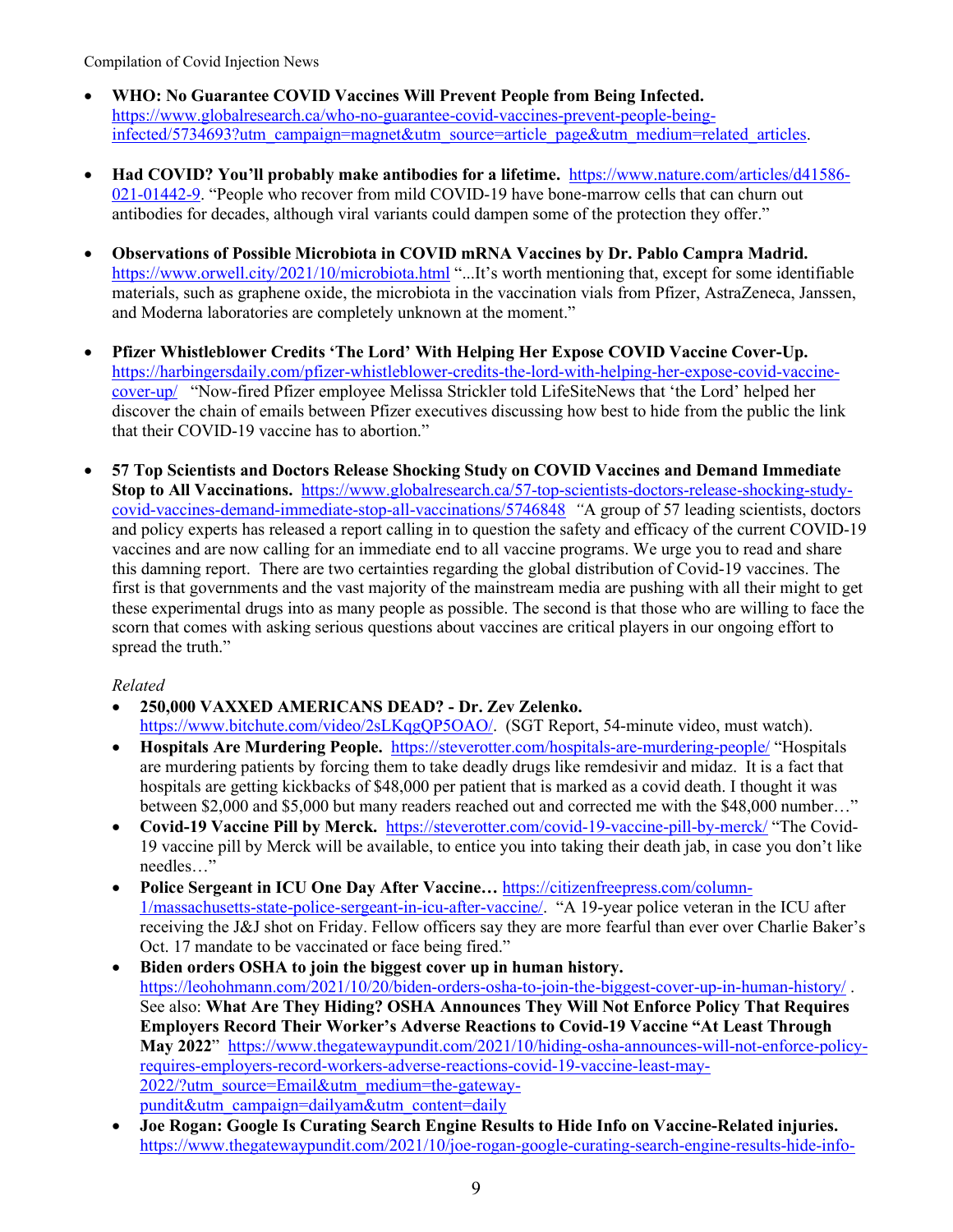[vaccine-related-injuries/?utm\\_source=Email&utm\\_medium=the-gateway](https://www.thegatewaypundit.com/2021/10/joe-rogan-google-curating-search-engine-results-hide-info-vaccine-related-injuries/?utm_source=Email&utm_medium=the-gateway-pundit&utm_campaign=dailyam&utm_content=daily)[pundit&utm\\_campaign=dailyam&utm\\_content=daily](https://www.thegatewaypundit.com/2021/10/joe-rogan-google-curating-search-engine-results-hide-info-vaccine-related-injuries/?utm_source=Email&utm_medium=the-gateway-pundit&utm_campaign=dailyam&utm_content=daily)

## • **It's Okay for Docs to Refuse to Treat Unvaccinated Patients.**

[https://www.medscape.com/viewarticle/958434.](https://www.medscape.com/viewarticle/958434) (5 minute video). Commentary by a scientist in Division of Ethics of NYU School of Medicine, who concludes that it is ethical for physicians to refuse patients who are vaccinated (but not in an emergency situation).

## • **The Spartacus Letter,**

[https://mega.nz/file/HZNmyRKB#xF15FrsAEZkwBPi4tdUP5toBBqeRHDJJAHzZt6Hg\\_Qg.](https://mega.nz/file/HZNmyRKB#xF15FrsAEZkwBPi4tdUP5toBBqeRHDJJAHzZt6Hg_Qg) 48-page letter report comprising 17 pages of facts, 31 pages of citations. Summary:

- COVID-19 is a blood and blood vessel disease. SARS-CoV-2 infects the lining of human blood vessels, causing them to leak into the lungs.
- Current treatment protocols (e.g. invasive ventilation) are actively harmful to patients, accelerating oxidative stress and causing severe VILI (ventilator-induced lung injuries). The continued use of ventilators in the absence of any proven medical benefit constitutes mass murder.
- Existing countermeasures are inadequate to slow the spread of what is an aerosolized and potentially wastewater-borne virus and constitute a form of medical theater.
- Various non-vaccine interventions have been suppressed by both the media and the medical establishment in favor of vaccines and expensive patented drugs.
- The authorities have denied the usefulness of natural immunity against COVID-19, even though natural immunity confers protection against all of the virus's proteins, and not just one.
- Vaccines will do more harm than good. The antigen that these vaccines are based on, SARS-CoV-2 Spike, is a toxic protein. SARS-CoV-2 may have ADE, or antibody-dependent enhancement; current antibodies may not neutralize future strains, but instead help them infect immune cells. Also, vaccinating during a pandemic with a leaky vaccine removes the evolutionary pressure for a virus to become less lethal.
- There is a vast and appalling criminal conspiracy that directly links both Anthony Fauci and Moderna to the Wuhan Institute of Virology.
- COVID-19 vaccine researchers are directly linked to scientists involved in brain-computer interface ("neural lace") tech, one of whom was indicted for taking grant money from China.
- Independent researchers have discovered mysterious nanoparticles inside the vaccines that are not supposed to be present.
- The entire pandemic is being used as an excuse for a vast political and economic transformation of Western society that will enrich the already rich and turn the rest of us into serfs and untouchables.
- **This Is Politics, Not Science': White House, CDC Prepare to Vaccinate 5- to 11-Year-Olds Prior to FDA Authorization/.** [https://childrenshealthdefense.org/defender/white-house-cdc-plans-guidance-covid](https://childrenshealthdefense.org/defender/white-house-cdc-plans-guidance-covid-vaccines-kids/?utm_source=salsa&eType=EmailBlastContent&eId=e624276e-8c42-4d42-9db7-7c33e5eece6a)[vaccines-kids/?utm\\_source=salsa&eType=EmailBlastContent&eId=e624276e-8c42-4d42-9db7-7c33e5eece6a](https://childrenshealthdefense.org/defender/white-house-cdc-plans-guidance-covid-vaccines-kids/?utm_source=salsa&eType=EmailBlastContent&eId=e624276e-8c42-4d42-9db7-7c33e5eece6a) "The White House today unveiled plans to vaccinate 28 million 5- to 11-year olds for COVID, and the Centers for Disease Control and Prevention has already issued guidance for the vaccines for that age group, even though the U.S. Food and Drug Administration has yet to approve Pfizer's vaccine for young children."

- **"It's More a Gut Feeling Rather Than Based on Really Truly Serious Data": FDA Panelist On Approving Moderna Boosters.** <https://www.informationliberation.com/?id=62613> " "'It's more a gut feeling rather than based on really truly serious data,' said Patrick Moore, a member of the committee and a professor of molecular genetics and biochemistry at the University of Pittsburgh School of Medicine. 'The data itself is not strong, but it is certainly going in the direction that is supportive of this vote."
- **The Race Is on to Get Experimental COVID Shots Into Little Kids — Why?**  [https://childrenshealthdefense.org/defender/experimental-covid-vaccines-young-children-pfizer-cdc](https://childrenshealthdefense.org/defender/experimental-covid-vaccines-young-children-pfizer-cdc-fda/?utm_source=salsa&eType=EmailBlastContent&eId=e624276e-8c42-4d42-9db7-7c33e5eece6a)[fda/?utm\\_source=salsa&eType=EmailBlastContent&eId=e624276e-8c42-4d42-9db7-7c33e5eece6a](https://childrenshealthdefense.org/defender/experimental-covid-vaccines-young-children-pfizer-cdc-fda/?utm_source=salsa&eType=EmailBlastContent&eId=e624276e-8c42-4d42-9db7-7c33e5eece6a)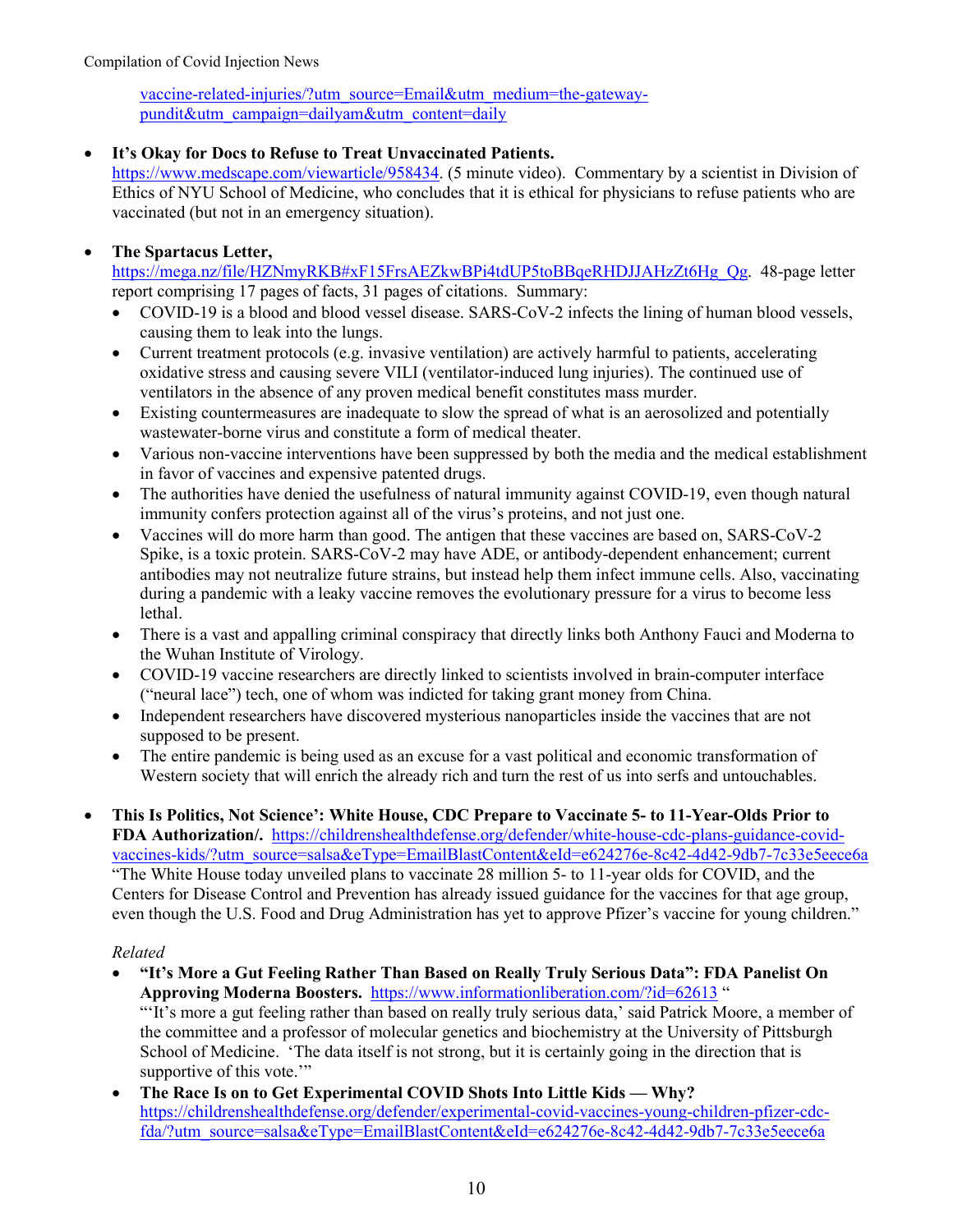"U.S. health officials, with unflagging support from the Biden Administration, are charging full speed ahead on plans to vaccinate children as young as 5 for COVID, despite the extremely low risk the virus poses to kids, and against the urgent warnings of scientists and doctors."

- **CDC Sends Out Guidelines for Vaccinations of Kids 5 to 11 Years Old.** [https://thehill.com/changing](https://thehill.com/changing-america/well-being/prevention-cures/577189-cdc-sends-out-guidelines-for-vaccinations-of)[america/well-being/prevention-cures/577189-cdc-sends-out-guidelines-for-vaccinations-of](https://thehill.com/changing-america/well-being/prevention-cures/577189-cdc-sends-out-guidelines-for-vaccinations-of)
- **FDA's War Against the Truth on Ivermectin.** [https://childrenshealthdefense.org/defender/fda-warning](https://childrenshealthdefense.org/defender/fda-warning-merck-ivermectin-covid/?utm_source=salsa&eType=EmailBlastContent&eId=e624276e-8c42-4d42-9db7-7c33e5eece6a)[merck-ivermectin-covid/?utm\\_source=salsa&eType=EmailBlastContent&eId=e624276e-8c42-4d42-9db7-](https://childrenshealthdefense.org/defender/fda-warning-merck-ivermectin-covid/?utm_source=salsa&eType=EmailBlastContent&eId=e624276e-8c42-4d42-9db7-7c33e5eece6a) [7c33e5eece6a](https://childrenshealthdefense.org/defender/fda-warning-merck-ivermectin-covid/?utm_source=salsa&eType=EmailBlastContent&eId=e624276e-8c42-4d42-9db7-7c33e5eece6a) "Ivermectin may or may not be a miracle drug for COVID-19, but the U.S. Food and Drug Administration doesn't want us to learn the truth."

#### *Related*

- **Japan's COVID Numbers Are Way Down Since September but Numbers Do Not Appear to be Correlated to Vaccination Rates.** [https://www.thegatewaypundit.com/2021/10/update-likely-reason](https://www.thegatewaypundit.com/2021/10/update-likely-reason-japans-covid-numbers-way-since-september-started-using-ivermectin-time/?utm_source=Email&utm_medium=the-gateway-pundit&utm_campaign=dailyam&utm_content=daily)[japans-covid-numbers-way-since-september-started-using-ivermectin](https://www.thegatewaypundit.com/2021/10/update-likely-reason-japans-covid-numbers-way-since-september-started-using-ivermectin-time/?utm_source=Email&utm_medium=the-gateway-pundit&utm_campaign=dailyam&utm_content=daily)[time/?utm\\_source=Email&utm\\_medium=the-gateway](https://www.thegatewaypundit.com/2021/10/update-likely-reason-japans-covid-numbers-way-since-september-started-using-ivermectin-time/?utm_source=Email&utm_medium=the-gateway-pundit&utm_campaign=dailyam&utm_content=daily)[pundit&utm\\_campaign=dailyam&utm\\_content=daily.](https://www.thegatewaypundit.com/2021/10/update-likely-reason-japans-covid-numbers-way-since-september-started-using-ivermectin-time/?utm_source=Email&utm_medium=the-gateway-pundit&utm_campaign=dailyam&utm_content=daily) "As reported earlier, Japan didn't follow the rest of the world and certainly never followed the WHO's recommendations related to COVID. What was the cause of this drop."
- **Physician Assistant Defends Against License Suspension for COVID Treatment.**  [https://www.medscape.com/viewarticle/961124?uac=309861PZ&faf=1&sso=true&impID=3726313&src](https://www.medscape.com/viewarticle/961124?uac=309861PZ&faf=1&sso=true&impID=3726313&src=mkm_covid_update_211019_MSCPEDIT) [=mkm\\_covid\\_update\\_211019\\_MSCPEDIT](https://www.medscape.com/viewarticle/961124?uac=309861PZ&faf=1&sso=true&impID=3726313&src=mkm_covid_update_211019_MSCPEDIT) "A physician assistant who runs a pediatric clinic in the state of Washington says he'll fight against a license suspension over prescribing ivermectin as a cure for COVID, among other allegations."
- **Florida Doctor Stands Firm Against State and National Medical Boards' Condemnation of COVID-19 Therapeutics.** [https://www.theepochtimes.com/mkt\\_app/florida-doctor-stands-firm-against](https://www.theepochtimes.com/mkt_app/florida-doctor-stands-firm-against-state-and-national-medical-boards-condemnation-of-covid-19-therapeutics_4059152.html?utm_source=appan2028210?v=ul)[state-and-national-medical-boards-condemnation-of-covid-19](https://www.theepochtimes.com/mkt_app/florida-doctor-stands-firm-against-state-and-national-medical-boards-condemnation-of-covid-19-therapeutics_4059152.html?utm_source=appan2028210?v=ul) therapeutics  $4059152.html$ ?utm\_source=appan2028210?v=ul
- **Doctor confirms Ivermectin. Zinc and vitamin D no deaths zero hospitalizations.**  [https://rumble.com/vkwv62-doctor-confirms-ivermectin.-zinc-and-vitamin-d-no-deaths-zero](https://rumble.com/vkwv62-doctor-confirms-ivermectin.-zinc-and-vitamin-d-no-deaths-zero-hospitalizati.html)[hospitalizati.html](https://rumble.com/vkwv62-doctor-confirms-ivermectin.-zinc-and-vitamin-d-no-deaths-zero-hospitalizati.html) (6-minute video)
- **Dr. Stella Immanuel: Vaccinated Must Medicate with Hydroxychloroquine, Vitamins To Survive Winter Wild Virus** (27-min video). [https://www.thegatewaypundit.com/2021/10/exclusive-dr-stella](https://www.thegatewaypundit.com/2021/10/exclusive-dr-stella-immanuel-vaccinated-must-medicate-hydroxychloroquine-vitamins-survive-winter-wild-virus-video/?utm_source=Email&utm_medium=the-gateway-pundit&utm_campaign=dailyam&utm_content=daily)[immanuel-vaccinated-must-medicate-hydroxychloroquine-vitamins-survive-winter-wild-virus](https://www.thegatewaypundit.com/2021/10/exclusive-dr-stella-immanuel-vaccinated-must-medicate-hydroxychloroquine-vitamins-survive-winter-wild-virus-video/?utm_source=Email&utm_medium=the-gateway-pundit&utm_campaign=dailyam&utm_content=daily)[video/?utm\\_source=Email&utm\\_medium=the-gateway](https://www.thegatewaypundit.com/2021/10/exclusive-dr-stella-immanuel-vaccinated-must-medicate-hydroxychloroquine-vitamins-survive-winter-wild-virus-video/?utm_source=Email&utm_medium=the-gateway-pundit&utm_campaign=dailyam&utm_content=daily)[pundit&utm\\_campaign=dailyam&utm\\_content=daily.](https://www.thegatewaypundit.com/2021/10/exclusive-dr-stella-immanuel-vaccinated-must-medicate-hydroxychloroquine-vitamins-survive-winter-wild-virus-video/?utm_source=Email&utm_medium=the-gateway-pundit&utm_campaign=dailyam&utm_content=daily) "The genetically modified immune systems of those who have been vaccinated are no longer able to adequately fight off respiratory illness virus without a cocktail of vitamins and medications that are being withheld from the public, Dr. Stella Immanuel cautioned in an exclusive interview with *The Gateway Pundit*."
- **Every Medical Professional & American Should Read This Hospital's CT Technologist's Resignation: "I'm Not Afraid of Losing Every Last Comfort That I Have to Stand Up for What Is Right."** [https://sonsoflibertymedia.com/every-medical-professional-american-should-read-this-hospitals-ct](https://sonsoflibertymedia.com/every-medical-professional-american-should-read-this-hospitals-ct-technologists-resignation-im-not-afraid-of-losing-every-last-comfort-that-i-have-to-stand-up-for-what-is-right/)[technologists-resignation-im-not-afraid-of-losing-every-last-comfort-that-i-have-to-stand-up-for-what-is](https://sonsoflibertymedia.com/every-medical-professional-american-should-read-this-hospitals-ct-technologists-resignation-im-not-afraid-of-losing-every-last-comfort-that-i-have-to-stand-up-for-what-is-right/)[right/](https://sonsoflibertymedia.com/every-medical-professional-american-should-read-this-hospitals-ct-technologists-resignation-im-not-afraid-of-losing-every-last-comfort-that-i-have-to-stand-up-for-what-is-right/) "Micki Jeans is a CT Technologist and former employee of Ballad Health. She penned a letter of resignation, but it's unlike anything you've read before and is gusty, honest and totally pro-liberty and freedom. I'm not going to add anything except to introduce it as a letter that every medical professional and every American being tempted to sell out their bodily integrity, their patients and their families for a meager job and paycheck should read."

## **Added 16 October2021**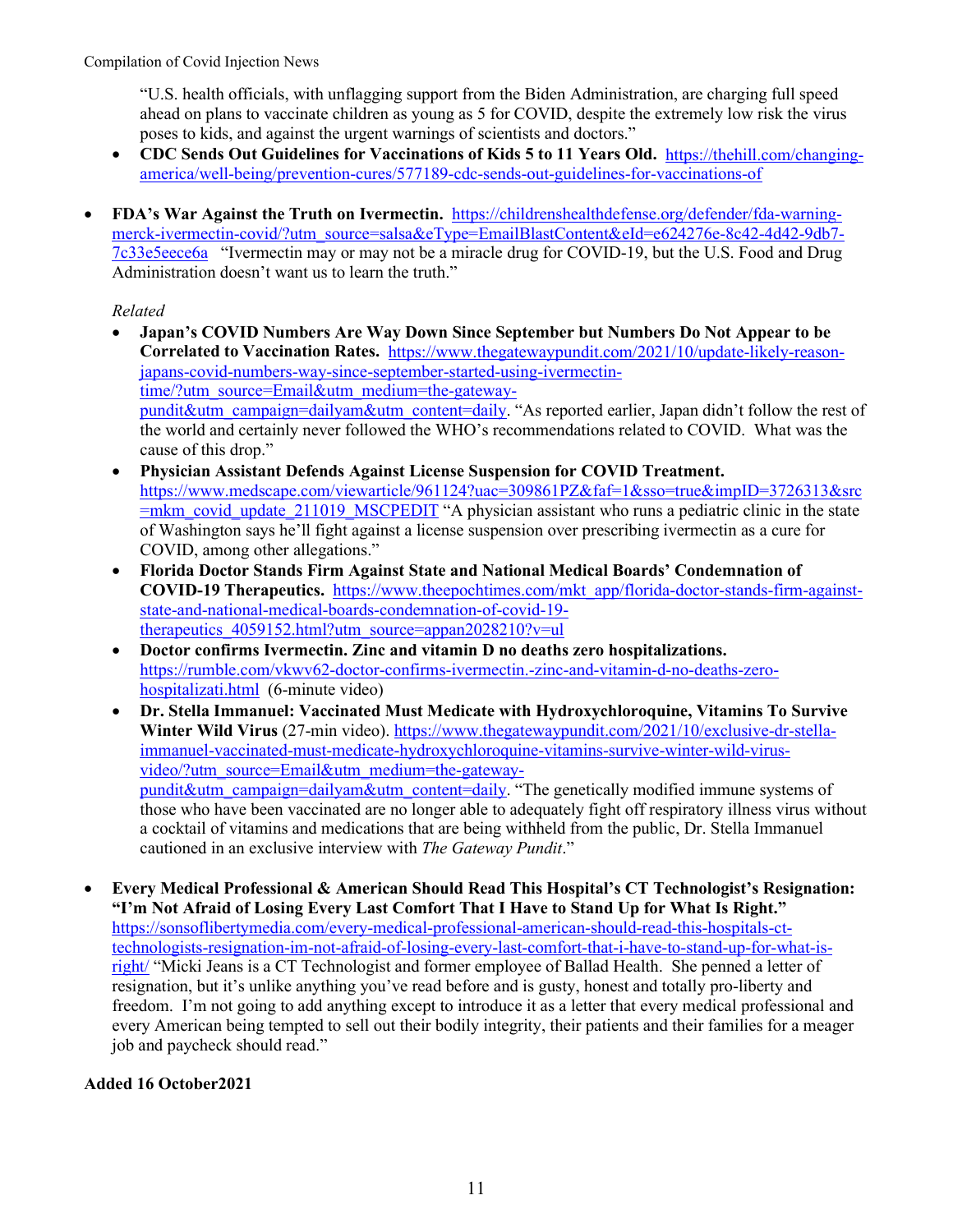• **COVID-19 news update: "Living organisms" in Moderna, J&J shots; graphene oxide and Merck's new anti-viral pills.** [https://thecovidblog.com/2021/10/15/hydra-vulgaris-graphene-oxide-merck-new](https://thecovidblog.com/2021/10/15/hydra-vulgaris-graphene-oxide-merck-new-pill/?utm_source=October+15+email)[pill/?utm\\_source=October+15+email](https://thecovidblog.com/2021/10/15/hydra-vulgaris-graphene-oxide-merck-new-pill/?utm_source=October+15+email) Must read.

## *Related*

- **Critically Thinking with Dr. T and Dr. P Episode 64 - Spec Guests Dr. M and Dr. N Sept 30 2021.** [https://rumble.com/vn7gur-critically-thinking-with-dr.-t-and-dr.-p-episode-64-spec-guests-dr.-m-and](https://rumble.com/vn7gur-critically-thinking-with-dr.-t-and-dr.-p-episode-64-spec-guests-dr.-m-and-d.html)[d.html](https://rumble.com/vn7gur-critically-thinking-with-dr.-t-and-dr.-p-episode-64-spec-guests-dr.-m-and-d.html) Dr. Madej describes her observations of vaccine samples under the microscope, as she discussed with Steve Peters (Dr. Carrie Madej: First U.S. Lab Examines "Vaccine" Vials, HORRIFIC Findings Revealed, [https://rumble.com/vn482j-dr.-carrie-madej-first-u.s.-lab-examines-vaccine-vials-horrific](https://rumble.com/vn482j-dr.-carrie-madej-first-u.s.-lab-examines-vaccine-vials-horrific-findings-re.html)[findings-re.html\)](https://rumble.com/vn482j-dr.-carrie-madej-first-u.s.-lab-examines-vaccine-vials-horrific-findings-re.html)
- **RECEIPTS: DoD Joint Artificial Intelligence Center Monitoring Vaxx Deaths!**  <https://rumble.com/vnhqap-receipts-dod-joint-artificial-intelligence-center-monitoring-vaxx-deaths.html> "...but the DoD is actually using their Joint AI Intel Center to monitor "vaccine" deaths! Why?" Biotech analyst Karen Kingston discusses the role of the Depart of Defense's Joint Artificial Intelligence Center in the ongoing plandemic, with information from published patents that describe the technology. (The prior show with Cyrus Parsa that they mention is at: [https://rumble.com/vng4nz-the-ai-organization](https://rumble.com/vng4nz-the-ai-organization-founder-nano-tech-vaccines-are-extinction-agenda.html?mref=6zof&mrefc=3)[founder-nano-tech-vaccines-are-extinction-agenda.html?mref=6zof&mrefc=3.](https://rumble.com/vng4nz-the-ai-organization-founder-nano-tech-vaccines-are-extinction-agenda.html?mref=6zof&mrefc=3) Note that he attributes to aliens what we would recognize as demonic activity.) *Related article*s: **Former Pfizer Employee and Whistleblower Reveals 'Horrifying' New Patent That Will Connect Vaxxed People to AI-Powered Algorithms and Track Where You Go and Who You Are With,** [https://www.worldviewweekend.com/news/article/former-pfizer-employee-and](https://www.worldviewweekend.com/news/article/former-pfizer-employee-and-whistleblower-reveals-horrifying-new-patent-will-connect)[whistleblower-reveals-horrifying-new-patent-will-connect.](https://www.worldviewweekend.com/news/article/former-pfizer-employee-and-whistleblower-reveals-horrifying-new-patent-will-connect) **Patent PROVES Vaxx is Obedience Training Platform.** [https://www.redvoicemedia.com/2021/10/receipts-patent-proves-vaxx-is-obedience-](https://www.redvoicemedia.com/2021/10/receipts-patent-proves-vaxx-is-obedience-training-platform-the-final-variant/)

[training-platform-the-final-variant/](https://www.redvoicemedia.com/2021/10/receipts-patent-proves-vaxx-is-obedience-training-platform-the-final-variant/)

- **Jab: Scientist Discovers Hatching Eggs, Parasites Birthed After Injection.** [https://rumble.com/vnslor](https://rumble.com/vnslor-jab-scientist-discovers-hatching-eggs-parasites-birthed-after-injection.html?mref=6zof&mrefc=6)[jab-scientist-discovers-hatching-eggs-parasites-birthed-after-injection.html?mref=6zof&mrefc=6](https://rumble.com/vnslor-jab-scientist-discovers-hatching-eggs-parasites-birthed-after-injection.html?mref=6zof&mrefc=6) A Polish scientist looked at the contents of five vials of the Pfizer vaccine. Two were normal saline. Two others appear to contain only graphene. The fifth contained egg-like structures that "hatched" and grew/replicated when heated in the presence of graphene.
- **Graphene Oxide and the Vaccine.** <https://steverotter.com/graphene-oxide-in-the-vaccine/>
- **CDC: 16,310 Dead 778,685 Injured Following COVID-19 Shots – 2.5X More Deaths than Following All Vaccines for Past 30 Years – 2,102 Fetal Deaths**. [https://www.globalresearch.ca/cdc-16310-dead-778685](https://www.globalresearch.ca/cdc-16310-dead-778685-injured-following-covid-19-shots-2-5x-more-deaths-than-following-all-vaccines-past-30-years-2102-fetal-deaths/5758319) [injured-following-covid-19-shots-2-5x-more-deaths-than-following-all-vaccines-past-30-years-2102-fetal](https://www.globalresearch.ca/cdc-16310-dead-778685-injured-following-covid-19-shots-2-5x-more-deaths-than-following-all-vaccines-past-30-years-2102-fetal-deaths/5758319)[deaths/5758319.](https://www.globalresearch.ca/cdc-16310-dead-778685-injured-following-covid-19-shots-2-5x-more-deaths-than-following-all-vaccines-past-30-years-2102-fetal-deaths/5758319)

- **Shelly Sytsma: 60-year-old Washington State woman develops several blood clots, pericarditis after**  second Pfizer mRNA injection. [https://thecovidblog.com/2021/10/15/shelly-sytsma-60-year-old](https://thecovidblog.com/2021/10/15/shelly-sytsma-60-year-old-washington-state-woman-develops-several-blood-clots-pericarditis-after-second-pfizer-mrna-injection-declares-this-vaccine-sucks/?utm_source=October+15+email)[washington-state-woman-develops-several-blood-clots-pericarditis-after-second-pfizer-mrna-injection](https://thecovidblog.com/2021/10/15/shelly-sytsma-60-year-old-washington-state-woman-develops-several-blood-clots-pericarditis-after-second-pfizer-mrna-injection-declares-this-vaccine-sucks/?utm_source=October+15+email)[declares-this-vaccine-sucks/?utm\\_source=October+15+email.](https://thecovidblog.com/2021/10/15/shelly-sytsma-60-year-old-washington-state-woman-develops-several-blood-clots-pericarditis-after-second-pfizer-mrna-injection-declares-this-vaccine-sucks/?utm_source=October+15+email) "Mrs. Sytsma shared a video on September 14 describing everything she has been through since the second Pfizer injection. She decided to get the injections because she needed her "white card that you need for everything," particularly in a COVID dystopia state like Washington. Two days after the second injection, on June 5, Mrs. Sytsma checked into a hospital due to chest pains. She was diagnosed with pericarditis. Doctors prescribed antibiotics, anti-inflammatory medication, steroids and nitroglycerin in case the chest pains returned. Mrs. Sytsma was discharged and sent home. But the situation worsened…"
- **British Funeral Director John O'Looney: Deaths Skyrocketed '300%' After Covid Vaccine** (22-min video). [https://rairfoundation.com/bombshell-british-funeral-director-john-olooney-deaths-skyrocketed-](https://rairfoundation.com/bombshell-british-funeral-director-john-olooney-deaths-skyrocketed-300-after-covid-vaccine-video/)[300-after-covid-vaccine-video/](https://rairfoundation.com/bombshell-british-funeral-director-john-olooney-deaths-skyrocketed-300-after-covid-vaccine-video/) Mr. Looney surmises that the majority of vaccines given during initial roll-out were placebos; the remainder designed to maim and kill. Given that booster shots are now being pushed – perhaps multiple times per year for years to come – eventually one's "luck will run out."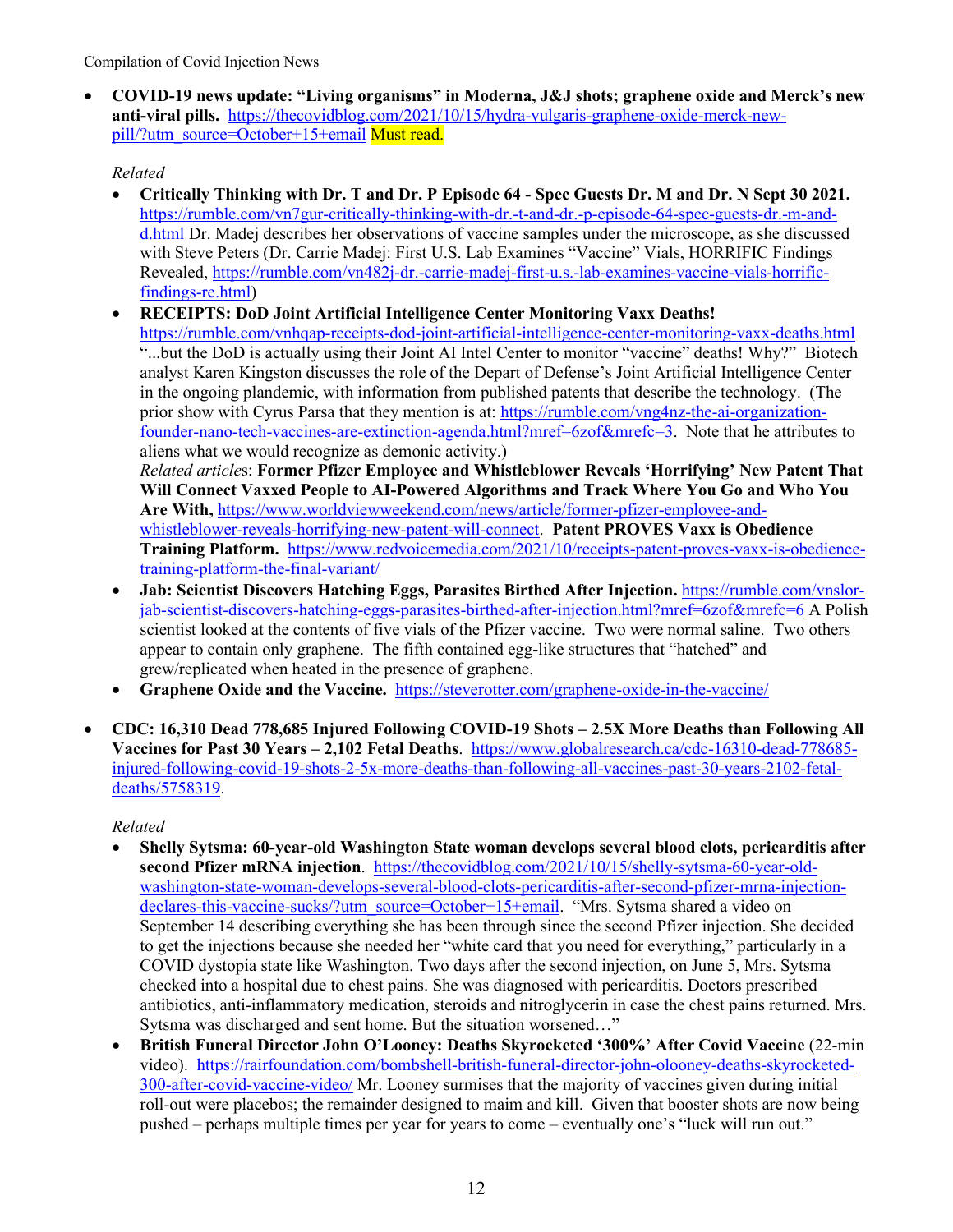• **2 More Teen Deaths Reported to VAERS, as FDA Panel Recommends Moderna, J&J Booster Shots.**  [https://childrenshealthdefense.org/defender/vaers-cdc-covid](https://childrenshealthdefense.org/defender/vaers-cdc-covid-vaccine-injuries-deaths-fda-booster-shots/?utm_source=salsa&eType=EmailBlastContent&eId=b7555dc8-e05b-4e9e-9de0-0edeeddf01b0)[vaccine-injuries-deaths-fda-booster](https://childrenshealthdefense.org/defender/vaers-cdc-covid-vaccine-injuries-deaths-fda-booster-shots/?utm_source=salsa&eType=EmailBlastContent&eId=b7555dc8-e05b-4e9e-9de0-0edeeddf01b0)[shots/?utm\\_source=salsa&eType=EmailBlastContent&eId=b7](https://childrenshealthdefense.org/defender/vaers-cdc-covid-vaccine-injuries-deaths-fda-booster-shots/?utm_source=salsa&eType=EmailBlastContent&eId=b7555dc8-e05b-4e9e-9de0-0edeeddf01b0) [555dc8-e05b-4e9e-9de0-0edeeddf01b0](https://childrenshealthdefense.org/defender/vaers-cdc-covid-vaccine-injuries-deaths-fda-booster-shots/?utm_source=salsa&eType=EmailBlastContent&eId=b7555dc8-e05b-4e9e-9de0-0edeeddf01b0) VAERS data released Friday by the CDC included a total of 798,636 reports of adverse events from all age groups following COVID vaccines, including 16,766 deaths and 117,399 serious injuries between Dec. 14, 2020 and Oct. 8, 2021.

• **COVID Outbreak Sparked by Fully Vaccinated Patient Challenges Vaccine-Induced Herd Immunity Theory.**  [https://childrenshealthdefense.org/defender/covid-outbreak](https://childrenshealthdefense.org/defender/covid-outbreak-vaccinated-patient-herd-immunity-theory/?utm_source=salsa&eType=EmailBlastContent&eId=ea1eed7e-df55-4651-b376-06023fddfc88)[vaccinated-patient-herd-immunity](https://childrenshealthdefense.org/defender/covid-outbreak-vaccinated-patient-herd-immunity-theory/?utm_source=salsa&eType=EmailBlastContent&eId=ea1eed7e-df55-4651-b376-06023fddfc88)[theory/?utm\\_source=salsa&eType=EmailBlastContent&eId=ea1e](https://childrenshealthdefense.org/defender/covid-outbreak-vaccinated-patient-herd-immunity-theory/?utm_source=salsa&eType=EmailBlastContent&eId=ea1eed7e-df55-4651-b376-06023fddfc88)



[ed7e-df55-4651-b376-06023fddfc88.](https://childrenshealthdefense.org/defender/covid-outbreak-vaccinated-patient-herd-immunity-theory/?utm_source=salsa&eType=EmailBlastContent&eId=ea1eed7e-df55-4651-b376-06023fddfc88) "The breakthrough rate of 96.2% of the vaccinated population shows that in this instance, the vaccine was virtually useless in preventing transmission," Hooker said. "It should also be noted the two reported cases among unvaccinated patients were mild, whereas six of the vaccinated patients died."

## *Related*

- **21-Year-Old Fully Vaccinated Student Dies of COVID, as Breakthrough Cases Continue to Climb.** [https://childrenshealthdefense.org/defender/21-year-old-shawn-kuhn-fully-vaccinated-student-dies](https://childrenshealthdefense.org/defender/21-year-old-shawn-kuhn-fully-vaccinated-student-dies-covid/?utm_source=salsa&eType=EmailBlastContent&eId=64c76e7d-77af-4cd0-abe3-203a70e175e8)[covid/?utm\\_source=salsa&eType=EmailBlastContent&eId=64c76e7d-77af-4cd0-abe3-203a70e175e8](https://childrenshealthdefense.org/defender/21-year-old-shawn-kuhn-fully-vaccinated-student-dies-covid/?utm_source=salsa&eType=EmailBlastContent&eId=64c76e7d-77af-4cd0-abe3-203a70e175e8) . Shawn Kuhn, a fully vaccinated senior at the University of Georgia who was majoring in exercise and sports science, died Oct. 11, more than six weeks after developing COVID symptoms.
- **Fully Vaccinated Florida Dad Dies of COVID After Monthlong Battle in Hospital.**  [https://www.redvoicemedia.com/2021/10/fully-vaccinated-florida-dad-dies-of-covid-after-monthlong](https://www.redvoicemedia.com/2021/10/fully-vaccinated-florida-dad-dies-of-covid-after-monthlong-battle-in-hospital/)[battle-in-hospital/](https://www.redvoicemedia.com/2021/10/fully-vaccinated-florida-dad-dies-of-covid-after-monthlong-battle-in-hospital/). A 58-year-old Florida father died of COVID-19 last month despite being fully vaccinated.

• **4,000 Patents: Why the 'Novel' SARS-CoV-2 Virus Isn't so Novel.** [https://childrenshealthdefense.org/defender/david-martin-patents-recombinant](https://childrenshealthdefense.org/defender/david-martin-patents-recombinant-coronavirus/?utm_source=salsa&eType=EmailBlastContent&eId=ea1eed7e-df55-4651-b376-06023fddfc88)[coronavirus/?utm\\_source=salsa&eType=EmailBlastContent&eId=ea1eed7e-df55-4651-b376-06023fddfc88](https://childrenshealthdefense.org/defender/david-martin-patents-recombinant-coronavirus/?utm_source=salsa&eType=EmailBlastContent&eId=ea1eed7e-df55-4651-b376-06023fddfc88) . Article and 1 hour-24 minute video, "David Martin, Ph.D, Discusses COVID Fraud and Illegal Dealings." Story at a Glance:

- In the early 2000s, David Martin, Ph.D., founder of M-CAM International, started finding large numbers of patents that violate biological and chemical weapons laws.
- In 1999, [Dr. Anthony Fauci](https://childrenshealthdefense.org/defender/robert-f-kennedy-jr-book-the-real-anthony-fauci/) funded research to create "an infectious replication-defective recombinant coronavirus." In 2002, Ralph Baric, Ph.D. and colleagues at the University of North Carolina, Chapel Hill, filed a patent on recombinant [coronavirus,](https://childrenshealthdefense.org/defender_category/covid/) and within a year, we got the world's first SARS outbreak.
- Since 1999, at least 4,000 patents involving coronavirus have been filed, including patents detailing key features of the so-called "novel" [SARS-CoV-2 virus.](https://childrenshealthdefense.org/defender/lancet-origin-covid-pandemic-investigation-shuts-down/)
- The 2001 anthrax attack, which came out of medical and defense research, led to the passage of the PREP Act, which removed liability for manufacturers of emergency medical countermeasures.
- The funds for entitlement programs and pensions will dry up by 2028, at which point the [drug industry](https://childrenshealthdefense.org/defender_category/big-pharma/) will go bankrupt as well. With a burgeoning population that is sick from the COVID jabs, we need to prepare new systems to care for each other.

## *Related*

• **Top Scientist Lays Out Case for Wuhan Lab Leak – Warns They May Have an Even Deadlier Virus.** [https://bongino.com/top-scientist-lays-out-evidence-for-wuhan-lab-leak-warns-they-may-have-an-](https://bongino.com/top-scientist-lays-out-evidence-for-wuhan-lab-leak-warns-they-may-have-an-even-deadlier-virus/)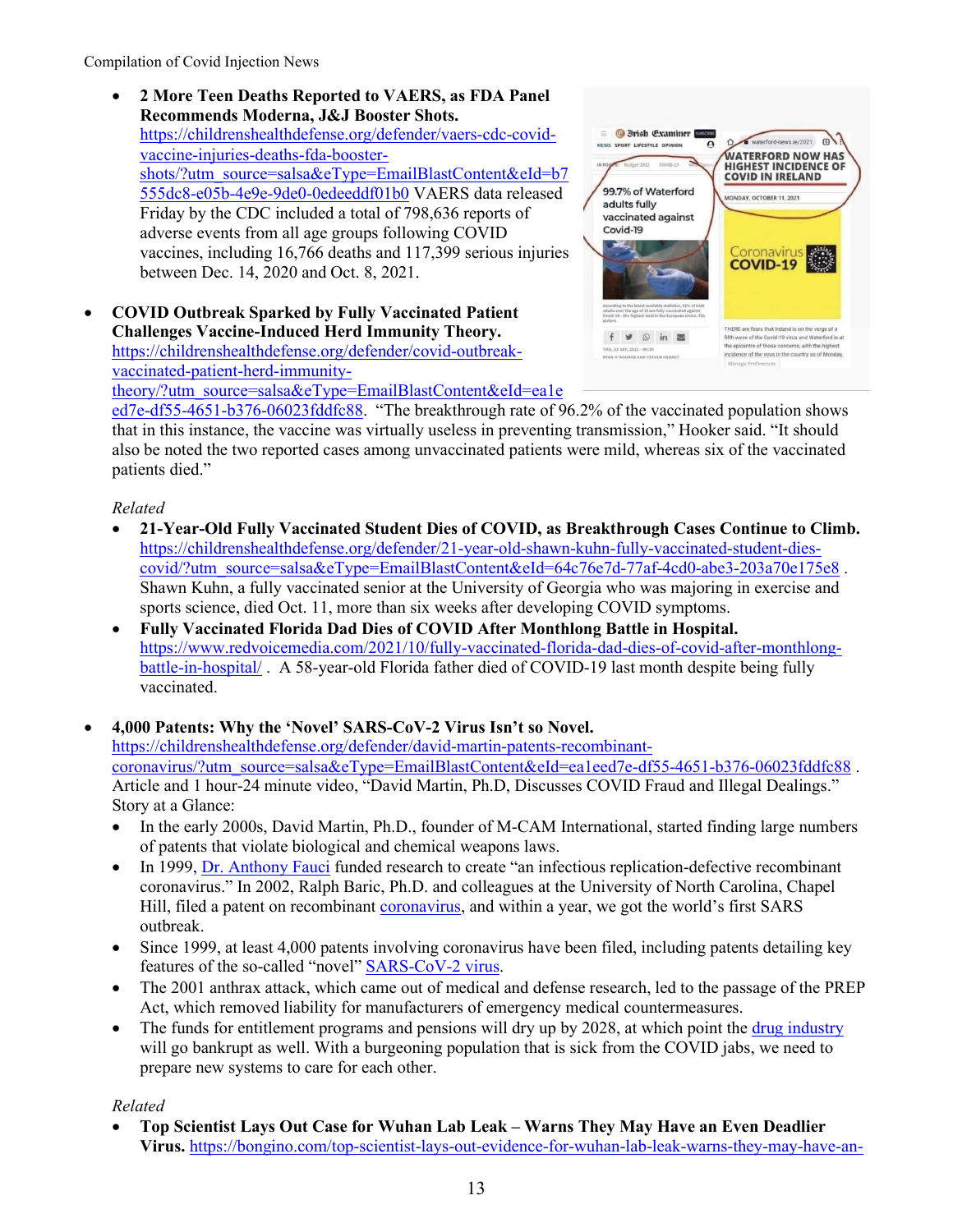[even-deadlier-virus/.](https://bongino.com/top-scientist-lays-out-evidence-for-wuhan-lab-leak-warns-they-may-have-an-even-deadlier-virus/) "That COVID-19 escaped from the Wuhan lab went from a "fringe conspiracy theory" to one of the leading explanations for the pandemic in record time. Every couple of weeks it seems that there's a new piece of evidence supporting the theory, and Dr. Stephen Quay laid out the case in his explosive but underreported Wall Street Journal article titled "Science Closes in on Covid's Origins," while arguing that a virus far more dangerous may be in that lab."

• **Bill Gates' Obsession with Population Control Should Discredit Him**. <https://rairfoundation.com/alert-bill-gates-obsession-with-population-control-should-discredit-him/> "Despite his deep involvement in 'family planning' for poor countries across the globe, Bill Gates is not an elected official, nor does he have a background in healthcare. With his demonstrated obsession with population control, Gates only has influence because he is a left-wing activist with money."

Added 13 October2021

• **Stop World Control**. <https://www.stopworldcontrol.com/> *(Editor's Note: This web site is the best single source I have found that ties it all together.)*

## *Related*

- **The Covid "Killing Spree" – And the "Robotization" of the Survivors. We Need a Nuremberg 2.0.** [https://www.globalresearch.ca/killing-spree](https://www.globalresearch.ca/killing-spree-robotization-survivors/5757755)[robotization-survivors/5757755](https://www.globalresearch.ca/killing-spree-robotization-survivors/5757755)
- flatten the curve is now  $\frac{1}{3}$  jabs to feed your family.

2 weeks to

- **Transhuman 101: Moderna Declares C V VASELINE To Be An 'Operating System'** [https://www.csunshare.com/post/transhuman-101](https://www.csunshare.com/post/transhuman-101-moderna-declares-c-v-vaseline-to-be-an-operating-system) [moderna-declares-c-v-vaseline-to-be-an-operating-system](https://www.csunshare.com/post/transhuman-101-moderna-declares-c-v-vaseline-to-be-an-operating-system) Note that this article uses word substitution to bypass censorship (e.g., "Vaseline" in place of "vaccine" and "C V" in place of COVID). [\(https://www.modernatx.com/mrna-technology/mrna-platform-enabling-drug](https://www.modernatx.com/mrna-technology/mrna-platform-enabling-drug-discovery-development)[discovery-development\)](https://www.modernatx.com/mrna-technology/mrna-platform-enabling-drug-discovery-development)
- **Big Pharma and Microsoft Are Teaming Up in Something Called The 'ID2020 Alliance' That Will Combine Vaccinations with Implantable Microchips to Create Your Digital ID.**  [https://www.nowtheendbegins.com/big-pharma-microsoft-silicon-valley-id2020-alliance-combine](https://www.nowtheendbegins.com/big-pharma-microsoft-silicon-valley-id2020-alliance-combine-vaccinations-with-implantable-microchip-digital-id-mark-beast-end-times/)[vaccinations-with-implantable-microchip-digital-id-mark-beast-end-times/](https://www.nowtheendbegins.com/big-pharma-microsoft-silicon-valley-id2020-alliance-combine-vaccinations-with-implantable-microchip-digital-id-mark-beast-end-times/) **"Big Pharma is officially partnering with the tech industry to pair "immunization" with digital biometrics, meaning humans will soon be microchipped, tracked, and ultimately controlled through a global identification matrix."**
- **'Vaccine Mandates Have Absolutely Nothing to Do with Medical Realities.'** [https://childrenshealthdefense.org/defender/joe-rogan-alex-berenson-covid-vaccines-mandates-big](https://childrenshealthdefense.org/defender/joe-rogan-alex-berenson-covid-vaccines-mandates-big-pharma/?utm_source=salsa&eType=EmailBlastContent&eId=107ca061-669d-468b-885c-e6e479cc2f45)[pharma/?utm\\_source=salsa&eType=EmailBlastContent&eId=107ca061-669d-468b-885c-e6e479cc2f45](https://childrenshealthdefense.org/defender/joe-rogan-alex-berenson-covid-vaccines-mandates-big-pharma/?utm_source=salsa&eType=EmailBlastContent&eId=107ca061-669d-468b-885c-e6e479cc2f45)
- [A Possible Marburg-RiVax](https://www.lewrockwell.com/2021/09/no_author/a-possible-marburg-rivax-final-solution/) Final Solution. [https://www.lewrockwell.com/2021/09/no\\_author/a-possible](https://www.lewrockwell.com/2021/09/no_author/a-possible-marburg-rivax-final-solution/)[marburg-rivax-final-solution/](https://www.lewrockwell.com/2021/09/no_author/a-possible-marburg-rivax-final-solution/) "I have stumbled over some very worrying developments which I will summarize due to the urgency I feel to highlight them to the public as follows..."
- **Why are People Dying after Getting the COVID Vaccine? Pathologists Now Have the Answers**. "Dr. Jessica Rose, a PhD computational biologist, molecular biologist and immunologist, conservatively calculates that over 150,000 people have died from the Covid vaccine in America as of August 28, 2021…" <https://rivercitymalone.com/health/pathologists-investigate-deaths-after-covid-vaccination/>
- **Taiwan: Deaths from COVID-19 vaccination exceed deaths from COVID-19.** [https://medicaltrend.org/2021/10/10/taiwan-death-from-covid-19-vaccination-exceeds-death-from-covid-](https://medicaltrend.org/2021/10/10/taiwan-death-from-covid-19-vaccination-exceeds-death-from-covid-19/)[19/](https://medicaltrend.org/2021/10/10/taiwan-death-from-covid-19-vaccination-exceeds-death-from-covid-19/)
- **Healthy 16-Year-Old Boy Dies During Online Class After Receiving Second COVID Shot from Pfizer.** [https://www.thegatewaypundit.com/2021/10/healthy-16-year-old-boy-dies-online-class](https://www.thegatewaypundit.com/2021/10/healthy-16-year-old-boy-dies-online-class-receiving-second-covid-shot-pfizer/?utm_source=Email&utm_medium=the-gateway-pundit&utm_campaign=dailypm&utm_content=daily)[receiving-second-covid-shot-pfizer/?utm\\_source=Email&utm\\_medium=the-gateway](https://www.thegatewaypundit.com/2021/10/healthy-16-year-old-boy-dies-online-class-receiving-second-covid-shot-pfizer/?utm_source=Email&utm_medium=the-gateway-pundit&utm_campaign=dailypm&utm_content=daily)[pundit&utm\\_campaign=dailypm&utm\\_content=daily](https://www.thegatewaypundit.com/2021/10/healthy-16-year-old-boy-dies-online-class-receiving-second-covid-shot-pfizer/?utm_source=Email&utm_medium=the-gateway-pundit&utm_campaign=dailypm&utm_content=daily) . Per the report, the child's second dose was administered on April 3, and the boy died on April 27. (*Editor's note: This is only one of hundreds of tragic reports up in the (alternate) news each week now. Too many to list here*.)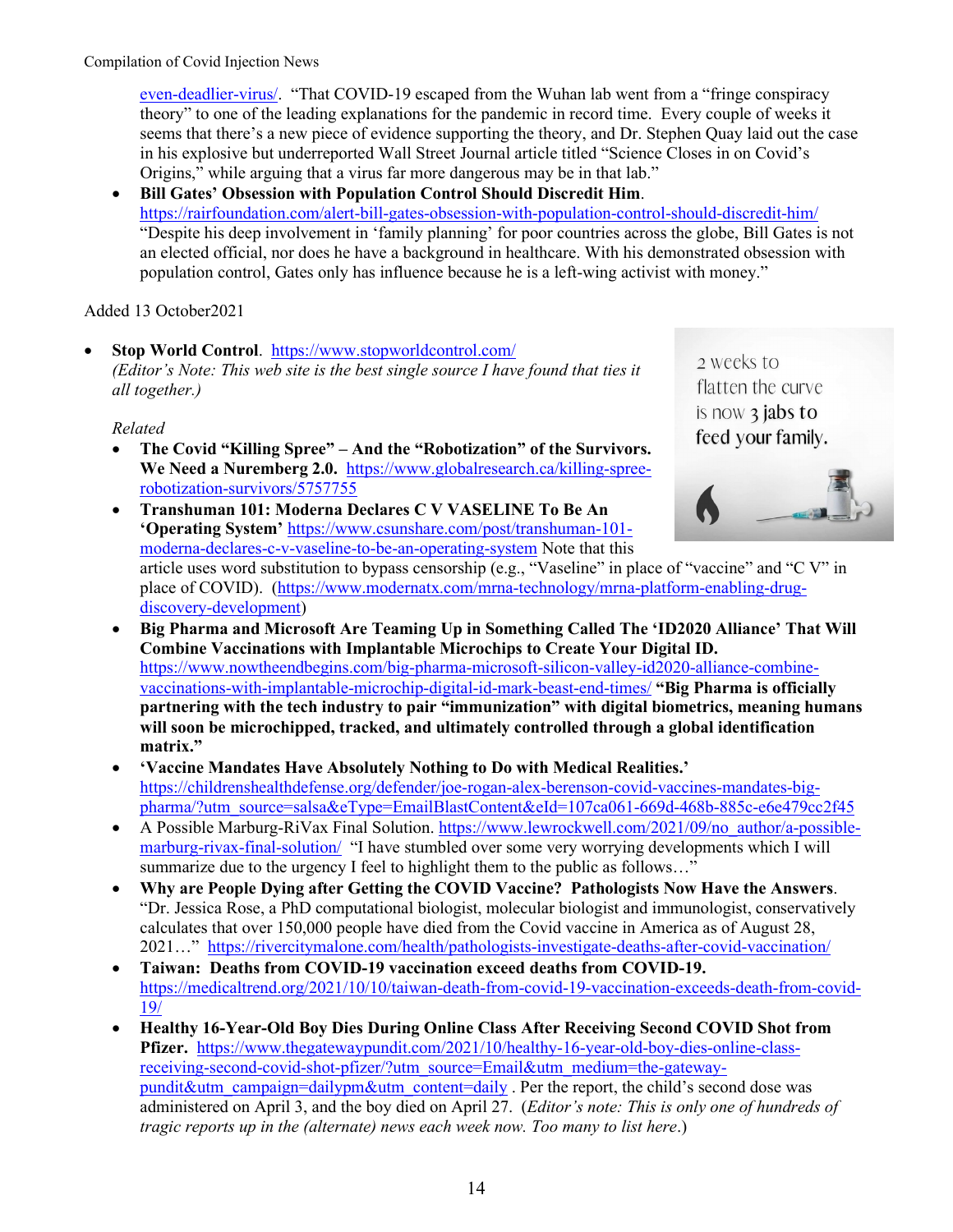- **Teens More Likely to Be Injured by Vaccines Than by COVID, Neuroscientist Says.**  [https://childrenshealthdefense.org/defender/against-wind-paul-thomas-pamela-popper-christopher-shaw](https://childrenshealthdefense.org/defender/against-wind-paul-thomas-pamela-popper-christopher-shaw-covid-vaccine-injury-kids/?utm_source=salsa&eType=EmailBlastContent&eId=107ca061-669d-468b-885c-e6e479cc2f45)[covid-vaccine-injury-kids/?utm\\_source=salsa&eType=EmailBlastContent&eId=107ca061-669d-468b-](https://childrenshealthdefense.org/defender/against-wind-paul-thomas-pamela-popper-christopher-shaw-covid-vaccine-injury-kids/?utm_source=salsa&eType=EmailBlastContent&eId=107ca061-669d-468b-885c-e6e479cc2f45)[885c-e6e479cc2f45](https://childrenshealthdefense.org/defender/against-wind-paul-thomas-pamela-popper-christopher-shaw-covid-vaccine-injury-kids/?utm_source=salsa&eType=EmailBlastContent&eId=107ca061-669d-468b-885c-e6e479cc2f45)
- **Physician to FDA, CDC: In 20 Years of Practicing Medicine, 'I've Never Witnessed So Many Vaccine-Related Injuries**.' [https://childrenshealthdefense.org/defender/dr-patricia-lee-fda-cdc-vaccine](https://childrenshealthdefense.org/defender/dr-patricia-lee-fda-cdc-vaccine-related-injuries/?utm_source=salsa&eType=EmailBlastContent&eId=107ca061-669d-468b-885c-e6e479cc2f45)[related-injuries/?utm\\_source=salsa&eType=EmailBlastContent&eId=107ca061-669d-468b-885c](https://childrenshealthdefense.org/defender/dr-patricia-lee-fda-cdc-vaccine-related-injuries/?utm_source=salsa&eType=EmailBlastContent&eId=107ca061-669d-468b-885c-e6e479cc2f45)[e6e479cc2f45](https://childrenshealthdefense.org/defender/dr-patricia-lee-fda-cdc-vaccine-related-injuries/?utm_source=salsa&eType=EmailBlastContent&eId=107ca061-669d-468b-885c-e6e479cc2f45)
- **Oregon Senators Oregon Senators Call for Investigation into Alleged COVID-19 Statistical Manipulation.** [https://www.theepochtimes.com/mkt\\_breakingnews/oregon-senators-call-for](https://www.theepochtimes.com/mkt_breakingnews/oregon-senators-call-for-investigation-into-alleged-covid-19-statistical-manipulation_4044333.html?utm_source=newsnoe&utm_medium=email2&utm_campaign=breaking-2021-10-12-1&mktids=fd60480f1620e5a50391174f10ffa4a5&est=Hwd5Z%2BbHtAsOlmfhwsO1EG5d7p1sY5dAWMJhvxYcTLAUKeG57LQaZPnHjTBRYOs%3D)[investigation-into-alleged-covid-19-statistical](https://www.theepochtimes.com/mkt_breakingnews/oregon-senators-call-for-investigation-into-alleged-covid-19-statistical-manipulation_4044333.html?utm_source=newsnoe&utm_medium=email2&utm_campaign=breaking-2021-10-12-1&mktids=fd60480f1620e5a50391174f10ffa4a5&est=Hwd5Z%2BbHtAsOlmfhwsO1EG5d7p1sY5dAWMJhvxYcTLAUKeG57LQaZPnHjTBRYOs%3D)manipulation 4044333.html?utm\_source=newsnoe&utm\_medium=email2&utm\_campaign=breaking-[2021-10-12-](https://www.theepochtimes.com/mkt_breakingnews/oregon-senators-call-for-investigation-into-alleged-covid-19-statistical-manipulation_4044333.html?utm_source=newsnoe&utm_medium=email2&utm_campaign=breaking-2021-10-12-1&mktids=fd60480f1620e5a50391174f10ffa4a5&est=Hwd5Z%2BbHtAsOlmfhwsO1EG5d7p1sY5dAWMJhvxYcTLAUKeG57LQaZPnHjTBRYOs%3D) [1&mktids=fd60480f1620e5a50391174f10ffa4a5&est=Hwd5Z%2BbHtAsOlmfhwsO1EG5d7p1sY5dAW](https://www.theepochtimes.com/mkt_breakingnews/oregon-senators-call-for-investigation-into-alleged-covid-19-statistical-manipulation_4044333.html?utm_source=newsnoe&utm_medium=email2&utm_campaign=breaking-2021-10-12-1&mktids=fd60480f1620e5a50391174f10ffa4a5&est=Hwd5Z%2BbHtAsOlmfhwsO1EG5d7p1sY5dAWMJhvxYcTLAUKeG57LQaZPnHjTBRYOs%3D) [MJhvxYcTLAUKeG57LQaZPnHjTBRYOs%3D](https://www.theepochtimes.com/mkt_breakingnews/oregon-senators-call-for-investigation-into-alleged-covid-19-statistical-manipulation_4044333.html?utm_source=newsnoe&utm_medium=email2&utm_campaign=breaking-2021-10-12-1&mktids=fd60480f1620e5a50391174f10ffa4a5&est=Hwd5Z%2BbHtAsOlmfhwsO1EG5d7p1sY5dAWMJhvxYcTLAUKeG57LQaZPnHjTBRYOs%3D) **.**
- **Israel Health Ministry Deletes Evidence of Thousands of Horrific Vaccine Reactions**. [https://tsionizm.com/science-technology/2021/10/11/video-israel-health-ministry-deletes-evidence-of](https://tsionizm.com/science-technology/2021/10/11/video-israel-health-ministry-deletes-evidence-of-thousands-of-horrific-vaccine-reactions/)[thousands-of-horrific-vaccine-reactions/](https://tsionizm.com/science-technology/2021/10/11/video-israel-health-ministry-deletes-evidence-of-thousands-of-horrific-vaccine-reactions/) "On September 30th, Israeli Ministry of Health, deleted thousands of comments and testimonies about  $\text{vac}(x)$ ine adverse effects..."
- **Former Pfizer VP: 'Clear evidence of fraud' in Pfizer study claiming 95% jab efficacy.**  [https://www.lifesitenews.com/news/former-pfizer-vp-clear-evidence-of-fraud-in-pfizer-study-claiming-95](https://www.lifesitenews.com/news/former-pfizer-vp-clear-evidence-of-fraud-in-pfizer-study-claiming-95-jab-efficacy/) [jab-efficacy/.](https://www.lifesitenews.com/news/former-pfizer-vp-clear-evidence-of-fraud-in-pfizer-study-claiming-95-jab-efficacy/) "'I'm confident that their [Pfizer's] actions comprise deliberate mass murder,' stated Yeadon. 'Their objective appears to be to keep people as fearful as possible and receptive to vaccination.'"

# *Related*

- **Leaked Dept. of Defense Document Reveals Evidence of Widespread VACCINE FAILURE.**  [https://www.greenmedinfo.com/blog/leaked-dept-defense-document-reveals-evidence-widespread](https://www.greenmedinfo.com/blog/leaked-dept-defense-document-reveals-evidence-widespread-vaccine-failure1)[vaccine-failure1](https://www.greenmedinfo.com/blog/leaked-dept-defense-document-reveals-evidence-widespread-vaccine-failure1)
- **New study finds aspirin can significantly cut COVID risks — and even death.**  [https://www.theblaze.com/news/study-aspirin-cut-covid-risks?utm\\_source=theblaze-breaking.](https://www.theblaze.com/news/study-aspirin-cut-covid-risks?utm_source=theblaze-breaking) "New research from George Washington University has determined that treating COVID patients with aspirin reduced the risk of severe illness by nearly half. The report noted that an aspirin regimen in more than 400 COVID-19 patients in hospitals across the United States cut the need for ventilation by 44%, slashed ICU admission by 43%, and reduced overall in-hospital mortality rates by 47%."
- **[Covid Expert Dr. Peter McCullogh Urges 'Unbreakable Resistance'](https://www.lewrockwell.com/2021/10/no_author/covid-expert-dr-peter-mccullogh-urges-unbreakable-resistance-to-vaccines-for-kids/) to Vaccines for Kids.**

[https://www.lewrockwell.com/2021/10/no\\_author/covid-expert-dr-peter-mccullogh-urges-unbreakable](https://www.lewrockwell.com/2021/10/no_author/covid-expert-dr-peter-mccullogh-urges-unbreakable-resistance-to-vaccines-for-kids/)[resistance-to-vaccines-for-kids/.](https://www.lewrockwell.com/2021/10/no_author/covid-expert-dr-peter-mccullogh-urges-unbreakable-resistance-to-vaccines-for-kids/) "This 'can't be about COVID at this stage,' he said. It's about 'some type of totalitarian takeover that's occurred all over the world. Something very dark is going on.' Eminent COVID-19 expert and highly published physician Dr. Peter McCullough provided a comprehensive welldocumented presentation to colleagues regarding the "unbelievable atrocity" occurring in the West due to gene-transfer vaccine campaigns, the necessity for an "unbreakable resistance" against children receiving the jab, and the "astounding … ineptitude and willful misconduct" of public health agencies. McCullough, who has made the case that no one in the world has more authority on this topic than him, provided detailed analysis of multiple scientific studies and data reports demonstrating the "failure of the vaccine program," the suppression of effective early treatments, and the "robust, complete and durable" qualities of natural immunity." (Editor's Note: Check out the McCullough Report at [https://www.americaoutloud.com/the](https://www.americaoutloud.com/the-mccullough-report/)[mccullough-report/.](https://www.americaoutloud.com/the-mccullough-report/))

# *Related*

• **Chief executive of GAVI wants to 'immunize every kid on earth'** [https://www.naturalnews.com/035777\\_GAVI\\_immunization\\_children.html](https://www.naturalnews.com/035777_GAVI_immunization_children.html) The Bill & Melinda Gates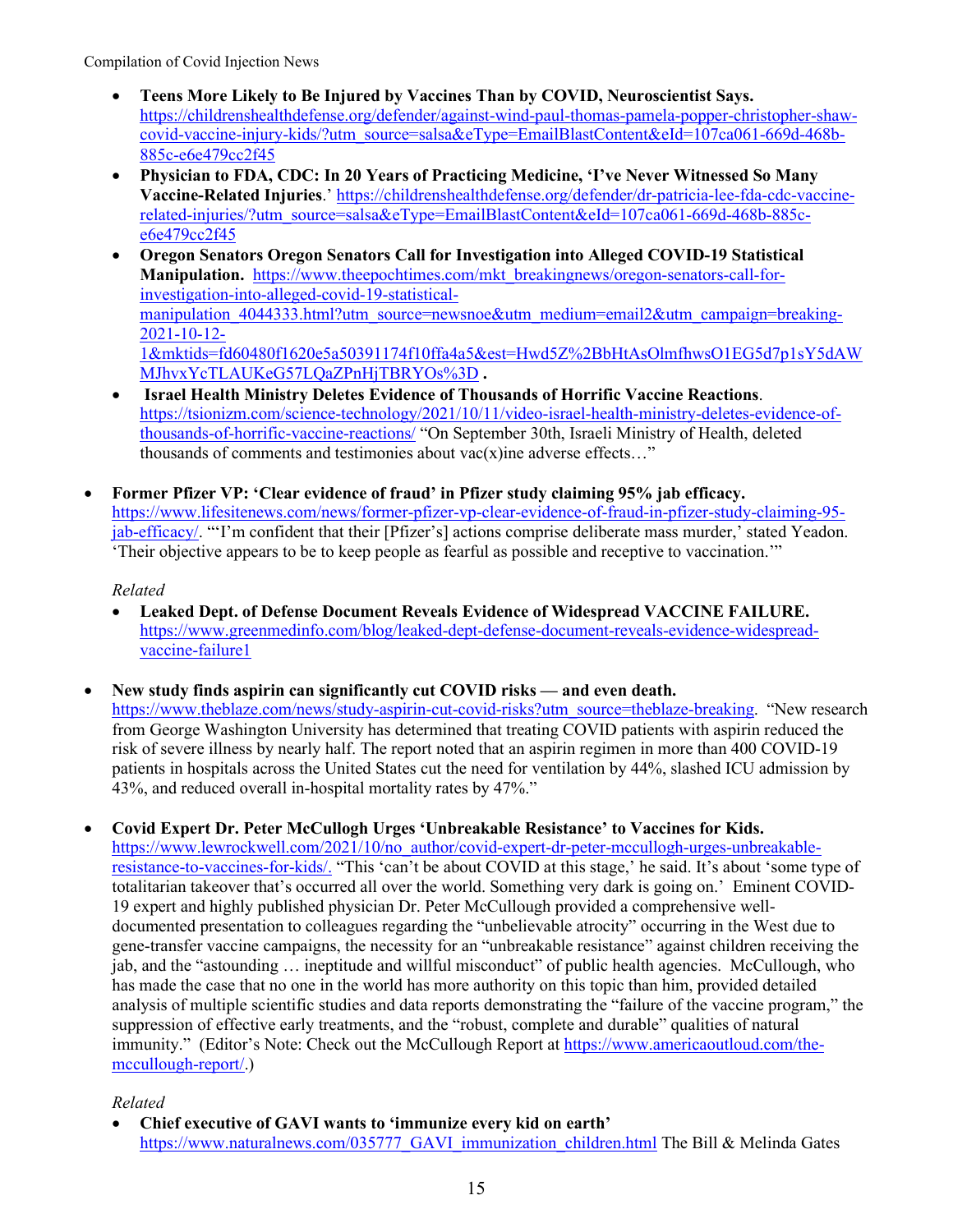Foundation-backed group Global Alliance for Vaccines and Immunizations (GAVI) is on a mission to forcibly vaccinate every single child on the planet against every single known 'preventable disease.'"

- **White House Tells States to Prepare for COVID Vaccinations in Young Children.**  [https://www.nbcnews.com/politics/white-house/white-house-tells-states-prepare-covid-vaccinations](https://www.nbcnews.com/politics/white-house/white-house-tells-states-prepare-covid-vaccinations-young-children-n1281384)[young-children-n1281384](https://www.nbcnews.com/politics/white-house/white-house-tells-states-prepare-covid-vaccinations-young-children-n1281384)
- **Unmask Your Child**. [https://www.unmaskyourchild.com](https://www.unmaskyourchild.com/) "Child Masking Is Harmful, Unnecessary, Cruel, and Should End Immediately Experts Say…"

## **Added 9 October2021**

• **VAERS DATA SHOCKER: Total number of deaths from COVID vaccines nearly double all deaths from all other vaccines combined since 1990, at nearly 500 deaths per week**. [https://www.naturalnews.com/2021-10-06-vaers-data-shocker-deaths-from-covid-vaccines-500-per](https://www.naturalnews.com/2021-10-06-vaers-data-shocker-deaths-from-covid-vaccines-500-per-week.html)[week.html.](https://www.naturalnews.com/2021-10-06-vaers-data-shocker-deaths-from-covid-vaccines-500-per-week.html) How convenient that the vaccine industry and the CDC are engaged in labeling vaccine deaths during the first two weeks as "unvaccinated," so it will look like Covid caused the death instead of the bloodclotting, heart-inflaming China Flu jabs…

- **Thousands more people than usual are dying ... but it's not from COVID**. [https://news.yahoo.com/analysis-thousands-more-usual-dying-170117640.html.](https://news.yahoo.com/analysis-thousands-more-usual-dying-170117640.html) "While focus remains firmly fixed on Covid-19, a second health crisis is quietly emerging in Britain. Since the beginning of July, there have been thousands of excess deaths that were not caused by coronavirus… So if all these extra people are not dying from coronavirus, what is killing them?" [*Editor's Note: So what is killing them?? How about the "vaccine?"*]
- **The Vaccines Are 1000% More Deadly Than Covid-**19. 5 min video**.**  <https://freeworldnews.tv/watch?id=6155d49626e134211735e283>
- **Exclusive: Healthy Young Mother Dies of Vaccine-Induced Blood Clot. Then Twitter Censors Her Obituary.** [https://childrenshealthdefense.org/defender/jessica-berg-wilson-dies-covid-vaccine-twitter](https://childrenshealthdefense.org/defender/jessica-berg-wilson-dies-covid-vaccine-twitter-censors-obituary/?utm_source=salsa&eType=EmailBlastContent&eId=c576d6fa-1d49-4199-94e0-b5a9760c6c5f)[censors-obituary/?utm\\_source=salsa&eType=EmailBlastContent&eId=c576d6fa-1d49-4199-94e0](https://childrenshealthdefense.org/defender/jessica-berg-wilson-dies-covid-vaccine-twitter-censors-obituary/?utm_source=salsa&eType=EmailBlastContent&eId=c576d6fa-1d49-4199-94e0-b5a9760c6c5f) [b5a9760c6c5f](https://childrenshealthdefense.org/defender/jessica-berg-wilson-dies-covid-vaccine-twitter-censors-obituary/?utm_source=salsa&eType=EmailBlastContent&eId=c576d6fa-1d49-4199-94e0-b5a9760c6c5f)
- **Reports of Serious Injuries After COVID Vaccines Near 112,000, as Pfizer Asks FDA to Green Light Shots for Kids 5 to 11.** [https://childrenshealthdefense.org/defender/vaers-cdc-serious-injuries](https://childrenshealthdefense.org/defender/vaers-cdc-serious-injuries-deaths-covid-vaccines/?utm_source=salsa&eType=EmailBlastContent&eId=c576d6fa-1d49-4199-94e0-b5a9760c6c5f)[deaths-covid-vaccines/?utm\\_source=salsa&eType=EmailBlastContent&eId=c576d6fa-1d49-4199-94e0](https://childrenshealthdefense.org/defender/vaers-cdc-serious-injuries-deaths-covid-vaccines/?utm_source=salsa&eType=EmailBlastContent&eId=c576d6fa-1d49-4199-94e0-b5a9760c6c5f) [b5a9760c6c5f](https://childrenshealthdefense.org/defender/vaers-cdc-serious-injuries-deaths-covid-vaccines/?utm_source=salsa&eType=EmailBlastContent&eId=c576d6fa-1d49-4199-94e0-b5a9760c6c5f)
- **Sweden, Denmark Pause Moderna's COVID Vaccine for Younger Age Groups Citing Reports of Myocarditis.** "Sweden will pause Moderna's COVID vaccine for people under age 30, while Denmark said it will halt use of Moderna's vaccine in people under age 18." [https://childrenshealthdefense.org/defender/sweden-denmark-pause-moderna-covid-vaccine](https://childrenshealthdefense.org/defender/sweden-denmark-pause-moderna-covid-vaccine-myocarditis/?utm_source=salsa&eType=EmailBlastContent&eId=c576d6fa-1d49-4199-94e0-b5a9760c6c5f)[myocarditis/?utm\\_source=salsa&eType=EmailBlastContent&eId=c576d6fa-1d49-4199-94e0](https://childrenshealthdefense.org/defender/sweden-denmark-pause-moderna-covid-vaccine-myocarditis/?utm_source=salsa&eType=EmailBlastContent&eId=c576d6fa-1d49-4199-94e0-b5a9760c6c5f) [b5a9760c6c5f](https://childrenshealthdefense.org/defender/sweden-denmark-pause-moderna-covid-vaccine-myocarditis/?utm_source=salsa&eType=EmailBlastContent&eId=c576d6fa-1d49-4199-94e0-b5a9760c6c5f)
- **New Study Shows 1 in 1000 Develop Heart Inflammation After Covid Vaccination; Myocarditis and Other Related Heart Conditions Have Increased Death Rate Within 5 Years.** [https://www.thegatewaypundit.com/2021/09/new-study-shows-1-1000-develop-heart-inflammation](https://www.thegatewaypundit.com/2021/09/new-study-shows-1-1000-develop-heart-inflammation-covid-vaccination-myocarditis-related-heart-conditions-increased-death-rate-within-5-years-risk-higher-dying-v/)[covid-vaccination-myocarditis-related-heart-conditions-increased-death-rate-within-5-years-risk-higher](https://www.thegatewaypundit.com/2021/09/new-study-shows-1-1000-develop-heart-inflammation-covid-vaccination-myocarditis-related-heart-conditions-increased-death-rate-within-5-years-risk-higher-dying-v/)[dying-v/](https://www.thegatewaypundit.com/2021/09/new-study-shows-1-1000-develop-heart-inflammation-covid-vaccination-myocarditis-related-heart-conditions-increased-death-rate-within-5-years-risk-higher-dying-v/) (Source study: [https://www.medrxiv.org/content/10.1101/2021.09.13.21262182v1.full\)](https://www.medrxiv.org/content/10.1101/2021.09.13.21262182v1.full)
- **British woman develops gruesome skin disorder after second AstraZeneca viral vector DNA injection.** [https://thecovidblog.com/2021/10/04/jane-stroud-british-woman-develops-gruesome-skin](https://thecovidblog.com/2021/10/04/jane-stroud-british-woman-develops-gruesome-skin-disorder-after-second-astrazeneca-viral-vector-dna-injection/)[disorder-after-second-astrazeneca-viral-vector-dna-injection/](https://thecovidblog.com/2021/10/04/jane-stroud-british-woman-develops-gruesome-skin-disorder-after-second-astrazeneca-viral-vector-dna-injection/)
- **WHO database reports over 2 million potential COVID jab injuries in 2021, vast majority in women.** [https://www.lifesitenews.com/news/who-database-reports-over-2-million-potential-covid-jab](https://www.lifesitenews.com/news/who-database-reports-over-2-million-potential-covid-jab-injuries-in-2021-vast-majority-in-women/)[injuries-in-2021-vast-majority-in-women/](https://www.lifesitenews.com/news/who-database-reports-over-2-million-potential-covid-jab-injuries-in-2021-vast-majority-in-women/) . The World Health Organization's publicly accessible database [\[VigiAccess\]](https://www.vigiaccess.org/) reported potential side effects of medicinal products shows over 2 million cases of possible COVID vaccine injuries in 2021 alone, with 69 percent of the cases occurring in female patients.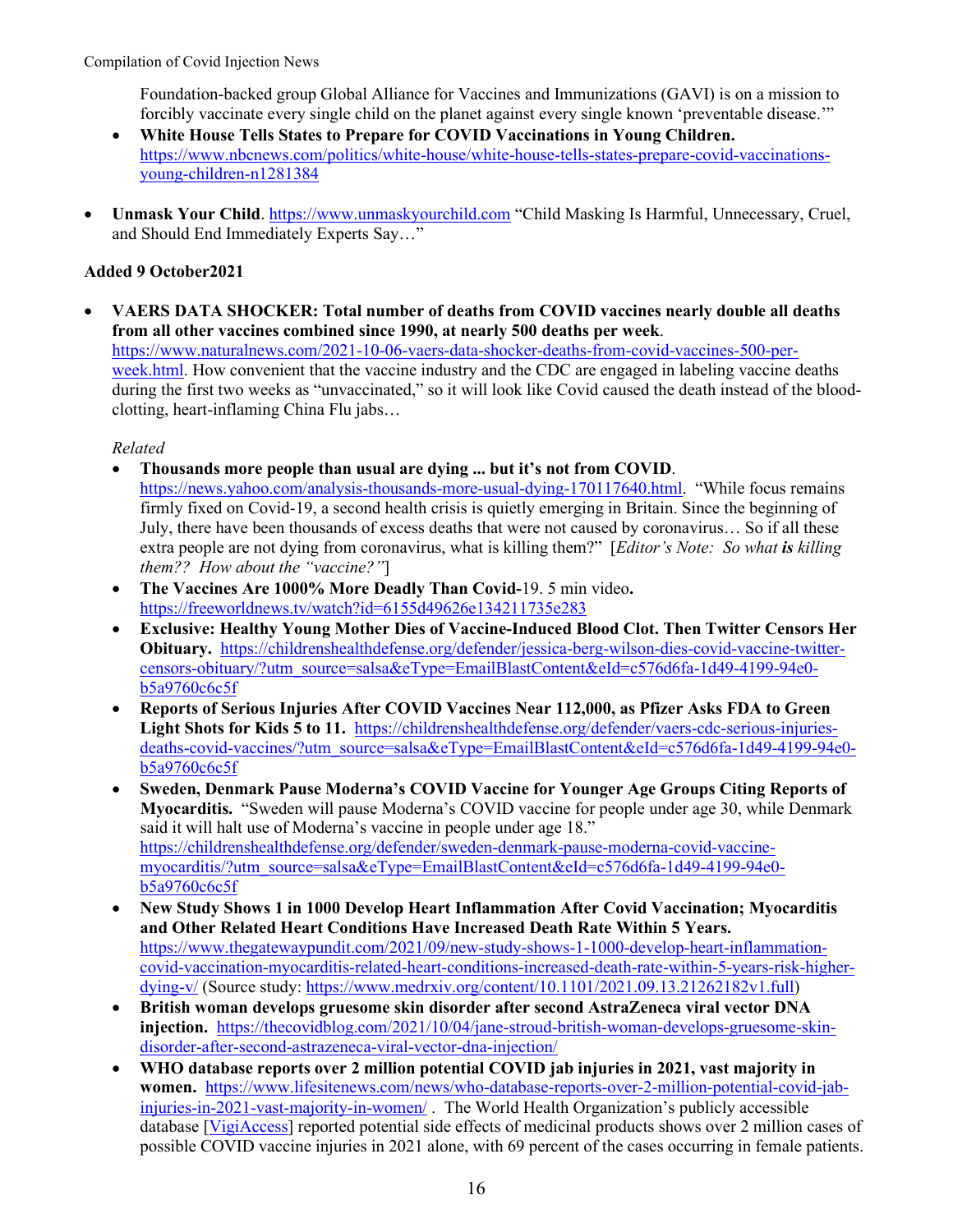- **'We're in the middle of a major biological catastrophe': COVID expert Dr. Peter McCullough.**  [https://www.lifesitenews.com/news/were-in-the-middle-of-a-major-biological-catastrophe-top-covid-doc](https://www.lifesitenews.com/news/were-in-the-middle-of-a-major-biological-catastrophe-top-covid-doc-mccullough/)[mccullough/](https://www.lifesitenews.com/news/were-in-the-middle-of-a-major-biological-catastrophe-top-covid-doc-mccullough/) "In a recent lecture, Dr. Peter McCullough presented alarming data related to COVID vaccines, the fraud of national health authorities, the 'Therapeutic Nihilism' being exercised in hospitals, and the urgent necessity of active resistance."
- **BREAKING – Three studies published by the CDC, UK Government & Oxford University find the Covid-19 Vaccines do not work.** [https://theexpose.uk/2021/09/12/three-studies-find-the-covid-19-vaccines](https://theexpose.uk/2021/09/12/three-studies-find-the-covid-19-vaccines-do-not-work/)[do-not-work/.](https://theexpose.uk/2021/09/12/three-studies-find-the-covid-19-vaccines-do-not-work/) "A graduate of Yale University who also obtained a PHD at Princeton University and an MD degree from the John Hopkins University School of Medicine has published a paper in which she concludes that mandating the public to take a vaccine is a harmful and damaging act because of excellent scientific research papers which clearly demonstrate the *vaccines do not prevent infection or transmission of COVID-19*."

## *Related*

- **CDC director Rochelle Walensky now admits that the "vaccine" cannot prevent transmission**. [https://www.redvoicemedia.com/2021/10/video-cdc-director-admits-covid-19-vaccine-doesnt-stop-the](https://www.redvoicemedia.com/2021/10/video-cdc-director-admits-covid-19-vaccine-doesnt-stop-the-virus-from-spreading/)[virus-from-spreading/](https://www.redvoicemedia.com/2021/10/video-cdc-director-admits-covid-19-vaccine-doesnt-stop-the-virus-from-spreading/) "During an interview on CNN, CDC director Rochelle Walensky claims that the vaccine can help people from falling seriously ill and dying, but she graciously adds the small detail our elite betters don't want us to know – *the COVID-19 vaccine doesn't prevent transmission*. Dr. Walensky even goes on to advise people to wear a mask while inside their own homes."
- **UK Government Report: Vast Majority of Delta Variant Deaths Are VACCINATED People, NOT Unvaccinated People.** [https://nationalfile.com/uk-government-report-vast-majority-of-delta-variant](https://nationalfile.com/uk-government-report-vast-majority-of-delta-variant-deaths-are-vaccinated-people-not-unvaccinated-people/)[deaths-are-vaccinated-people-not-unvaccinated-people/](https://nationalfile.com/uk-government-report-vast-majority-of-delta-variant-deaths-are-vaccinated-people-not-unvaccinated-people/)
- **BBC: "Nearly 13% of hospital patients with confirmed Covid were unvaccinated." You Mean, 87% Were Vaccinated?** [https://thebluestateconservative.com/2021/10/04/bbc-nearly-13-of-hospital-patients](https://thebluestateconservative.com/2021/10/04/bbc-nearly-13-of-hospital-patients-with-confirmed-covid-were-unvaccinated-you-mean-87-were-vaccinated/)[with-confirmed-covid-were-unvaccinated-you-mean-87-were-vaccinated/](https://thebluestateconservative.com/2021/10/04/bbc-nearly-13-of-hospital-patients-with-confirmed-covid-were-unvaccinated-you-mean-87-were-vaccinated/)
- **US State With Highest Vaccination Rate [Vermont] Hit by Virus Surge.**  [https://www.theepochtimes.com/us-state-with-highest-vaccination-rate-hit-by-virus-surge\\_4032144.html](https://www.theepochtimes.com/us-state-with-highest-vaccination-rate-hit-by-virus-surge_4032144.html)
- **Francis Collins, NIH Director, Resigns After Gain-of-Function Falsehood Exposed.**  [https://www.breitbart.com/politics/2021/10/04/report-francis-collins-nih-director-resign-coronavirus](https://www.breitbart.com/politics/2021/10/04/report-francis-collins-nih-director-resign-coronavirus-pandemic/)[pandemic/](https://www.breitbart.com/politics/2021/10/04/report-francis-collins-nih-director-resign-coronavirus-pandemic/) "Francis Collins, director of the National Institutes of Health (NIH), announced his resignation on Tuesday, just weeks after documents exposed that he made 'untruthful' comments about U.S. federal funding of gain-of-function research at the Wuhan Institute of Virology."
- **Stabilizing the Code.** [https://www.ukcolumn.org/index.php/article/stabilising-the-code.](https://www.ukcolumn.org/index.php/article/stabilising-the-code) This is a rather technical article from a medical doctor and consultant in the UK that points out that the mRNA vaccines were made possible by a 2005 discovery of a way to protect foreign mRNA from the body's innate immune system. The authors point out that no one appeared to be concerned about the unintended consequences of "switching off" that early warning system. Based on observations so far from the human trials in-progress\* (the millions of these shots that have been injected into a significant portion of the world's population), the author raises three concerns:
	- 1. The ability of the immune system to fight viruses has been diminished; specifically, the ability to fight SARS-CoV-2 may be affected;
	- 2. Vaccine-induced innate immune tolerance may affect other vaccines; and finally
	- 3. What other parts of the immune system may be affected.

\* Pre-publication article: "The BNT162b2 mRNA vaccine against SARS-CoV-2 reprograms both adaptive and innate immune responses," online at:<https://www.medrxiv.org/content/10.1101/2021.05.03.21256520v1>

• **"Proceed With Caution at Your Own Peril" - Merck's COVID 'Super Drug' Poses Serious Health Risks, Scientists Warn**. As it turns out, all the scientists and doctors who insisted that Merck's "revolutionary" COVID drug molnupiravir is extremely safe weren't faithfully adhering to "the science" after all. Because according to a report published Thursday by Barron's, some scientists are worried that the drug -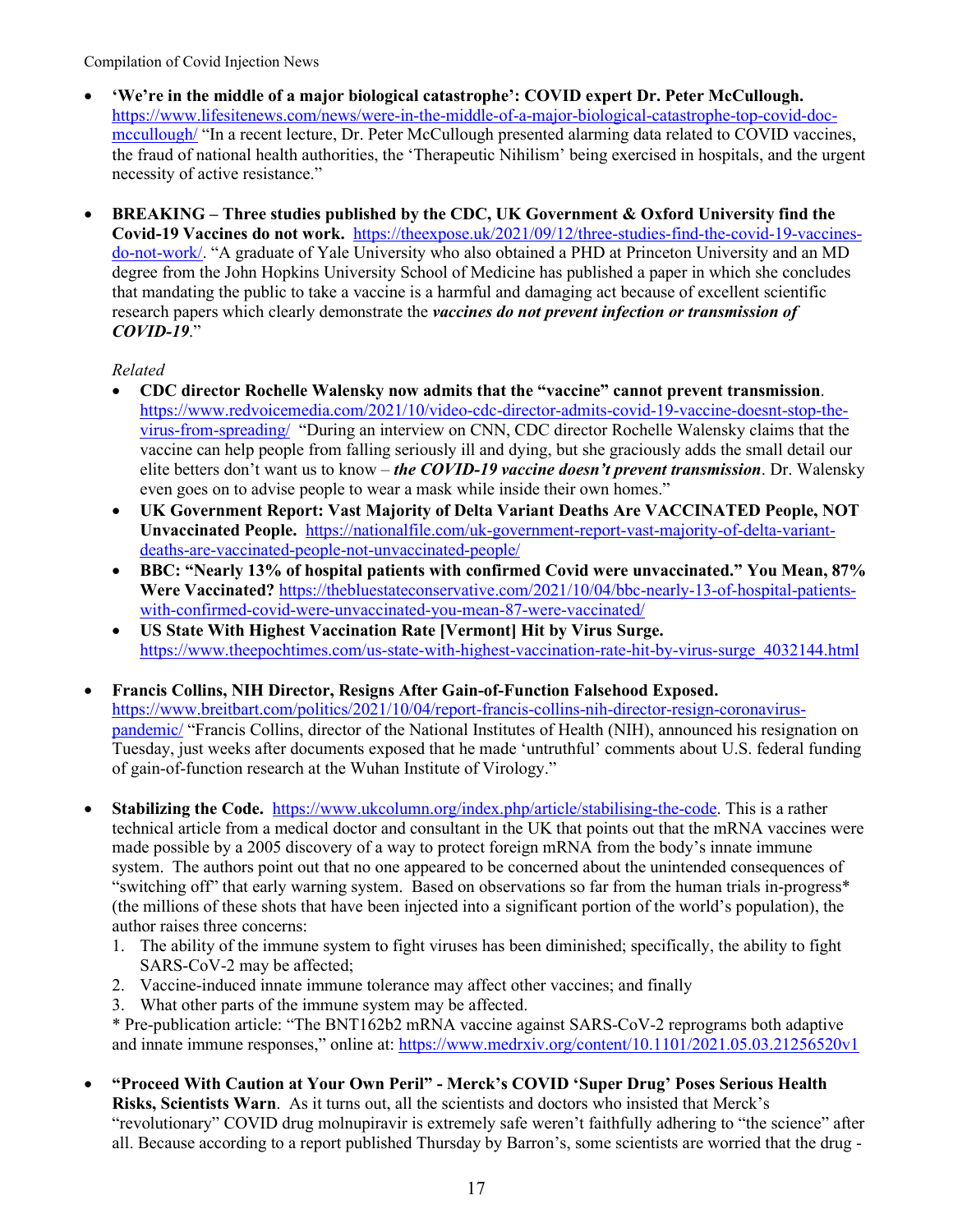which purportedly cut hospitalizations in half during a study that was cut short - could cause cancer or birth defects. [https://www.zerohedge.com/covid-19/proceed-caution-your-own-peril-mercks-covid-super-drug](https://www.zerohedge.com/covid-19/proceed-caution-your-own-peril-mercks-covid-super-drug-poses-serious-health-risks?utm_source=&utm_medium=email&utm_campaign=137)[poses-serious-health-risks?utm\\_source=&utm\\_medium=email&utm\\_campaign=137](https://www.zerohedge.com/covid-19/proceed-caution-your-own-peril-mercks-covid-super-drug-poses-serious-health-risks?utm_source=&utm_medium=email&utm_campaign=137)

## *Related*

- **The Research Is Clear: Ivermectin Is a Safe, Effective Treatment for COVID. So Why Isn't It Being Used?** Despite efforts to denigrate ivermectin as "horse paste" and prevent doctors from prescribing it and patients from using it, the latest research shows this safe, inexpensive drug is effective at keeping COVID patients out of the hospital. [https://childrenshealthdefense.org/defender/ivermectin](https://childrenshealthdefense.org/defender/ivermectin-effective-treatment-covid-research/?utm_source=salsa&eType=EmailBlastContent&eId=c576d6fa-1d49-4199-94e0-b5a9760c6c5f)[effective-treatment-covid-research/?utm\\_source=salsa&eType=EmailBlastContent&eId=c576d6fa-1d49-](https://childrenshealthdefense.org/defender/ivermectin-effective-treatment-covid-research/?utm_source=salsa&eType=EmailBlastContent&eId=c576d6fa-1d49-4199-94e0-b5a9760c6c5f) [4199-94e0-b5a9760c6c5f](https://childrenshealthdefense.org/defender/ivermectin-effective-treatment-covid-research/?utm_source=salsa&eType=EmailBlastContent&eId=c576d6fa-1d49-4199-94e0-b5a9760c6c5f)
- **Vietnam Veteran Reportedly Died From COVID-19 After Hospital Rejected Court Order to Treat Him with Ivermectin.** Rochester Regional [Health](https://www.rochesterregional.org/) refused to administer the drug to 75-year old Jeremy L. [Carter,](https://meesonfamily.com/obits/jeremy-l-carter/) a patient sickened by Covid-19, even after a court ordered them to. [https://resistthemainstream.org/vietnam-veteran-dies-from-covid-19-after-hospital-rejected-court-order](https://resistthemainstream.org/vietnam-veteran-dies-from-covid-19-after-hospital-rejected-court-order-to-treat-him-with-ivermectin/?utm_source=gab)[to-treat-him-with-ivermectin/?utm\\_source=gab](https://resistthemainstream.org/vietnam-veteran-dies-from-covid-19-after-hospital-rejected-court-order-to-treat-him-with-ivermectin/?utm_source=gab)
- **COVID-19 Vaccine Exposed, Project Veritas.** 
	- **Part 3. Johnson & Johnson: Children Don't Need the '[expletive deleted]' COVID Vaccine Because There Are 'Unknown Repercussions Down the Road' … Want to 'Punish' Unvaccinated Adults and Turn Them Into 'Second-Grade Citizens' for Not Complying with Mandates**. [https://www.projectveritas.com/news/johnson-and-johnson-children-dont-need-the-f-cking-covid](https://www.projectveritas.com/news/johnson-and-johnson-children-dont-need-the-f-cking-covid-vaccine-because/)[vaccine-because/](https://www.projectveritas.com/news/johnson-and-johnson-children-dont-need-the-f-cking-covid-vaccine-because/) (10 minute video). On September 27, 2021, Project Veritas released the third video of its COVID vaccine investigative series today exposing two Johnson & Johnson [J&J] officials, who argue children do not need to take the COVID vaccine in part because of the potential long-term side effects.
	- **Part 4. Pfizer Scientists: 'Your [COVID] Antibodies Are Better Than The [Pfizer] Vaccination.'** [https://www.projectveritas.com/news/pfizer-scientist-your-antibodies-are-probably-better-than-the](https://www.projectveritas.com/news/pfizer-scientist-your-antibodies-are-probably-better-than-the-vaccination/)[vaccination/](https://www.projectveritas.com/news/pfizer-scientist-your-antibodies-are-probably-better-than-the-vaccination/)
		- Nick Karl, Pfizer Scientist: "When somebody is naturally immune -- like they got COVID -- they probably have more antibodies against the virus…When you actually get the virus, you're going to start producing antibodies against multiple pieces of the virus…So, your antibodies are probably better at that point than the [COVID] vaccination."
		- Chris Croce, Pfizer Senior Associate Scientist: "You're protected for longer" if you have natural COVID antibodies compared to the COVID vaccine.
		- Croce: "I work for an evil corporation...Our organization is run on COVID money."
		- Rahul Khandke, Pfizer Scientist: "If you have [COVID] antibodies built up, you should be able to prove that you have those built up."
- **Part 5. Pfizer Whistleblower Leaks Execs Emails: 'We Want to Avoid Having Info on Fetal Cells Out There'** <https://www.youtube.com/watch?v=FUXGB5FzhPc> and [https://www.projectveritas.com/news/pfizer](https://www.projectveritas.com/news/pfizer-leaks-whistleblower-goes-on-record-reveals-internal-emails-from-chief/)[leaks-whistleblower-goes-on-record-reveals-internal-emails-from-chief/](https://www.projectveritas.com/news/pfizer-leaks-whistleblower-goes-on-record-reveals-internal-emails-from-chief/)

- **Students Sue St. John's University Over Vaccine Mandate, Citing Use of Aborted Fetus Cells in Testing** [https://link.theepochtimes.com/mkt\\_app/students-sue-st-johns-university-over-vaccine-mandate-citing-use-of](https://link.theepochtimes.com/mkt_app/students-sue-st-johns-university-over-vaccine-mandate-citing-use-of-aborted-fetus-cells-in-testing_4031591.html?utm_source=appan2028210)aborted-fetus-cells-in-testing 4031591.html?utm\_source=appan2028210 That the current COVID-19 shots contain or were tested using abortion-derived cell lines is documented below:
	- Pfizer and BioNTech The Pfizer shot was protein tested using the abortion-derived cell line HEK-293. This information is enumerated by the Lozier Institute (reference (1) below). This information is recorded by the Cold Spring Harbor Laboratory (reference (2) below).
	- Moderna The Moderna shot was protein tested using the abortion-derived cell line HEK-293. This information is enumerated by the Lozier Institute (1). This information is cited by the vaccine researchers Kizzmekia S. Corbett, Darin K. Edwards, and Sarah R. Leist (3).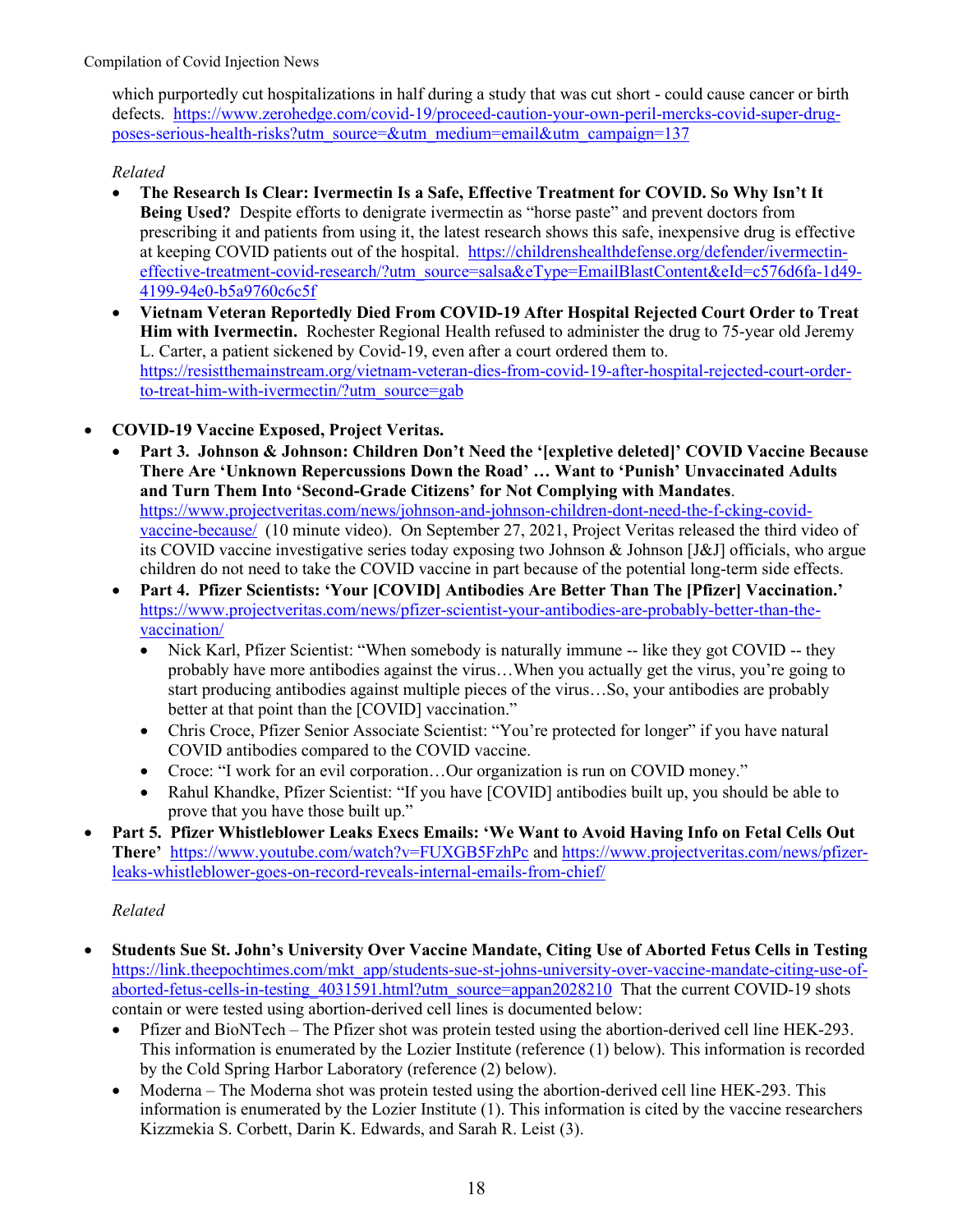- Johnson & Johnson –J&J has publicly admitted to using a cell line called PER.C6 in their shot. This is published on the Janssen website (4). This information is enumerated by the Lozier Institute (1). References:
- (1) The Lozier Institute lists a number of COVID-19 shots which utilize aborted fetal cells <https://lozierinstitute.org/update-covid-19-vaccine-candidates-and-abortion-derived-cell-lines/>
- (2) The Pfizer shot utilized aborted fetal cells <https://www.biorxiv.org/content/10.1101/2020.09.08.280818v1.full>
- (3) The Moderna shot utilized aborted fetal cells [-https://www.nature.com/articles/s41586-020-2622-0](https://www.nature.com/articles/s41586-020-2622-0)
- (4) The Johnson & Johnson shot utilized aborted fetal cells [https://www.janssen.com/emea/emea/janssen](https://www.janssen.com/emea/emea/janssen-vaccine-technologies)[vaccine-technologies](https://www.janssen.com/emea/emea/janssen-vaccine-technologies)
- **UCLA Doctor 'Willing to Lose Everything' Escorted from Work for Refusing COVID Vaccine.** An anesthesiologist at UCLA Health in California who has not shied away from airing his suspicions about COVID-19 vaccines was escorted out of his workplace this week for refusing to get vaccinated in defiance of a statewide and employer mandate,

<https://www.charlotteobserver.com/news/coronavirus/article254829122.html>

## *Related*

- **UC Irvine Director of Medical Ethics Placed on 'Investigatory Leave' Over Challenge to Vaccine Mandate.** [https://www.zerohedge.com/covid-19/uc-irvine-director-medical-ethics-placed-investigatory](https://www.zerohedge.com/covid-19/uc-irvine-director-medical-ethics-placed-investigatory-leave-over-refusal-get-vaxxed)[leave-over-refusal-get-vaxxed](https://www.zerohedge.com/covid-19/uc-irvine-director-medical-ethics-placed-investigatory-leave-over-refusal-get-vaxxed)
- **Pfizer accused of testing COVID vaccine on orphans**. [https://gnews.org/1571593/.](https://gnews.org/1571593/) Since June 2021, Pfizer has been conducting a trial of the COVID vaccine in Polish children aged 3 months to 11 years. Intelligence reports indicate that at least eight private clinics or research centers are conducting the trial. These facts were kept from the public because Pfizer used so-called "secrecy" clauses, and even Polish lawmakers were denied access to the documents.
- **FDA fraudulently grants full approval to Comirnaty COVID vaccine, skipping Stage 3 trials and ignoring data on injuries and deaths**. [https://chemicalviolence.com/2021-08-25-fda-fraudulently-grants](https://chemicalviolence.com/2021-08-25-fda-fraudulently-grants-full-approval-comirnaty-vaccine.html)[full-approval-comirnaty-vaccine.html#](https://chemicalviolence.com/2021-08-25-fda-fraudulently-grants-full-approval-comirnaty-vaccine.html)

# *Related*

• **GASLIGHTING AMERICA: Did the FDA actually approve a FUTURE covid "vaccine" from BioNTech that does not exist yet?** <https://www.afinalwarning.com/547217.html>

# • **China PCR test orders soared before first confirmed COVID case**.

[https://asia.nikkei.com/Spotlight/Coronavirus/China-PCR-test-orders-soared-before-first-confirmed-COVID](https://asia.nikkei.com/Spotlight/Coronavirus/China-PCR-test-orders-soared-before-first-confirmed-COVID-case)[case](https://asia.nikkei.com/Spotlight/Coronavirus/China-PCR-test-orders-soared-before-first-confirmed-COVID-case) . Purchases of PCR tests in China's Hubei Province surged months before the first official reports of a novel coronavirus case there, according to a report by Australia-based cybersecurity company Internet 2.0. About 67.4 million yuan (\$10.5 million at current rates) was spent on PCR tests in Hubei during 2019, nearly double the 2018 total, with the upswing starting in May, according to the report. *[Editor's Note: This adds evidence that this so-called pandemic was in fact a "plandemic." See related articles posted under 25 September 2021 update and article directly below.]*

## • **Why Are Globalists & Governments So Desperate For 100% Vaccination Rates?**

<https://harbingersdaily.com/why-are-globalists-and-governments-so-desperate-for-100-vaccination-rates/> "How is it possible that almost all the governments on the planet are in agreement on medical totalitarianism? Well, it's rather easy to understand when you realize the majority of them are linked together through globalist institutions like the World Economic Forum, which has repeatedly called the pandemic [a "perfect](https://www.weforum.org/agenda/2020/06/now-is-the-time-for-a-great-reset/)  [opportunity"](https://www.weforum.org/agenda/2020/06/now-is-the-time-for-a-great-reset/) to push through their plans for a 'Great Reset"… I can only posit theories based on the evidence at hand, but I think it's clear to most of us that **the vaccines are NOT about public health nor are they about saving lives. They are obviously about something else…"**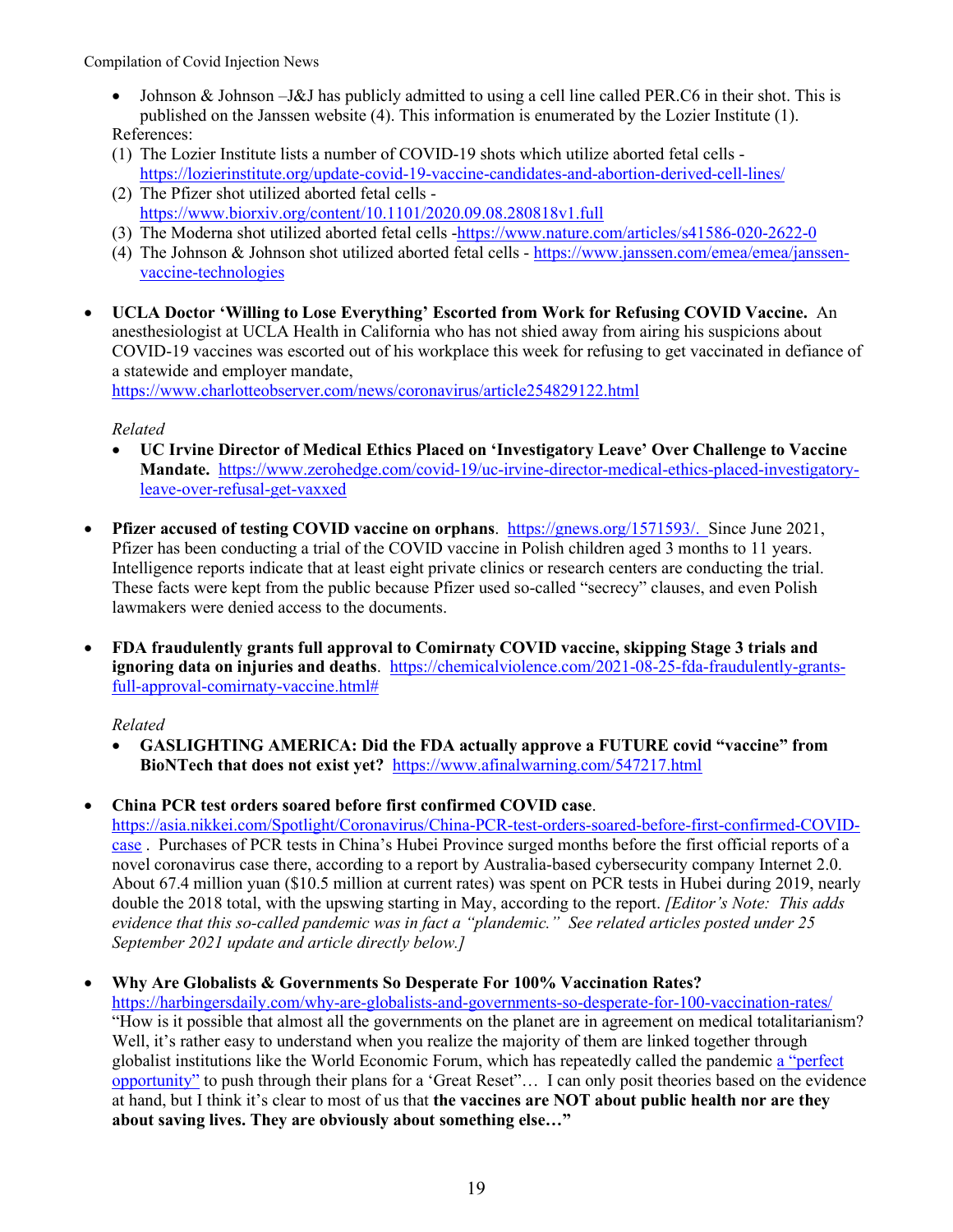*Related*

• **Why are we vaccinating children against COVID-19?** 

<https://www.sciencedirect.com/science/article/pii/S221475002100161X> The bulk of the official COVID-19-attributed deaths per capita occur in the elderly with high comorbidities, and the COVID-19 attributed deaths per capita are negligible in children. …. Most importantly, the clinical trials did not address longterm effects that, if serious, would be borne by children/adolescents for potentially decades…

• **Enabling The Mark of The Beast System.**  [https://www.prophecynewswatch.com/article.cfm?recent\\_news\\_id=4982](https://www.prophecynewswatch.com/article.cfm?recent_news_id=4982) "As COVID-19 continues to circulate around the world, it becomes increasingly clear it poses a threat to more than just global health. Governments all over the world have used the crisis to expand their power and trample individual liberty. As 2021 nears its end, governments are increasingly dividing the world into two camps - the vaccinated and the unvaccinated…" [*Editor's Note: Students of biblical prophecy can discern that the so-called "vaccinations" and vaccine passports are incremental steps toward implementation of the global tracking / economic control system that will reach its ultimate fulfillment as described in Revelation 13. To be clear: Taking the vaccine is not taking the mark of the beast. The mark of the beast will not be implemented until the mid-point of the seven-year tribulation period. What we see now, however, is the technological groundwork being put in place that will enable the Beast's system.]*

• **Fauci Says You Must Give Up The 'Individual Right of Making Your Own Decision for the Greater Good of Society.'** [https://nationalfile.com/video-fauci-says-you-must-give-up-the-individual-right-of](https://nationalfile.com/video-fauci-says-you-must-give-up-the-individual-right-of-making-your-own-decision-for-the-greater-good-of-society/)[making-your-own-decision-for-the-greater-good-of-society/](https://nationalfile.com/video-fauci-says-you-must-give-up-the-individual-right-of-making-your-own-decision-for-the-greater-good-of-society/)

# **Added 2 October2021**

- **Over 3,000 Doctors and Scientists Sign Declaration Accusing COVID Policy-Makers of 'Crimes Against Humanity'**. [https://amgreatness.com/2021/09/24/over-3000-doctors-and-scientists-sign-declaration](https://amgreatness.com/2021/09/24/over-3000-doctors-and-scientists-sign-declaration-accusing-covid-policy-makers-of-crimes-against-humanity/)[accusing-covid-policy-makers-of-crimes-against-humanity/](https://amgreatness.com/2021/09/24/over-3000-doctors-and-scientists-sign-declaration-accusing-covid-policy-makers-of-crimes-against-humanity/) "A Physicians' Declaration" produced by an international alliance of physicians and medical scientists strongly condemns the global strategy to treat COVID, accusing policy-makers of potential "crimes against humanity" for preventing physicians from providing life-saving treatments for their patients and suppressing open scientific discussion."
- **CDC continues dishonest vaccine, COVID data reporting to hide danger of COVID jabs.** [https://www.lifesitenews.com/opinion/cdc-continues-dishonest-vaccine-covid-data-reporting-to-hide-danger](https://www.lifesitenews.com/opinion/cdc-continues-dishonest-vaccine-covid-data-reporting-to-hide-danger-of-covid-jabs/)[of-covid-jabs/](https://www.lifesitenews.com/opinion/cdc-continues-dishonest-vaccine-covid-data-reporting-to-hide-danger-of-covid-jabs/)
	- According to the U.S. Centers for Disease Control and Prevention, you're not counted as fully vaccinated until a full 14 days have passed since your second injection in the case of Pfizer or Moderna, or 14 days after your first dose of Janssen, despite the fact that over 80% of deaths after the vaccines occur in this window. How convenient.
	- Anyone who dies within the first 14 days post-injection is counted as an unvaccinated death. Not only does this inaccurately inflate the unvaccinated death toll, but it also hides the real dangers of the COVID shots, as the vast majority of deaths from these shots occur within the first two weeks
	- The CDC also has two different sets of testing guidelines one for vaccinated patients and another for the unvaccinated. If you're unvaccinated, CDC guidance says to use a cycle threshold (CT) of 40, known to result in false positives. If you're vaccinated, they recommend using a CT of 28 or less, which minimizes the risk of false positives.
	- The CDC also hides vaccine failures and props up the "pandemic of the unvaccinated" narrative by only counting breakthrough cases that result in hospitalization or death.
	- Hospitals are still also reporting non-COVID related illnesses as COVID-19.

- **Despite 95% Vaccination Rate, Harvard Experiences "Substantial Outbreak" of COVID.**  [https://www.infowars.com/posts/despite-95-vaccination-rate-harvard-experiences-substantial-outbreak](https://www.infowars.com/posts/despite-95-vaccination-rate-harvard-experiences-substantial-outbreak-of-covid/)[of-covid/](https://www.infowars.com/posts/despite-95-vaccination-rate-harvard-experiences-substantial-outbreak-of-covid/)
- **Fully Vaccinated with Pfizer? You're 6 to 13 Times More Likely to Get Delta Than Someone With Natural Immunity, Study Says.** [https://childrenshealthdefense.org/defender/fully-vaccinated-pfizer-](https://childrenshealthdefense.org/defender/fully-vaccinated-pfizer-more-likely-get-delta-than-natural-immunity/?utm_source=salsa&eType=EmailBlastContent&eId=8cc16b4b-50ce-416f-b79c-219a69777d68)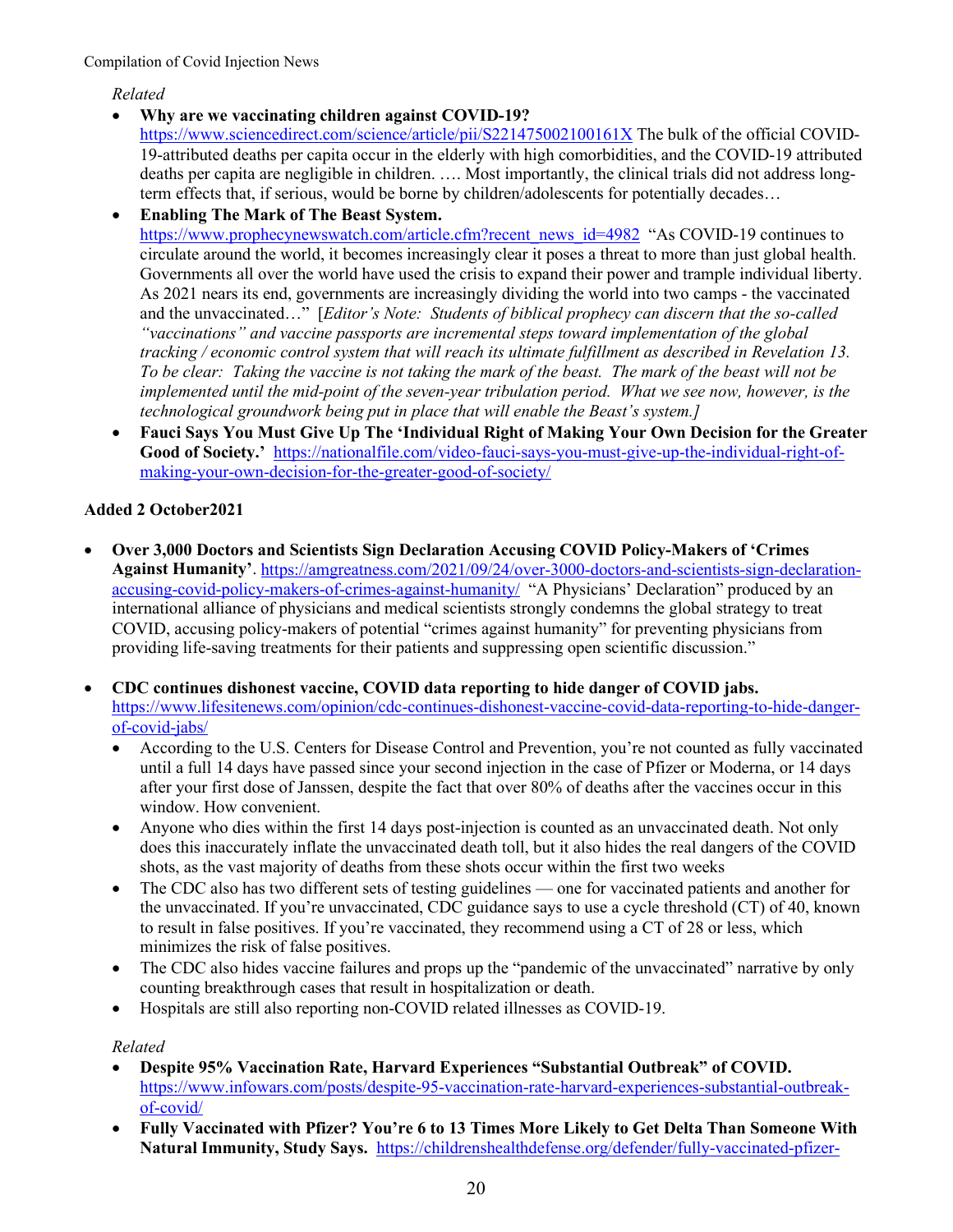[more-likely-get-delta-than-natural](https://childrenshealthdefense.org/defender/fully-vaccinated-pfizer-more-likely-get-delta-than-natural-immunity/?utm_source=salsa&eType=EmailBlastContent&eId=8cc16b4b-50ce-416f-b79c-219a69777d68)[immunity/?utm\\_source=salsa&eType=EmailBlastContent&eId=8cc16b4b-50ce-416f-b79c-](https://childrenshealthdefense.org/defender/fully-vaccinated-pfizer-more-likely-get-delta-than-natural-immunity/?utm_source=salsa&eType=EmailBlastContent&eId=8cc16b4b-50ce-416f-b79c-219a69777d68)[219a69777d68](https://childrenshealthdefense.org/defender/fully-vaccinated-pfizer-more-likely-get-delta-than-natural-immunity/?utm_source=salsa&eType=EmailBlastContent&eId=8cc16b4b-50ce-416f-b79c-219a69777d68)

- **If you get the Pfizer vax, you're more likely to get COVID**. [https://www.lifesitenews.com/news/if](https://www.lifesitenews.com/news/if-you-get-the-pfizer-vax-youre-more-likely-to-get-covid-insider-leaks-fda-study/)[you-get-the-pfizer-vax-youre-more-likely-to-get-covid-insider-leaks-fda-study/](https://www.lifesitenews.com/news/if-you-get-the-pfizer-vax-youre-more-likely-to-get-covid-insider-leaks-fda-study/) A former Pfizer employee, now working as an industry analyst, has provided documentation indicating the pharmaceutical giant—whose gene-based COVID-19 vaccine has now been reportedly injected almost 225 million times into the arms of Americans—knows these shots cause recipients to become *more* susceptible to contracting COVID-19.
- **Political Commentator Kim Iversen Unpacks 'Alarming and Shocking' COVID Data From Israel.**  [https://childrenshealthdefense.org/defender/kim-iversen-covid-vaccine-data](https://childrenshealthdefense.org/defender/kim-iversen-covid-vaccine-data-israel/?utm_source=salsa&eType=EmailBlastContent&eId=8cc16b4b-50ce-416f-b79c-219a69777d68)[israel/?utm\\_source=salsa&eType=EmailBlastContent&eId=8cc16b4b-50ce-416f-b79c-219a69777d68](https://childrenshealthdefense.org/defender/kim-iversen-covid-vaccine-data-israel/?utm_source=salsa&eType=EmailBlastContent&eId=8cc16b4b-50ce-416f-b79c-219a69777d68) Political talk show host Kim Iversen, who has been closely following COVID vaccine data in multiple countries, walks viewers through the data from Israel suggesting the vaccines are failing

## • **The Pfizer Vaccine Wasn't FDA Approved…the Media is Just Claiming It Is**.

<https://thedcpatriot.com/the-pfizer-vaccine-wasnt-fda-approved-and-it-never-should-be/> … What the FDA did "approve" however, was the license application for an unavailable, renamed version of the Pfizer vaccine called "Comirnaty." *Related*: **FDA fraudulently grants full approval to Comirnaty covid vaccine, skipping stage 3 trials and ignoring data on injuries and deaths.** [https://chemicalviolence.com/2021-08-](https://chemicalviolence.com/2021-08-25-fda-fraudulently-grants-full-approval-comirnaty-vaccine.html) [25-fda-fraudulently-grants-full-approval-comirnaty-vaccine.html#](https://chemicalviolence.com/2021-08-25-fda-fraudulently-grants-full-approval-comirnaty-vaccine.html)

• **The COVID Lie Grows Like Pinocchio's Nose.** [https://www.paulcraigroberts.org/2021/09/12/the-covid](https://www.paulcraigroberts.org/2021/09/12/the-covid-lie-grows-like-pinocchios-nose/)[lie-grows-like-pinocchios-nose/.](https://www.paulcraigroberts.org/2021/09/12/the-covid-lie-grows-like-pinocchios-nose/) Nurse whistleblower says that what are called "breakthrough cases" and Delta variant cases are affecting mainly the vaccinated and are in fact adverse reactions to the vaccinations. She says hospitals and hospital doctors will not acknowledge the fact of adverse reactions and report adverse reactions to the vaccine as new COVID cases. The more COVID cases / deaths, the more money the hospital makes, so reporting adverse vaccine reactions as new COVID cases maximizes their profits.

- **Canadian nurse whistleblowers say many people are dying after getting vaccines while hospitals are filled with the fully vaccinated**. <https://www.afinalwarning.com/556497.html>
- The Testimonies Project. [https://www.vaxtestimonies.org/en/.](https://www.vaxtestimonies.org/en/) From Israel. "The Testimonies Project was created to provide a platform for all those who were affected after getting the covid-19 vaccines, and to make sure their voices are heard, since they are not heard in the Israeli media."
- **BREAKING! Covid-19 Deaths 3,000% Higher Than This Time Last Year and 80% of the Dead Had the Vaccine.** [https://humansarefree.com/2021/09/covid-19-deaths-higher-than-this-time-last](https://humansarefree.com/2021/09/covid-19-deaths-higher-than-this-time-last-year.html)[year.html.](https://humansarefree.com/2021/09/covid-19-deaths-higher-than-this-time-last-year.html) Although this article comes from UK, reports from the US are similar.
- **Whistleblower: Nearly 50k Medicare patients died soon after getting COVID shot.**  [https://www.lifesitenews.com/news/nearly-50k-medicare-patients-died-soon-after-getting-covid-shot](https://www.lifesitenews.com/news/nearly-50k-medicare-patients-died-soon-after-getting-covid-shot-whistleblower/)[whistleblower/](https://www.lifesitenews.com/news/nearly-50k-medicare-patients-died-soon-after-getting-covid-shot-whistleblower/)
- **Army Doctor & Aerospace Medicine Specialist LTC. Theresa Long Calls on Pentagon to Ground ALL Pilots That Have Taken COVID Shots.** [https://thewashingtonstandard.com/army-doctor](https://thewashingtonstandard.com/army-doctor-aerospace-medicine-specialist-ltc-theresa-long-calls-on-pentagon-to-ground-all-pilots-that-have-taken-covid-shots/)[aerospace-medicine-specialist-ltc-theresa-long-calls-on-pentagon-to-ground-all-pilots-that-have-taken](https://thewashingtonstandard.com/army-doctor-aerospace-medicine-specialist-ltc-theresa-long-calls-on-pentagon-to-ground-all-pilots-that-have-taken-covid-shots/)[covid-shots/](https://thewashingtonstandard.com/army-doctor-aerospace-medicine-specialist-ltc-theresa-long-calls-on-pentagon-to-ground-all-pilots-that-have-taken-covid-shots/)
- **Pathologist Asks: Where Are Investigations into Organ Damage Caused by COVID Vaccine?** [https://childrenshealthdefense.org/defender/dr-ryan-cole-investigations-organ-damage-spike-protein](https://childrenshealthdefense.org/defender/dr-ryan-cole-investigations-organ-damage-spike-protein-covid-vaccine/)[covid-vaccine/](https://childrenshealthdefense.org/defender/dr-ryan-cole-investigations-organ-damage-spike-protein-covid-vaccine/) Pathologist Dr. Ryan Cole asks, after thousands of people have died following a COVID vaccine, where are the autopsies to investigate organ damage caused by the spike protein?
- **Woman Dies of Rare Brain Disease Within 3 Months of Second Pfizer Shot, Doctor Says Vaccine Could Be Responsible**. [https://childrenshealthdefense.org/defender/cheryl-cohen-dies-rare-brain](https://childrenshealthdefense.org/defender/cheryl-cohen-dies-rare-brain-disease-second-dose-pfizer-covid-shot/?utm_source=salsa&eType=EmailBlastContent&eId=8cc16b4b-50ce-416f-b79c-219a69777d68)[disease-second-dose-pfizer-covid-shot/?utm\\_source=salsa&eType=EmailBlastContent&eId=8cc16b4b-](https://childrenshealthdefense.org/defender/cheryl-cohen-dies-rare-brain-disease-second-dose-pfizer-covid-shot/?utm_source=salsa&eType=EmailBlastContent&eId=8cc16b4b-50ce-416f-b79c-219a69777d68)[50ce-416f-b79c-219a69777d68](https://childrenshealthdefense.org/defender/cheryl-cohen-dies-rare-brain-disease-second-dose-pfizer-covid-shot/?utm_source=salsa&eType=EmailBlastContent&eId=8cc16b4b-50ce-416f-b79c-219a69777d68) A healthy 64-year-old woman from Florida, died three months after her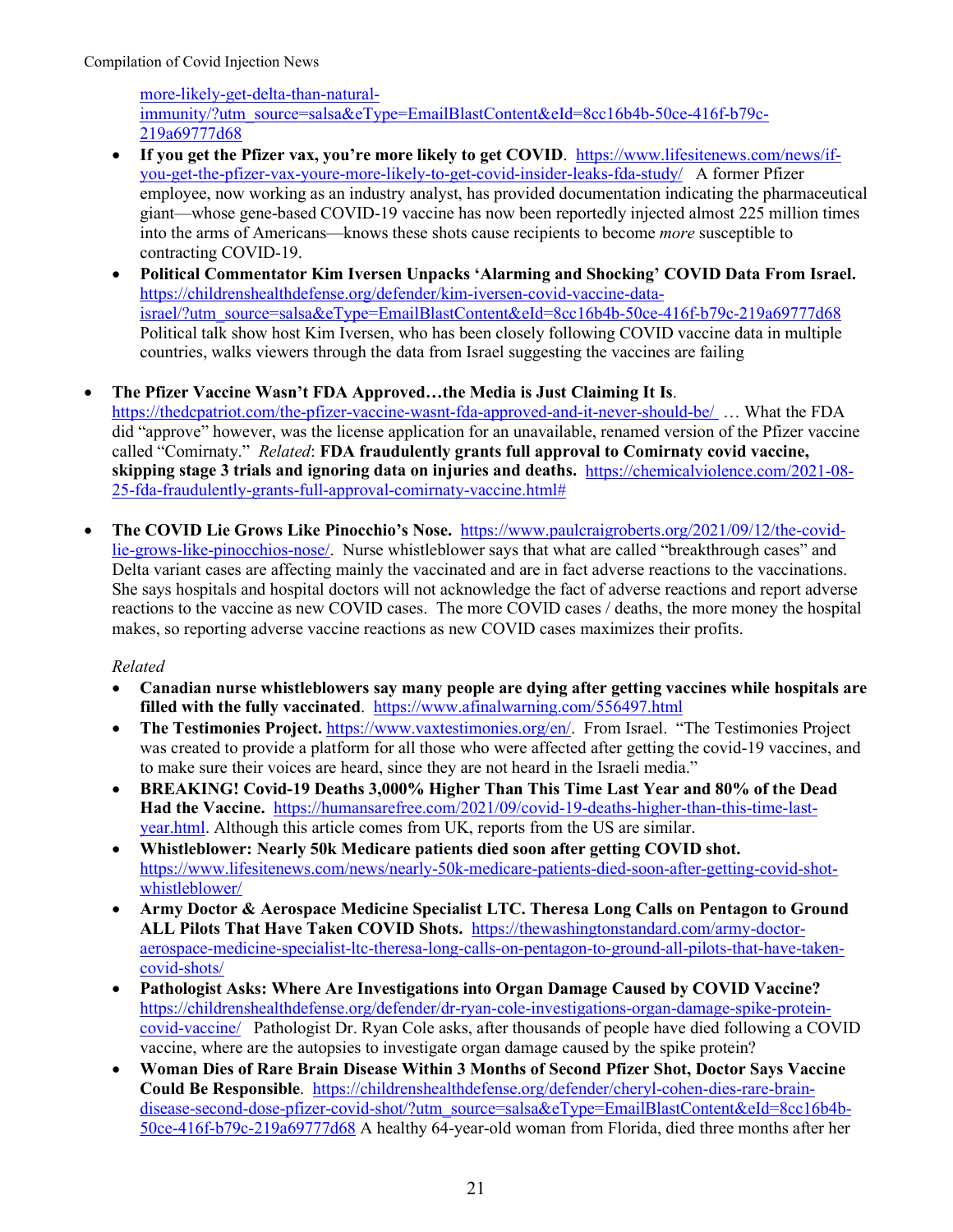second dose of Pfizer's COVID vaccine suddenly developed Creutzfeldt-Jakob Dissease (CJD) — a rare, degenerative and fatal brain disorder — soon after she was vaccinated.

- **Physician 'Horribly Injured' After Pfizer Vaccine Pleads with Top U.S. Public Health Officials for Help — and Gets None**. [https://childrenshealthdefense.org/defender/dr-danice-hertz-injured-pfizer](https://childrenshealthdefense.org/defender/dr-danice-hertz-injured-pfizer-covid-vaccine/?utm_source=salsa&eType=EmailBlastContent&eId=8cc16b4b-50ce-416f-b79c-219a69777d68)[covid-vaccine/?utm\\_source=salsa&eType=EmailBlastContent&eId=8cc16b4b-50ce-416f-b79c-](https://childrenshealthdefense.org/defender/dr-danice-hertz-injured-pfizer-covid-vaccine/?utm_source=salsa&eType=EmailBlastContent&eId=8cc16b4b-50ce-416f-b79c-219a69777d68)[219a69777d68](https://childrenshealthdefense.org/defender/dr-danice-hertz-injured-pfizer-covid-vaccine/?utm_source=salsa&eType=EmailBlastContent&eId=8cc16b4b-50ce-416f-b79c-219a69777d68)
- **Death Certificate–Based ICD-10 Diagnosis Codes for COVID-19 Mortality Surveillance United States, January–December 2020.** [https://www.cdc.gov/mmwr/volumes/70/wr/mm7014e2.htm.](https://www.cdc.gov/mmwr/volumes/70/wr/mm7014e2.htm) During 2020, approximately 375,000 U.S. deaths were attributed to COVID-19. This CDC study report found that only 5.5% listed COVID-19 without codes for any other conditions.

## *Related*

- **The numbers are skewed': Colorado officials warn of inflated COVID death statistics.** Multiple public officials in Colorado are warning that the state's official COVID-19 death count is skewed due to the practice of conflating patients who have died directly due to the disease with those who have merely tested positive for it prior to death. [https://justthenews.com/politics-policy/coronavirus/numbers-are](https://justthenews.com/politics-policy/coronavirus/numbers-are-skewed-colorado-officials-warn-inflated-covid-deaths)[skewed-colorado-officials-warn-inflated-covid-deaths](https://justthenews.com/politics-policy/coronavirus/numbers-are-skewed-colorado-officials-warn-inflated-covid-deaths)
- **COVID-19 death statistics may be inflated by states adding murders, auto accident fatalities to list: report**. <https://www.christianpost.com/news/coronavirus-death-statistics-may-be-inflated-report.html>
- **COVID-19 Vaccine Exposed, Project Veritas. Part 3. Johnson & Johnson: Children Don't Need the '[expletive deleted]' COVID Vaccine Because There Are 'Unknown Repercussions Down the Road'** … Want to 'Punish' Unvaccinated Adults and Turn Them Into 'Second-Grade Citizens' for Not Complying with Mandates. [https://www.projectveritas.com/news/johnson-and-johnson-children-dont-need-the-f-cking-covid](https://www.projectveritas.com/news/johnson-and-johnson-children-dont-need-the-f-cking-covid-vaccine-because/)[vaccine-because/](https://www.projectveritas.com/news/johnson-and-johnson-children-dont-need-the-f-cking-covid-vaccine-because/) (10 minute video). On September 27, 2021, Project Veritas released the third video of its COVID vaccine investigative series today exposing two Johnson & Johnson [J&J] officials, who argue children do not need to take the COVID vaccine in part because of the potential long-term side effects.
- **CDC claims it has authority to use police to do everything you see going on in Australia; and Congress agrees**. [https://leohohmann.com/2021/09/27/cdc-claims-it-has-authority-to-use-police-to-do-everything-you](https://leohohmann.com/2021/09/27/cdc-claims-it-has-authority-to-use-police-to-do-everything-you-see-going-on-in-australia-and-congress-agrees/)[see-going-on-in-australia-and-congress-agrees/](https://leohohmann.com/2021/09/27/cdc-claims-it-has-authority-to-use-police-to-do-everything-you-see-going-on-in-australia-and-congress-agrees/)
- **Breaking: Google-YouTube to Ban ANY CLAIMS that "Vaccines are Ineffective or Dangerous" despite the Death Numbers – Suspends Robert F. Kennedy's Account**. [https://www.thegatewaypundit.com/2021/09/breaking-google-youtube-ban-claims-vaccines-ineffective](https://www.thegatewaypundit.com/2021/09/breaking-google-youtube-ban-claims-vaccines-ineffective-dangerous-despite-death-numbers-suspends-robert-f-kennedys-account/)[dangerous-despite-death-numbers-suspends-robert-f-kennedys-account/](https://www.thegatewaypundit.com/2021/09/breaking-google-youtube-ban-claims-vaccines-ineffective-dangerous-despite-death-numbers-suspends-robert-f-kennedys-account/)

# **Added 25 September 2021**

• **A final warning to humanity from former Pfizer Chief Scientist Michael Yeadon.**  [https://cairnsnews.org/2021/07/06/a-final-warning-to-humanity-from-former-pfizer-chief-scientist-michael](https://cairnsnews.org/2021/07/06/a-final-warning-to-humanity-from-former-pfizer-chief-scientist-michael-yeadon/?fbclid=IwAR0rJPBpl5y4e3fEl6Nkw8c75EZ7AcXp1bMws7StlvksF)[yeadon/?fbclid=IwAR0rJPBpl5y4e3fEl6Nkw8c75EZ7AcXp1bMws7StlvksF](https://cairnsnews.org/2021/07/06/a-final-warning-to-humanity-from-former-pfizer-chief-scientist-michael-yeadon/?fbclid=IwAR0rJPBpl5y4e3fEl6Nkw8c75EZ7AcXp1bMws7StlvksF) –(58 min.) This is a "Must View Video" from a truly independent very qualified world authority, Dr Michael Yeadon, who relates the facts without fear of Deep State intervening exposing experimental vaccines being pumped into duped masses that will kill. Dr. Yeadon has tracked the responses of the government and medical agencies since the start of the "pandemic" and quickly realized that everything they were doing and saying was unscientific for example, lockdowns, asymptomatic transmission, use of the PCR test for COVID diagnosis without consideration of the impact of false positives, etc. His attempts to speak truth were met with censorship and attacks. He concludes that everything going on around COVID is about control, not health. His conclusion: Do not believe your government or health authorities, they are lying to you. We must resist if we get to the point of vaccine passports, it will be too late.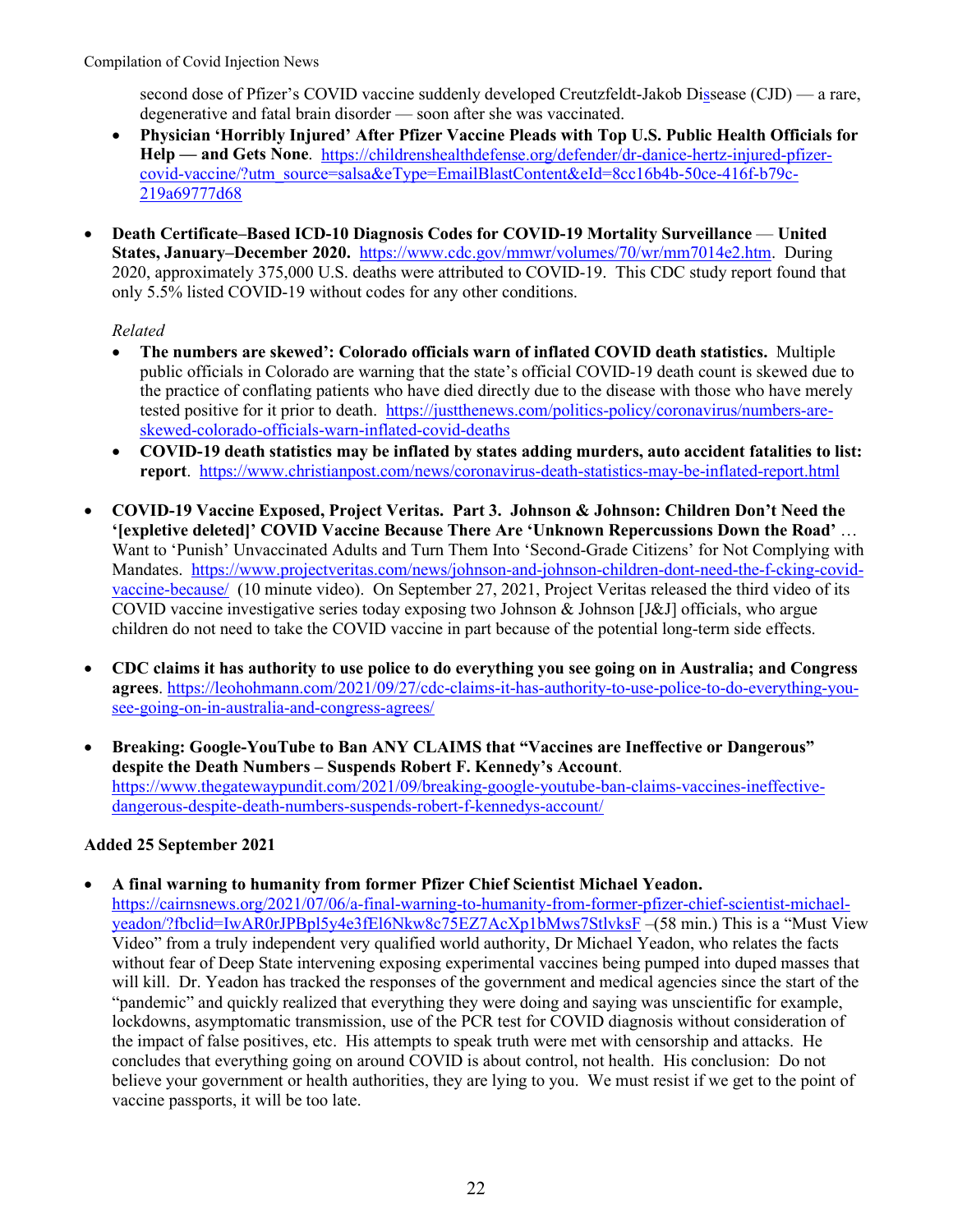- **World Bombshell: Leaked DARPA document, DRASTIC analysis confirms attack on humanity using aerosolized, skin-penetrating nanoparticle spike proteins**. <https://www.afinalwarning.com/556411.html>
- **Wuhan scientists planned to release coronaviruses into cave bats 18 months before outbreak.** Leaked documents reveal researchers applied for \$14m to fund controversial project in 2018. [https://web.archive.org/web/20210922010705/https:/www.telegraph.co.uk/news/2021/09/21/wuhan](https://web.archive.org/web/20210922010705/https:/www.telegraph.co.uk/news/2021/09/21/wuhan-scientists-planned-releaseskin-penetrating-nanoparticles/)[scientists-planned-releaseskin-penetrating-nanoparticles/](https://web.archive.org/web/20210922010705/https:/www.telegraph.co.uk/news/2021/09/21/wuhan-scientists-planned-releaseskin-penetrating-nanoparticles/)
- **The Vax is Human Sacrifice — Dr. Zev Zelenko**. (50 min video, start 2:20). <https://www.sgtreport.com/2021/09/the-vax-is-human-sacrifice-dr-zev-zelenko/>
- **The Vaccine isn't working in Bermuda… Check the chart…** [https://citizenfreepress.com/breaking/the](https://citizenfreepress.com/breaking/the-vaccine-isnt-working-in-bermuda-check-the-chart/)[vaccine-isnt-working-in-bermuda-check-the-chart/](https://citizenfreepress.com/breaking/the-vaccine-isnt-working-in-bermuda-check-the-chart/)
- **NTEB Prophecy News Podcast: The COVID-19 Vaccine Is Now Being Called a Mandatory 'Software Update' For A Human Operating System**. [https://www.nowtheendbegins.com/nteb-prophecy-news](https://www.nowtheendbegins.com/nteb-prophecy-news-podcast-covid-19-vaccine-booster-shot-software-update-for-human-operating-system/)[podcast-covid-19-vaccine-booster-shot-software-update-for-human-operating-system/](https://www.nowtheendbegins.com/nteb-prophecy-news-podcast-covid-19-vaccine-booster-shot-software-update-for-human-operating-system/)
- **Fauci Funds ANOTHER Coronavirus Study by Disgraced Peter Daszak's EcoHealth Alliance**. Fauci's National Institute of Allergy and Infectious Diseases (NIAID) is still funding EcoHealth Alliance, which has also taken six-figure Paycheck Protection Program loans. [https://thenationalpulse.com/news/fauci-funds](https://thenationalpulse.com/news/fauci-funds-another-ecohealth-alliance-study/)[another-ecohealth-alliance-study/](https://thenationalpulse.com/news/fauci-funds-another-ecohealth-alliance-study/)
- **The Conspiracy Theorists Were Right; It IS a "Poison-Death Shot**," [https://www.unz.com/mwhitney/the](https://www.unz.com/mwhitney/the-conspiracy-theorists-were-right-it-is-a-poison-death-shot/)[conspiracy-theorists-were-right-it-is-a-poison-death-shot/](https://www.unz.com/mwhitney/the-conspiracy-theorists-were-right-it-is-a-poison-death-shot/) . "I'll do one more mind experiment with you: If everyone on the planet were to get Covid and not get treated, the death-rate globally would be less than half a percent. I'm not advocating for that, because 35 million people would die. However, if we follow the advice of some of the global leaders– like Bill Gates who said last year said "7 billion people need to be vaccinated"– then the death-rate will be over 2 billion people! **SO, WAKE UP! THIS IS WORLD WAR 3!**  We are seeing a level of malevolence that we haven't seen in the history of humanity!" Dr. Vladimir Zelenko, Author of The Zelenko "Early Treatment" Protocol that saved thousands of Covid-19 patients. [\("Zelenko](https://rumble.com/vkqs1o-dr.-zelenko-schools-israeli-rabbinic-court..html)  [schools the Rabbinic Court",](https://rumble.com/vkqs1o-dr.-zelenko-schools-israeli-rabbinic-court..html) Rumble; start at 11:45 minutes). Did the regulators at the FDA know…
- **House of COVID Cards Collapses: FDA Vaccine Panel Comes Out Against Deadly Injections**. "I'm going to focus my remarks today on the elephant in the room that nobody likes to talk about: that *the vaccines kill more people than they save*," Kirsch said via teleconference. [https://www.infowars.com/posts/bombshell](https://www.infowars.com/posts/bombshell-testimony-from-fda-vaccine-hearing-reveals-injections-killing-more-than-saving-driving-variants/)[testimony-from-fda-vaccine-hearing-reveals-injections-killing-more-than-saving-driving-variants/](https://www.infowars.com/posts/bombshell-testimony-from-fda-vaccine-hearing-reveals-injections-killing-more-than-saving-driving-variants/) See also Mr. Kirsch's vaccine resources web site:<https://www.skirsch.io/vaccine-resources/> and his 29-minute video, Vaccines Kill More People than They Save, at [https://rumble.com/vmgzu6-tfnt4-covid-vaccines-kill-more](https://rumble.com/vmgzu6-tfnt4-covid-vaccines-kill-more-people-than-they-save.html)[people-than-they-save.html](https://rumble.com/vmgzu6-tfnt4-covid-vaccines-kill-more-people-than-they-save.html)

- **CDC: teens injected with COVID shots have 7.5 times more deaths, 15 times more disabilities, 44 times more hospitalizations than all FDA approved vaccines in 2021**. [https://nexusnewsfeed.com/article/human-rights/cdc-teens-injected-with-covid-shots-have-7-5-times](https://nexusnewsfeed.com/article/human-rights/cdc-teens-injected-with-covid-shots-have-7-5-times-more-deaths-15-times-more-disabilities-44-times-more-hospitalizations-than-all-fda-approved-vaccines-in-2021)[more-deaths-15-times-more-disabilities-44-times-more-hospitalizations-than-all-fda-approved-vaccines](https://nexusnewsfeed.com/article/human-rights/cdc-teens-injected-with-covid-shots-have-7-5-times-more-deaths-15-times-more-disabilities-44-times-more-hospitalizations-than-all-fda-approved-vaccines-in-2021)[in-2021](https://nexusnewsfeed.com/article/human-rights/cdc-teens-injected-with-covid-shots-have-7-5-times-more-deaths-15-times-more-disabilities-44-times-more-hospitalizations-than-all-fda-approved-vaccines-in-2021)
- **More People Dying from shots than COVID.** [https://healthimpactnews.com/2021/bombshell-fda](https://healthimpactnews.com/2021/bombshell-fda-allows-whistleblower-testimony-that-covid-19-vaccines-are-killing-and-harming-people/)[allows-whistleblower-testimony-that-covid-19-vaccines-are-killing-and-harming-people/](https://healthimpactnews.com/2021/bombshell-fda-allows-whistleblower-testimony-that-covid-19-vaccines-are-killing-and-harming-people/)
- **Adolescent Boys at Higher Risk of Hospitalization from Pfizer Vaccine Than From COVID.**  According to a new pre-print study, boys between the ages of 12 and 15, with no underlying medical conditions, were four to six times more likely to be diagnosed with vaccine-related myocarditis than they were to be hospitalized with COVID. [https://childrenshealthdefense.org/defender/adolescent-boys-risk-](https://childrenshealthdefense.org/defender/adolescent-boys-risk-hospitalization-pfizer-vaccine/?utm_source=salsa&eType=EmailBlastContent&eId=3e832ec3-7645-406d-9c2b-6c63d885ac14)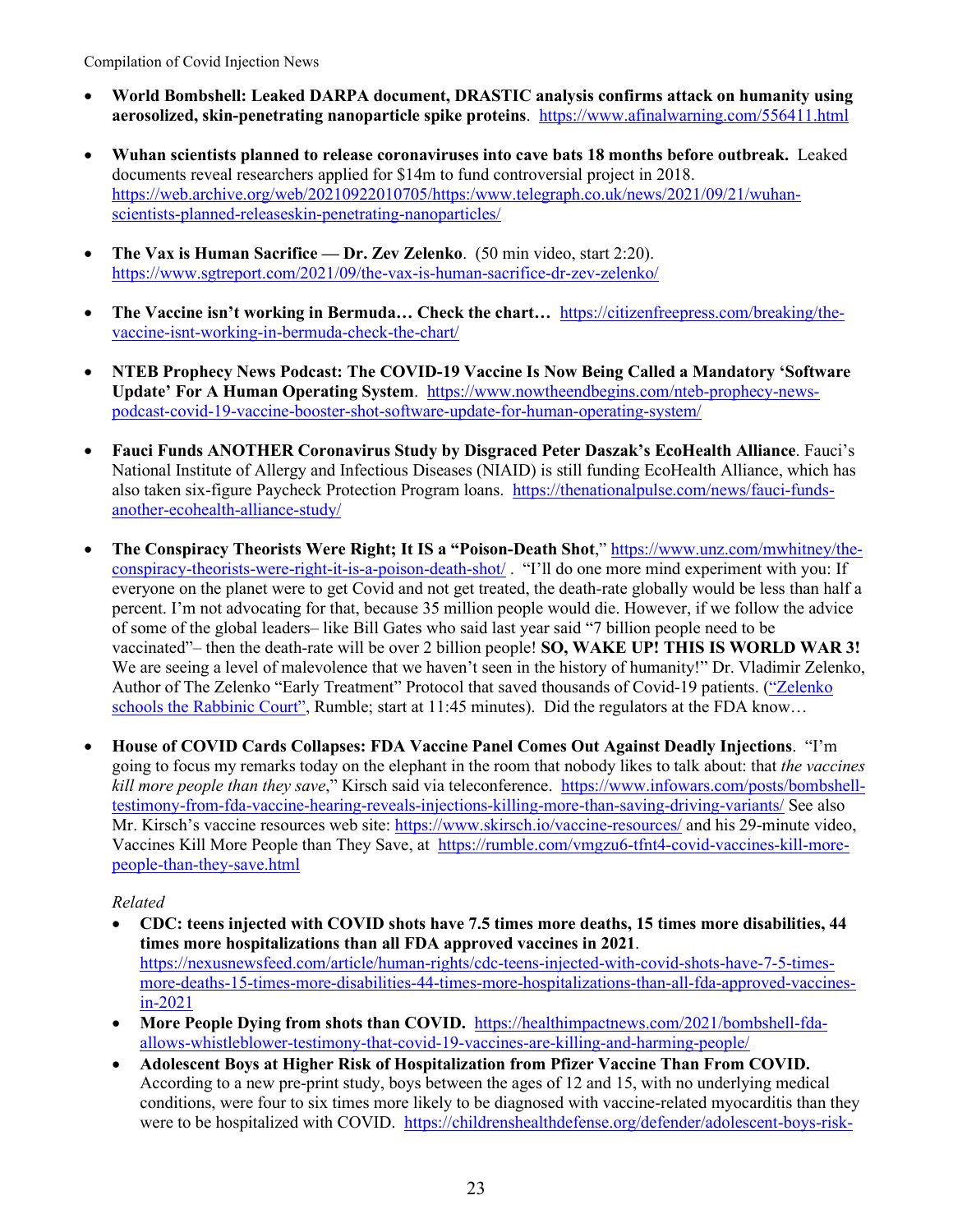[hospitalization-pfizer-vaccine/?utm\\_source=salsa&eType=EmailBlastContent&eId=3e832ec3-7645-](https://childrenshealthdefense.org/defender/adolescent-boys-risk-hospitalization-pfizer-vaccine/?utm_source=salsa&eType=EmailBlastContent&eId=3e832ec3-7645-406d-9c2b-6c63d885ac14) [406d-9c2b-6c63d885ac14](https://childrenshealthdefense.org/defender/adolescent-boys-risk-hospitalization-pfizer-vaccine/?utm_source=salsa&eType=EmailBlastContent&eId=3e832ec3-7645-406d-9c2b-6c63d885ac14)

- **New England Journal of Medicine Backtracks – Now Admits COVID Vax May Not Be Safe for Pregnant Women. The esteemed New England Journal of Medicine posted a correction last week and now admits the COVID vaccine may not be safe for pregnant women.** The study was updated after it found that 104 of 827 pregnant participants experienced a spontaneous abortion after receiving the COVID vaccine. That is roughly 1 of 8 pregnant women losing their baby after getting the vaccine [https://www.thegatewaypundit.com/2021/09/new-england-journal-medicine-backtracks-now-admits](https://www.thegatewaypundit.com/2021/09/new-england-journal-medicine-backtracks-now-admits-covid-vax-may-not-safe-pregnant-women/)[covid-vax-may-not-safe-pregnant-women/](https://www.thegatewaypundit.com/2021/09/new-england-journal-medicine-backtracks-now-admits-covid-vax-may-not-safe-pregnant-women/) and <https://www.nejm.org/doi/full/10.1056/nejme2107070>
- **New Studies Will Investigate the Link Between COVID-19 Vaccines and Irregular Periods**. Due to numerous reports of women experiencing irregular periods after taking the Covid-19 vaccine, five American universities will be studying this issue. [https://www.eviemagazine.com/post/new-studies](https://www.eviemagazine.com/post/new-studies-research-link-between-covid-19-vaccines-irregular-periods)[research-link-between-covid-19-vaccines-irregular-periods](https://www.eviemagazine.com/post/new-studies-research-link-between-covid-19-vaccines-irregular-periods) Article in the UK medical journal, theBMJ, <https://www.bmj.com/content/374/bmj.n2211>
- **Mandated Medical Worker Has Both Legs AMPUTATED After Jab**. Jummai Nache is a healthcare worker in Minnesota. Like millions of other health care professionals, she was ordered to get a Covid-19 vaccination or lose her job, so she got the shot last February. But days after getting the vaccine, Jummai felt severe chest pains. Her husband Philip raced her to the hospital, where despite the vaccine she tested positive for Covid-19. Almost immediately her body was riddled with blood clots, organ inflammation, ischemia, and other medical problems. In the end, doctors were forced to amputate both of her legs. <https://www.redvoicemedia.com/2021/09/mandated-medical-worker-has-both-legs-amputated-after-jab/>
- **Caught on video: Navy doctor seen misleading service members about injection-related deaths, injuries.** The U.S. Naval Air Command held a recent online conference call in which 1,800 service members and personnel participated. A whistleblower present on the call secretly recorded parts of the meeting that show a Navy doctor providing blatantly false and incomplete information to the participants about the safety of Covid injections. [https://leohohmann.com/2021/09/21/caught-on-video](https://leohohmann.com/2021/09/21/caught-on-video-navy-doctor-seen-misleading-service-members-about-injection-related-deaths-injuries/)[navy-doctor-seen-misleading-service-members-about-injection-related-deaths-injuries/](https://leohohmann.com/2021/09/21/caught-on-video-navy-doctor-seen-misleading-service-members-about-injection-related-deaths-injuries/)
- "**Repeated injections will be lethal," warns researcher on how the covid vaccine spike protein destroys natural immunity**. [https://pharmaceuticalfraud.com/2021-08-18-repeated-injections-lethal](https://pharmaceuticalfraud.com/2021-08-18-repeated-injections-lethal-covid-vaccine-spike-protein.html)[covid-vaccine-spike-protein.html#](https://pharmaceuticalfraud.com/2021-08-18-repeated-injections-lethal-covid-vaccine-spike-protein.html)
- **Doctor Says mRNA COVID Shot Animal Trials Were Halted Because Animals Were Dying.**  [https://coronanews123.wordpress.com/2021/05/18/doctor-says-mrna-covid-shot-animal-trials-were](https://coronanews123.wordpress.com/2021/05/18/doctor-says-mrna-covid-shot-animal-trials-were-halted-because-animals-were-dying/)[halted-because-animals-were-dying/](https://coronanews123.wordpress.com/2021/05/18/doctor-says-mrna-covid-shot-animal-trials-were-halted-because-animals-were-dying/)

• **Debunking Biden's Claim We Must "Protect the Vaccinated from the Unvaccinated"** [https://mises.org/wire/debunking-bidens-claim-we-must-protect-vaccinated-unvaccinated.](https://mises.org/wire/debunking-bidens-claim-we-must-protect-vaccinated-unvaccinated) The official line on vaccines is that they are extremely effective at protecting against serious illness. And yet these same people are also claiming that the unvaccinated are a major threat to the vaccinated. In other words, it is claimed that vaccines are remarkably effective, and that the vaccinated must also be protected from the unvaccinated. How can both claims be true at the same time? They can't.

- **The flawed argument for vaccine mandates**. [https://www.npri.org/commentary/the-flawed-argument](https://www.npri.org/commentary/the-flawed-argument-for-vaccine-mandates/)[for-vaccine-mandates/.](https://www.npri.org/commentary/the-flawed-argument-for-vaccine-mandates/) The argument for mandatory vaccination rests on two fundamentally contradictory claims. The first claim is undeniably correct: the vaccines work. In fact, they are so effective at preventing serious illness or death that, for the vaccinated, COVID has essentially been transformed into the common cold. Yet, while this is correctly cited as the argument for why most *should* get vaccinated, advocates then implicitly suggest the opposite when alleging that the unvaccinated pose a threat to the vaccinated and, therefore, must be forced to take the vaccine. That claim is dangerous and divisive propaganda that has no basis in fact.
- **Vaccinating People Who Have Had COVID-19: Why Doesn't Natural Immunity Count in the U.S.?**  The CDC estimates that SARS-CoV-2 has infected more than 100 million Americans, and evidence is mounting that natural immunity is at least as protective as vaccination. Yet public health leadership says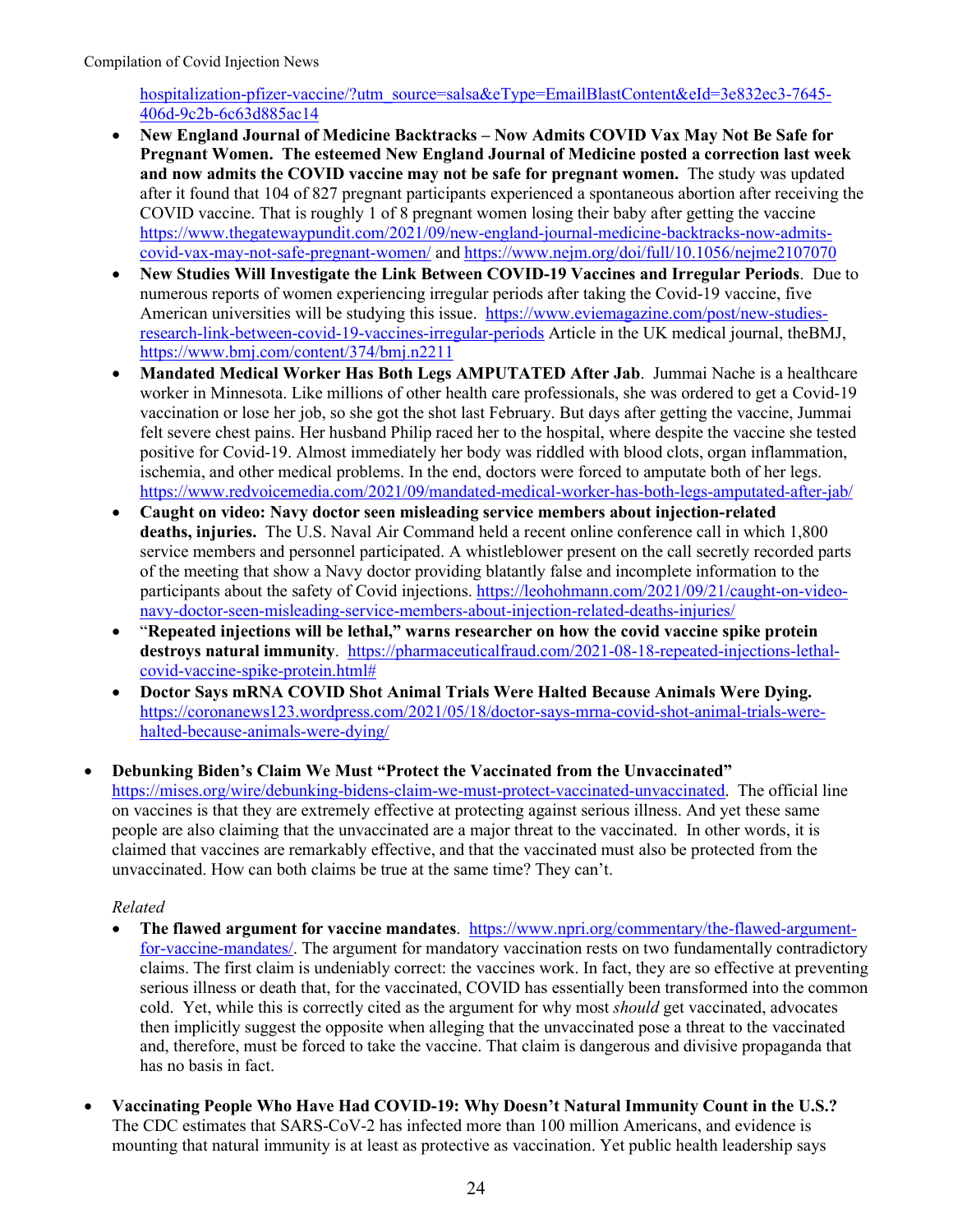everyone needs the vaccine. [https://childrenshealthdefense.org/defender/cdc-covid-natural](https://childrenshealthdefense.org/defender/cdc-covid-natural-immunity/?utm_source=salsa&eType=EmailBlastContent&eId=3e832ec3-7645-406d-9c2b-6c63d885ac14)[immunity/?utm\\_source=salsa&eType=EmailBlastContent&eId=3e832ec3-7645-406d-9c2b-6c63d885ac14](https://childrenshealthdefense.org/defender/cdc-covid-natural-immunity/?utm_source=salsa&eType=EmailBlastContent&eId=3e832ec3-7645-406d-9c2b-6c63d885ac14)

*Related*

- **Experts Accuse CDC of 'Cherry-Picking' Data on Vaccine Immunity to Support Political Narrative.**  Mounting evidence shows natural immunity to COVID trumps vaccine immunity, but experts say the CDC is ignoring the long-standing science of natural immunity and manipulating data to support "what they've already decided." [https://childrenshealthdefense.org/defender/natural-immunity-cdc-vaccine-political](https://childrenshealthdefense.org/defender/natural-immunity-cdc-vaccine-political-narrative/?utm_source=salsa&eType=EmailBlastContent&eId=3e832ec3-7645-406d-9c2b-6c63d885ac14)[narrative/?utm\\_source=salsa&eType=EmailBlastContent&eId=3e832ec3-7645-406d-9c2b-6c63d885ac14](https://childrenshealthdefense.org/defender/natural-immunity-cdc-vaccine-political-narrative/?utm_source=salsa&eType=EmailBlastContent&eId=3e832ec3-7645-406d-9c2b-6c63d885ac14)
- **Sixteen Top Scientists Torch Fauci in Scathing Medical Journal Article**. A group of fifteen renowned scientists has published an article in the leading medical journal The Lancet condemning a letter organized by Dr. Anthony Fauci, Peter Daszak of the EcoHealth Alliance, Jeremy Farrar of the Wellcome Trust, and others. [https://www.redvoicemedia.com/2021/09/sixteen-top-scientists-torch-fauci-in-scathing-medical-journal](https://www.redvoicemedia.com/2021/09/sixteen-top-scientists-torch-fauci-in-scathing-medical-journal-article/)[article/.](https://www.redvoicemedia.com/2021/09/sixteen-top-scientists-torch-fauci-in-scathing-medical-journal-article/) Lancet article is: **Statement in support of the scientists, public health professionals, and medical professionals of China combatting COVID-19.** [https://www.thelancet.com/journals/lancet/article/PIIS0140-](https://www.thelancet.com/journals/lancet/article/PIIS0140-6736(20)30418-9/fulltext) [6736\(20\)30418-9/fulltext.](https://www.thelancet.com/journals/lancet/article/PIIS0140-6736(20)30418-9/fulltext) "We are public health scientists who have closely followed the emergence of 2019 novel coronavirus disease (COVID-19) and are deeply concerned about its impact on global health and wellbeing. We have watched as the scientists, public health professionals, and medical professionals of China, in particular, have worked diligently and effectively to rapidly identify the pathogen behind this outbreak, put in place significant measures to reduce its impact, and share their results transparently with the global health community. This effort has been remarkable. We sign this statement in solidarity with all scientists and health professionals in China who continue to save lives and protect global health during the challenge of the COVID-19 outbreak. We are all in this together, with our Chinese counterparts in the forefront, against this new viral threat."

- **OUCH! Richard Ebright and 15 Top Scientists Eviscerate Fauci and Daszak in Lancet Medical Journal.** A lab leak origin of the pandemic is "plausible", the authors find: "Some unusual features of the SARS-CoV-2 genome sequence suggest that they may have resulted from genetic engineering." Ebright and collegaues also skewered Fauci's stooges for placing "unity" and their political agenda over critical evaluation and science. [https://www.thegatewaypundit.com/2021/09/ouch-richard-ebright-15-top](https://www.thegatewaypundit.com/2021/09/ouch-richard-ebright-15-top-scientists-eviscerate-fauci-daszak-lancet-medical-journal/)[scientists-eviscerate-fauci-daszak-lancet-medical-journal/](https://www.thegatewaypundit.com/2021/09/ouch-richard-ebright-15-top-scientists-eviscerate-fauci-daszak-lancet-medical-journal/)
- **An appeal for an objective, open, and transparent scientific debate about the origin of SARS-CoV-2**, by van Helden et. al., The Lancet, published 17 September 2021. Online at [https://doi.org/10.1016/S0140-6736\(21\)02019-5](https://doi.org/10.1016/S0140-6736(21)02019-5)
- **Fauci Funded 60 Projects at The Wuhan Institute of Virology According to New Book: Report.** [https://resistthemainstream.org/here-is-how-many-projects-fauci-funded-at-the-wuhan-institute-of](https://resistthemainstream.org/here-is-how-many-projects-fauci-funded-at-the-wuhan-institute-of-virology/?utm_source=telegram)[virology/?utm\\_source=telegram](https://resistthemainstream.org/here-is-how-many-projects-fauci-funded-at-the-wuhan-institute-of-virology/?utm_source=telegram)
- **Damning New Report Reveals What Wuhan Scientists, British Zoologist Were Up to In Months Before Pandemic**. "Scientists at the Wuhan Institute of Virology (WIV), including British zoologist Peter Daszak of EcoHealth Alliance, were reportedly planning to release 'enhanced airborne coronaviruses into Chinese bat populations' to inoculate them in the months before the pandemic. The scientists also sought funding from the U.S. to 'create chimeric viruses,' which are 'genetically enhanced to infect humans more easily."" [https://www.dailywire.com/news/damning-new-report-reveals-what](https://www.dailywire.com/news/damning-new-report-reveals-what-wuhan-scientists-british-zoologist-were-up-to-in-months-before-pandemic)[wuhan-scientists-british-zoologist-were-up-to-in-months-before-pandemic](https://www.dailywire.com/news/damning-new-report-reveals-what-wuhan-scientists-british-zoologist-were-up-to-in-months-before-pandemic) and [https://www.breitbart.com/politics/2021/09/22/report-wuhan-lab-sought-funding-to-create-release](https://www.breitbart.com/politics/2021/09/22/report-wuhan-lab-sought-funding-to-create-release-enhanced-coronaviruses-into-bats/)[enhanced-coronaviruses-into-bats/](https://www.breitbart.com/politics/2021/09/22/report-wuhan-lab-sought-funding-to-create-release-enhanced-coronaviruses-into-bats/)
- **Fauci Botched the AIDS Epidemic so Big Pharma Could Profit. He's Doing It Again With COVID.**  During the AIDS epidemic in the 1980s, Dr. Anthony Fauci discouraged and prevented inexpensive treatments for AIDS and focused exclusively on AZT. He's doing the same thing today with COVID, focusing on highly profitable vaccines and ignoring potentially safe and effective treatments.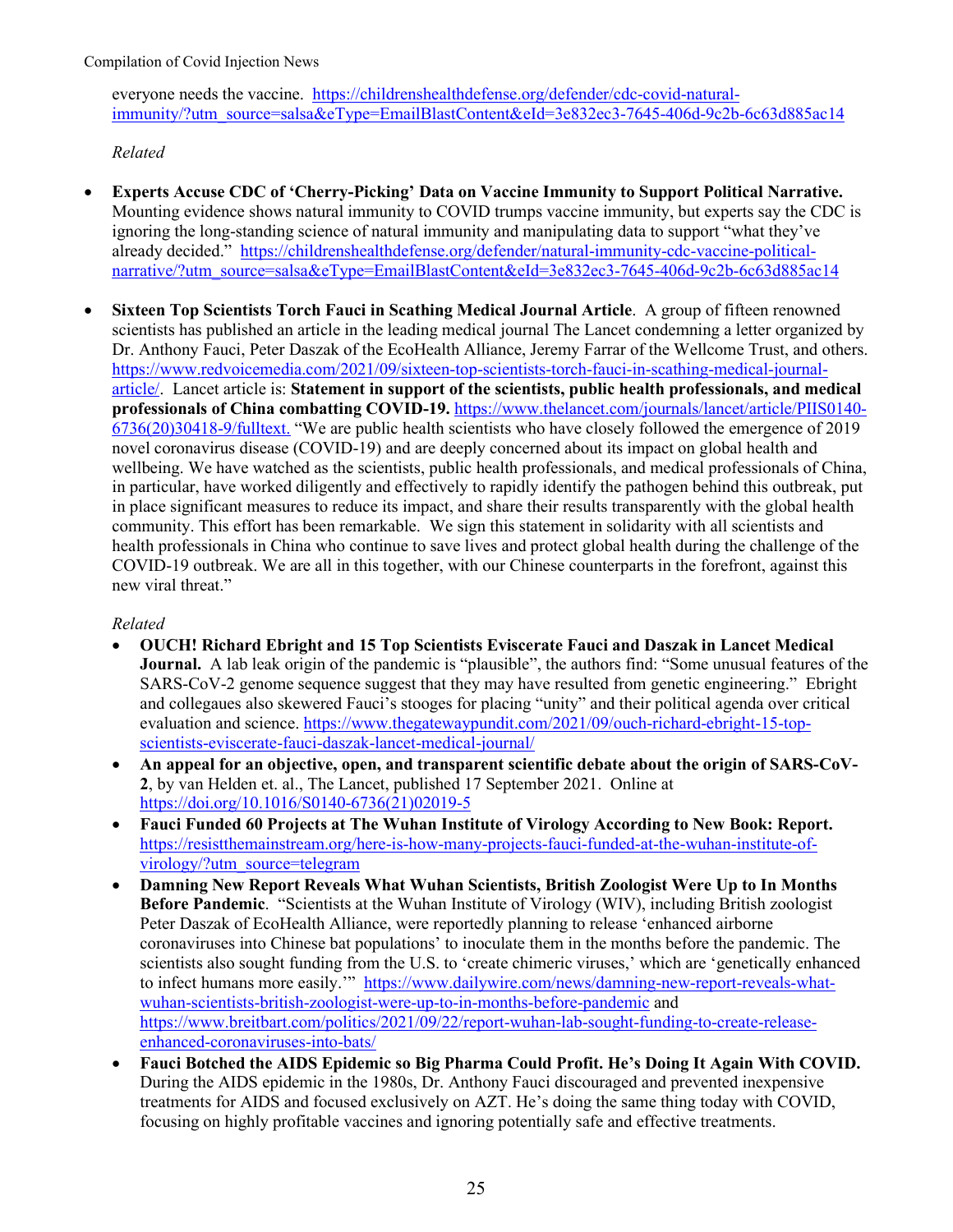[https://childrenshealthdefense.org/defender/kim-iversen-fauci-aids-epidemic-covid-vaccines](https://childrenshealthdefense.org/defender/kim-iversen-fauci-aids-epidemic-covid-vaccines-profits/?utm_source=salsa&eType=EmailBlastContent&eId=3e832ec3-7645-406d-9c2b-6c63d885ac14)[profits/?utm\\_source=salsa&eType=EmailBlastContent&eId=3e832ec3-7645-406d-9c2b-6c63d885ac14](https://childrenshealthdefense.org/defender/kim-iversen-fauci-aids-epidemic-covid-vaccines-profits/?utm_source=salsa&eType=EmailBlastContent&eId=3e832ec3-7645-406d-9c2b-6c63d885ac14)

• **India State of 241 MILLION People Declared COVID-Free After Government Promotes Ivermectin**. [https://www.infowars.com/posts/india-province-of-241-million-people-declared-covid-free-after-government](https://www.infowars.com/posts/india-province-of-241-million-people-declared-covid-free-after-government-promotes-ivermectin/)[promotes-ivermectin/](https://www.infowars.com/posts/india-province-of-241-million-people-declared-covid-free-after-government-promotes-ivermectin/) The state of Uttar Pradesh in India, which has the equivalent of two-thirds of the United States population, has been declared COVID-free, despite having low vaccination rate of 5.8%.

## *Related*

- **Characteristics of Antiviral Agents That Are Approved or Under Evaluation for the Treatment of COVID-19**. In this table, note the many adverse events and lack of data associated with Remdesivir (first row) versus Ivermectin (second row).<https://www.covid19treatmentguidelines.nih.gov/tables/table-2e/>
- **HHS documents admit the CDC has never isolated any "COVID-19 virus"** … PCR tests nothing but instrument NOISE … the global HOAX is rapidly unraveling. No isolated Certified Reference Materials for "COVID-19" virus. [https://www.naturalnews.com/2021-08-08-hhs-documents-admit-the-cdc-has-never](https://www.naturalnews.com/2021-08-08-hhs-documents-admit-the-cdc-has-never-isolated-any-covid-19-virus-global-hoax.html)[isolated-any-covid-19-virus-global-hoax.html#](https://www.naturalnews.com/2021-08-08-hhs-documents-admit-the-cdc-has-never-isolated-any-covid-19-virus-global-hoax.html) Key points:
	- PCR tests that find "positive" results for covid merely the result of amplified instrument background.
	- FDA admits PCR tests were developed without any isolated covid-19 virus samples, so they simulated the virus by computer model.
	- Virologist Dr. Judy Mikovitz confirms common coronaviruses and monkey viruses fraudulently labeled "COVID."
	- CDC FOIA documents reveal proof the CDC has never isolated COVID-19.
	- The spike protein bioweapon is real, and covid "vaccines" are kill shots to achieve depopulation.
	- CDC Director Walensky admits the covid vaccine doesn't stop COVID infections.
	- Sen. Rand Paul calls for Americans to resist covid tyranny.
- **COVID-19 Vaccine Exposed, Project Veritas. Part 1. Federal Govt Whistleblower Goes Public with Secret Recordings: 'Government Doesn't Want to Show the [COVID] Vaccine is Full of [bad stuff]; 'Shove' Adverse Effect Reporting 'Under the Mat'** (18 minute video)

[https://www.projectveritas.com/news/federal-govt-whistleblower-goes-public-with-secret-recordings](https://www.projectveritas.com/news/federal-govt-whistleblower-goes-public-with-secret-recordings-government/)[government/.](https://www.projectveritas.com/news/federal-govt-whistleblower-goes-public-with-secret-recordings-government/) Part *2.* FDA Official: 'Blow Dart' African Americans with COVID Vaccine is 'Where We're Going...Just Shoot Everyone' … Calls for a 'Nazi Germany' Style 'Registry' of Unvaccinated Americans: 'Think About It Like The Jewish Star' (13 minute video) [https://www.projectveritas.com/news/fda-official](https://www.projectveritas.com/news/fda-official-blow-dart-african-americans-with-covid-vaccine-is-where-were/)[blow-dart-african-americans-with-covid-vaccine-is-where-were/](https://www.projectveritas.com/news/fda-official-blow-dart-african-americans-with-covid-vaccine-is-where-were/)

• **German Neurologist Warns Against Wearing Facemasks: 'Oxygen Deprivation Causes Permanent Neurological Damage' (and it's worse for kids)**. Dr. Margarite Griesz-Brisson MD, PhD is a Consultant Neurologist and Neurophysiologist with a PhD in Pharmacology, with special interest in neurotoxicology, environmental medicine, neuroregeneration and neuroplasticity. This is what she has to say about facemasks and their effects on our brains: "The reinhalation of our exhaled air will without a doubt create oxygen deficiency and a flooding of carbon dioxide. We know that the human brain is very sensitive to oxygen deprivation. There are nerve cells for example in the hippocampus that can't be longer than 3 minutes without oxygen - they cannot survive. The acute warning symptoms are headaches, drowsiness, dizziness, issues in concentration, slowing down of reaction time - reactions of the cognitive system. However, when you have chronic oxygen deprivation, all of those symptoms disappear, because you get used to it. But your efficiency will remain impaired and the under-supply of oxygen in your brain continues to progress." [Shttps://www.sott.net/article/442455-German-Neurologist-Warns-Against-Wearing-Facemasks-Oxygen-](https://www.sott.net/article/442455-German-Neurologist-Warns-Against-Wearing-Facemasks-Oxygen-Deprivation-Causes-Permanent-Neurological-Damage)[Deprivation-Causes-Permanent-Neurological-Damage](https://www.sott.net/article/442455-German-Neurologist-Warns-Against-Wearing-Facemasks-Oxygen-Deprivation-Causes-Permanent-Neurological-Damage)

## *Related*

• **Testing the Oxygen Levels Under a mask with OSHA Air Quality Monitor.** Lay person shows what happens when you test oxygen and hazardous gas levels under a mask using an OSHA approved sensor. <https://www.youtube.com/watch?v=QRmVLYrqQG0>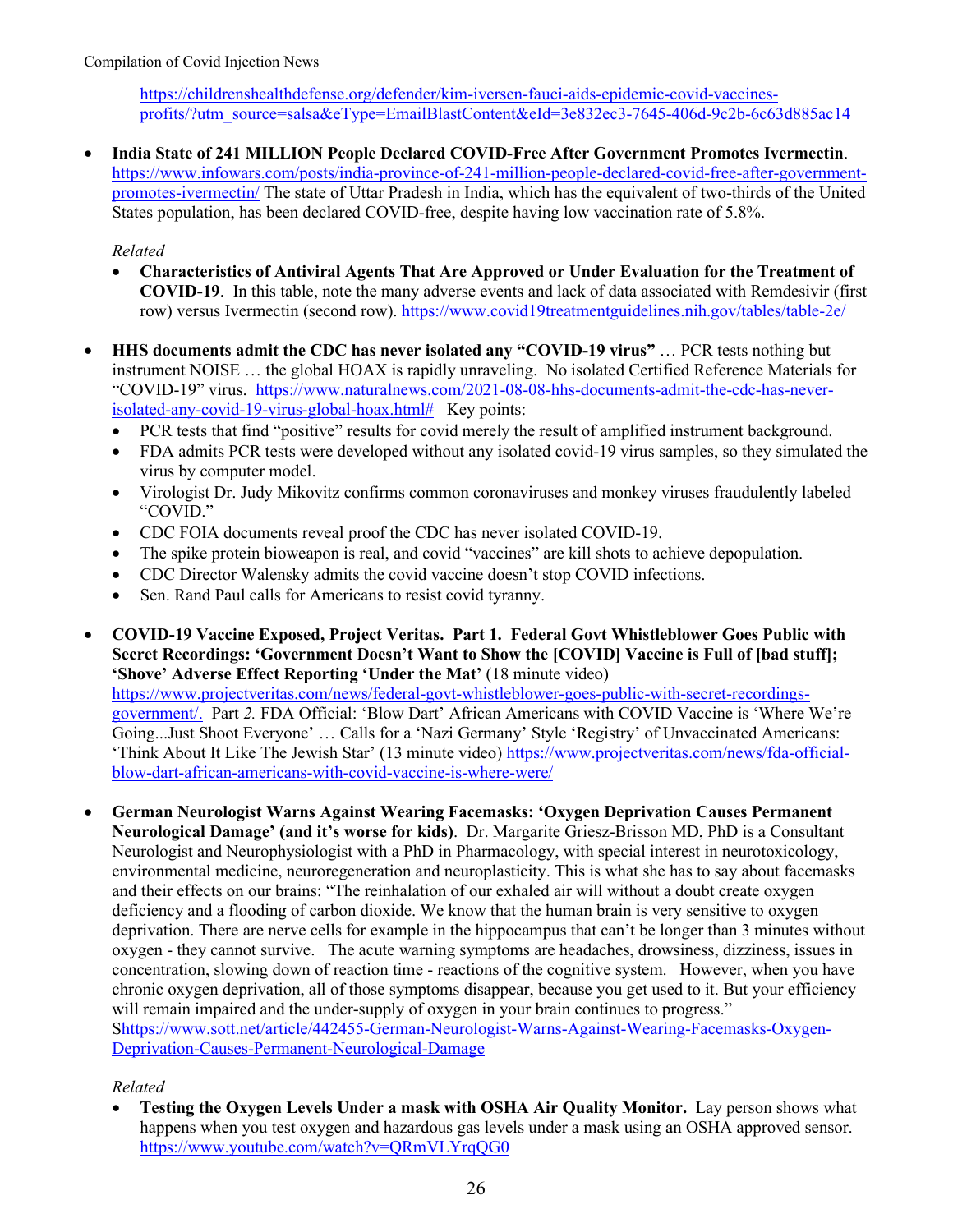- **Making kids under 6 mask isn't science, it's child abuse .** There's plenty to debate in many anti-COVID measures, but children under 6, without question, should *not* mask <https://nypost.com/2021/09/18/making-kids-under-6-mask-isnt-science-its-child-abuse/>
- **Planned Concentration Camps Are Spreading Like Wildfire Through Canada, New Zealand, Australia and the United States**. [https://thecommonsenseshow.com/activism-agenda-21-conspiracy/planned](https://thecommonsenseshow.com/activism-agenda-21-conspiracy/planned-concentration-camps-are-spreading-wildfire-through-canada-new-zealand-australia-and-united)[concentration-camps-are-spreading-wildfire-through-canada-new-zealand-australia-and-united](https://thecommonsenseshow.com/activism-agenda-21-conspiracy/planned-concentration-camps-are-spreading-wildfire-through-canada-new-zealand-australia-and-united)

## *Related*

- **Interim Operational Considerations for Implementing the Shielding Approach to Prevent COVID-19 Infections in Humanitarian Settings (CDC).** [https://www.cdc.gov/coronavirus/2019-ncov/global](https://www.cdc.gov/coronavirus/2019-ncov/global-covid-19/shielding-approach-humanitarian.html#:%7E:text=What%20is%20the%20Shielding%20Approach,%E2%80%9Clow-risk%E2%80%9D)[covid-19/shielding-approach](https://www.cdc.gov/coronavirus/2019-ncov/global-covid-19/shielding-approach-humanitarian.html#:%7E:text=What%20is%20the%20Shielding%20Approach,%E2%80%9Clow-risk%E2%80%9D)[humanitarian.html#:~:text=What%20is%20the%20Shielding%20Approach,%E2%80%9Clow](https://www.cdc.gov/coronavirus/2019-ncov/global-covid-19/shielding-approach-humanitarian.html#:%7E:text=What%20is%20the%20Shielding%20Approach,%E2%80%9Clow-risk%E2%80%9D)[risk%E2%80%9D\)](https://www.cdc.gov/coronavirus/2019-ncov/global-covid-19/shielding-approach-humanitarian.html#:%7E:text=What%20is%20the%20Shielding%20Approach,%E2%80%9Clow-risk%E2%80%9D).
- **Washington state Department of Health Job posting for "Isolation and Quarantine Team Consultants" -**A new position has been created by the Washington State Department of Health (DOH), titled an [Isolation & Quarantine Strike](https://www.governmentjobs.com/careers/washington/doh/jobs/3233390/isolation-quarantine-strike-team-consultants-ps2-non-permanent-doh5814) Team Consultant. "Three full-time, non-permanent positions are sought to be filled in the near future for the Department of Health, stationed in Lewis County's Centralia, where the State Isolation and Quarantine Facility is located. The Facility is being housed in the [40-room](https://news.yahoo.com/controversial-lakeview-inn-covid-19-035900270.html) [Lakeview Inn.](https://news.yahoo.com/controversial-lakeview-inn-covid-19-035900270.html)" [https://www.redvoicemedia.com/2021/09/new-job-position-in-washington-state](https://www.redvoicemedia.com/2021/09/new-job-position-in-washington-state-isolation-quarantine-strike-team-consultant/)[isolation-quarantine-strike-team-consultant/.](https://www.redvoicemedia.com/2021/09/new-job-position-in-washington-state-isolation-quarantine-strike-team-consultant/) Actual job posting: [https://www.governmentjobs.com/careers/washington/doh/jobs/3233390/isolation-quarantine-strike](https://www.governmentjobs.com/careers/washington/doh/jobs/3233390/isolation-quarantine-strike-team-consultants-ps2-non-permanent-doh5814)[team-consultants-ps2-non-permanent-doh5814.](https://www.governmentjobs.com/careers/washington/doh/jobs/3233390/isolation-quarantine-strike-team-consultants-ps2-non-permanent-doh5814) Note: After this story went viral on the Internet, DOH edited the posting to delete "strike force" throughout and added language under "Responsibilities" about "making beds for the guests."
- **Move Over New Zealand & Australia-Washington State Concentration Camps Will Soon Be Open for Business.** 21 September 2021. [https://thecommonsenseshow.com/activism-agenda-21](https://thecommonsenseshow.com/activism-agenda-21-conspiracy/move-over-new-zealand-australia-washington-state-concentration-camps-will-soon-be-open-business) [conspiracy/move-over-new-zealand-australia-washington-state-concentration-camps-will-soon-be-open](https://thecommonsenseshow.com/activism-agenda-21-conspiracy/move-over-new-zealand-australia-washington-state-concentration-camps-will-soon-be-open-business)[business](https://thecommonsenseshow.com/activism-agenda-21-conspiracy/move-over-new-zealand-australia-washington-state-concentration-camps-will-soon-be-open-business)

## **Added 18 September 2021**

• **Summary of Findings of the Corona Investigative Committee**. Dr. Reiner Fuellmich, an experienced trial lawyer licensed in Germany and California (USA) and co-founder of the Berlin Corona Committee, summarizes the Committee's findings to date and takes stock of the situation. 40-minute video, Must Watch. Excellent summation of the what, who, and why of our current global COVID "emergency." [https://odysee.com/@Corona-Investigative-Committee:5/Reiner-Fuellmich-Introduction-English\\_BestCut:e](https://odysee.com/@Corona-Investigative-Committee:5/Reiner-Fuellmich-Introduction-English_BestCut:e)

#### *Related*

- **Fear-based Pandemic Goal: Create "Novel" Viruses, Then Reduce World's Population by Several Billion by Scaring Everyone into Taking Deadly Vaccines**. <https://www.afinalwarning.com/551867.html>
- **The Vaccine Death Report**. 39-page report co-authored by Dr. Vladimir Zelenko. "The purpose of this report is to document how all over the world millions of people have died, and hundreds of millions of serious adverse events have occurred after injections with the experimental mRNA gene therapy. We also reveal the real risk of an unprecedented genocide." [https://www.warroomforum.com/threads/the-vaccine](https://www.warroomforum.com/threads/the-vaccine-death-report-doc-attached.17906/)[death-report-doc-attached.17906/](https://www.warroomforum.com/threads/the-vaccine-death-report-doc-attached.17906/)

#### *Related*

• **New physicians' alliance: Hospitals are killing people, doctors are being 'hamstrung' by regulators, leading to 'hundreds of thousands of excess unnecessary deaths.'** [https://leohohmann.com/2021/09/15/new-physicians-alliance-hospitals-are-killing-people-doctors-are-](https://leohohmann.com/2021/09/15/new-physicians-alliance-hospitals-are-killing-people-doctors-are-being-hamstrung-by-regulators-leading-to-hundreds-of-thousands-of-excess-unnecessary-deaths/)

[being-hamstrung-by-regulators-leading-to-hundreds-of-thousands-of-excess-unnecessary-deaths/](https://leohohmann.com/2021/09/15/new-physicians-alliance-hospitals-are-killing-people-doctors-are-being-hamstrung-by-regulators-leading-to-hundreds-of-thousands-of-excess-unnecessary-deaths/)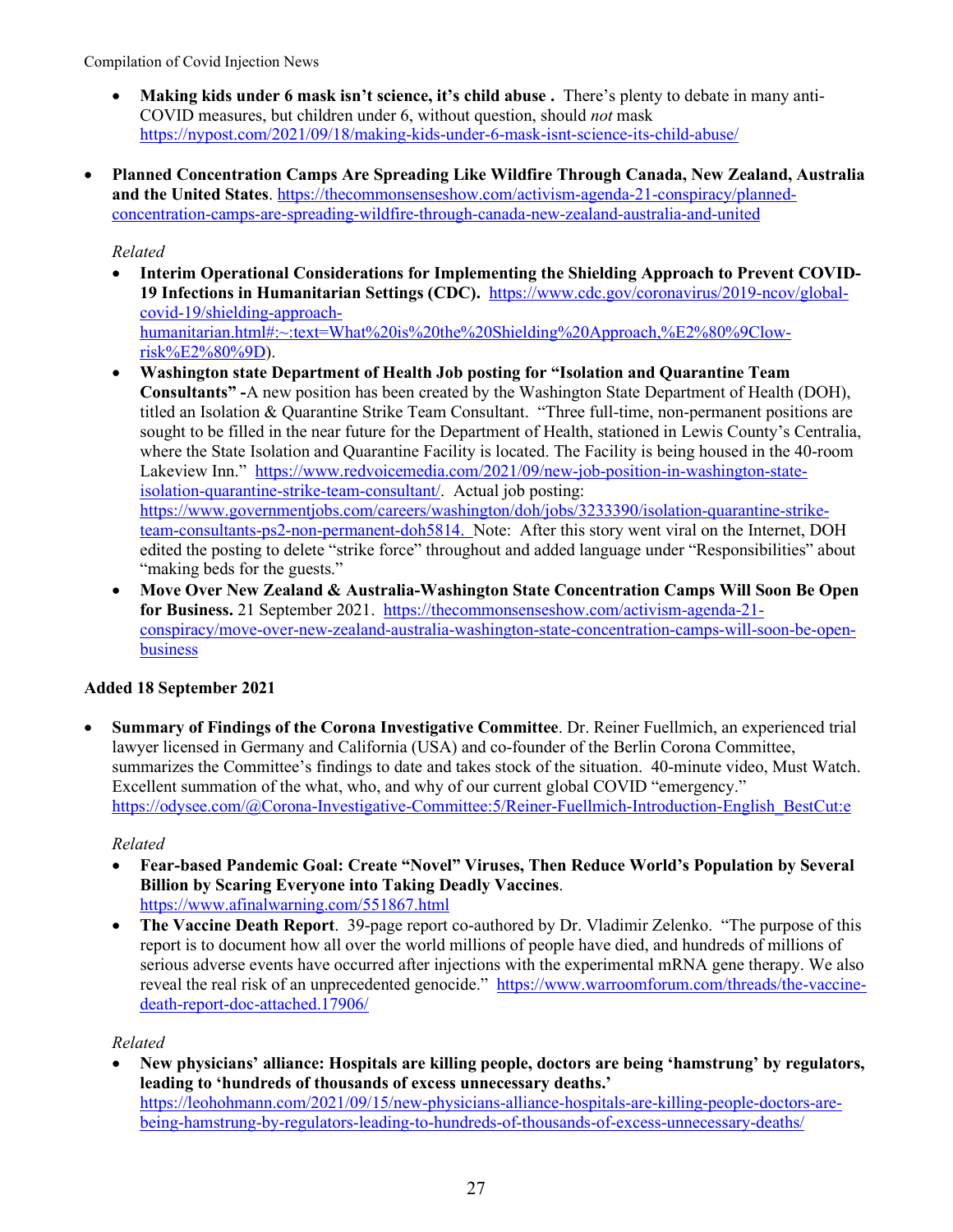- **Funeral Director John O'Looney Blows the Whistle on COVID.** Interviewed by Max Igan from "The Crowhouse", John O-Looney a funeral undertaker in England with credentials and experience over 15 years, exposes the government COVID-19 death coverup since 2019 that will be amazed and astound you what's going on duping the public big time. [https://rumble.com/vmlz42-funeral-director-john-olooney](https://rumble.com/vmlz42-funeral-director-john-olooney-blows-the-whistle-on-covid.html)[blows-the-whistle-on-covid.html.](https://rumble.com/vmlz42-funeral-director-john-olooney-blows-the-whistle-on-covid.html) (*Note: Mr. O'Looney believes there is no Delta variant, that all deaths this year are vaccine injuries. However, we know unvaccinated people are also getting sick with COVIDlike symptoms, and some of those who do not receive proper treatment do die. Credible physicians and scientists believe that the mass vaccination is driving the emergence of COVID variants. It is seems likely that the current death wave, which began shortly after the vaccine rollout began, is due to both the vaccine and COVID strains that emerged as a result of the mass vaccinations*.)
- **Idaho doctor reports a '20 times increase' of cancer in vaccinated patients.**  [https://www.lifesitenews.com/news/idaho-doctor-reports-a-20-times-increase-of-cancer-in-vaccinated](https://www.lifesitenews.com/news/idaho-doctor-reports-a-20-times-increase-of-cancer-in-vaccinated-patients/)[patients/.](https://www.lifesitenews.com/news/idaho-doctor-reports-a-20-times-increase-of-cancer-in-vaccinated-patients/) Mayo Clinic-trained pathologist Dr. Ryan Cole discusses the large increase in cancers that he has observed since the COVID-19 inoculation rollout. He explains how the COVID shot disrupts the body's natural immune system, which normally keeps other virus and cancers in check, by suppressing CD4 "helper" cells and "killer T-cells."
- **US Physicians will now lose their medical license for reporting vaccine injuries and providing informed consent to patients**. [https://www.naturalnews.com/2021-08-06-us-physicians-lose-medical](https://www.naturalnews.com/2021-08-06-us-physicians-lose-medical-license-reporting-vaccine-injuries-informed-consent.html)[license-reporting-vaccine-injuries-informed-consent.html.](https://www.naturalnews.com/2021-08-06-us-physicians-lose-medical-license-reporting-vaccine-injuries-informed-consent.html) On July 29, 2021, the Federation of State Medical Boards (FSMB) warned all healthcare professionals that they could [lose their medical license](https://www.beckershospitalreview.com/digital-marketing/physicians-who-post-covid-19-vaccine-misinformation-may-lose-license-medical-panel-says.html) if they create or spread so-called "COVID-19 vaccine misinformation.
- **Dr. Richard Fleming warns the "vaccine is the bioweapon."** In an interview with Mike Adams, Fleming explains how the mass vaccination protocol being pushed by our Governments is having a disastrous impact on public health. 1 hour video. [https://www.naturalnews.com/2021-08-12-richard](https://www.naturalnews.com/2021-08-12-richard-fleming-vaccine-bioweapon-interview-mike-adams.html)[fleming-vaccine-bioweapon-interview-mike-adams.html#](https://www.naturalnews.com/2021-08-12-richard-fleming-vaccine-bioweapon-interview-mike-adams.html)
- **FDA advisory group rejects COVID boosters for most, limits to high-risk groups.**  [https://childrenshealthdefense.org/defender/fda-panel-rejects-pfizer-booster-16](https://childrenshealthdefense.org/defender/fda-panel-rejects-pfizer-booster-16-older/?utm_source=salsa&eType=EmailBlastContent&eId=2c31d943-8dbc-4171-9343-b7acff9a8e9d) [older/?utm\\_source=salsa&eType=EmailBlastContent&eId=2c31d943-8dbc-4171-9343-b7acff9a8e9d](https://childrenshealthdefense.org/defender/fda-panel-rejects-pfizer-booster-16-older/?utm_source=salsa&eType=EmailBlastContent&eId=2c31d943-8dbc-4171-9343-b7acff9a8e9d) *Related*
	- The Meaning of the FDA Resignations. [https://brownstone.org/articles/the-meaning-of-the-fda](https://brownstone.org/articles/the-meaning-of-the-fda-resignations/)[resignations/.](https://brownstone.org/articles/the-meaning-of-the-fda-resignations/)
	- **Considerations in boosting COVID-19 vaccine immune responses.** [https://www.thelancet.com/journals/lancet/article/PIIS0140-6736\(21\)02046-8/fulltext.](https://www.thelancet.com/journals/lancet/article/PIIS0140-6736(21)02046-8/fulltext) This paper, whose authors include Dr. Philip Krause, who recently resigned from the FDA, discusses scientific data that support non-approval of COVID booster shots.
	- **Pfizer Says COVID-19 Vaccine Efficacy Weakens Over Time**. [https://www.theepochtimes.com/mkt\\_morningbrief/pfizer-says-covid-19-vaccine-efficacy-weakens-over](https://www.theepochtimes.com/mkt_morningbrief/pfizer-says-covid-19-vaccine-efficacy-weakens-over-time_3998956.html?utm_source=Morningbrief&utm_medium=email&utm_campaign=mb-2021-09-16&mktids=349d3d5c85e05ecb26238284a36a896c&est=CCHSzvLepgJx9I4pGk96VzbpvvvCT4D2L2FVnimY4akxLJOUwE%2BX4w68Ft24HfeJHbo%3D)[time\\_3998956.html?utm\\_source=Morningbrief&utm\\_medium=email&utm\\_campaign=mb-2021-09-](https://www.theepochtimes.com/mkt_morningbrief/pfizer-says-covid-19-vaccine-efficacy-weakens-over-time_3998956.html?utm_source=Morningbrief&utm_medium=email&utm_campaign=mb-2021-09-16&mktids=349d3d5c85e05ecb26238284a36a896c&est=CCHSzvLepgJx9I4pGk96VzbpvvvCT4D2L2FVnimY4akxLJOUwE%2BX4w68Ft24HfeJHbo%3D) [16&mktids=349d3d5c85e05ecb26238284a36a896c&est=CCHSzvLepgJx9I4pGk96VzbpvvvCT4D2L2F](https://www.theepochtimes.com/mkt_morningbrief/pfizer-says-covid-19-vaccine-efficacy-weakens-over-time_3998956.html?utm_source=Morningbrief&utm_medium=email&utm_campaign=mb-2021-09-16&mktids=349d3d5c85e05ecb26238284a36a896c&est=CCHSzvLepgJx9I4pGk96VzbpvvvCT4D2L2FVnimY4akxLJOUwE%2BX4w68Ft24HfeJHbo%3D) [VnimY4akxLJOUwE%2BX4w68Ft24HfeJHbo%3D](https://www.theepochtimes.com/mkt_morningbrief/pfizer-says-covid-19-vaccine-efficacy-weakens-over-time_3998956.html?utm_source=Morningbrief&utm_medium=email&utm_campaign=mb-2021-09-16&mktids=349d3d5c85e05ecb26238284a36a896c&est=CCHSzvLepgJx9I4pGk96VzbpvvvCT4D2L2FVnimY4akxLJOUwE%2BX4w68Ft24HfeJHbo%3D)
- **Political Commentator Kim Iversen Unpacks 'Alarming and Shocking' COVID Data from Israel**. Political talk show host Kim Iversen, who has been closely following COVID vaccine data in multiple countries, walks viewers through the data from Israel suggesting the vaccines are failing. [https://childrenshealthdefense.org/defender/kim-iversen-covid-vaccine-data](https://childrenshealthdefense.org/defender/kim-iversen-covid-vaccine-data-israel/?utm_source=salsa&eType=EmailBlastContent&eId=2c31d943-8dbc-4171-9343-b7acff9a8e9d)[israel/?utm\\_source=salsa&eType=EmailBlastContent&eId=2c31d943-8dbc-4171-9343-b7acff9a8e9d](https://childrenshealthdefense.org/defender/kim-iversen-covid-vaccine-data-israel/?utm_source=salsa&eType=EmailBlastContent&eId=2c31d943-8dbc-4171-9343-b7acff9a8e9d)
- **Vaccine Passports: Why Bother if Shots Don't Prevent Infection, Transmission?** Since COVID shots don't prevent infection or spread of the virus, and the vaccinated carry the same viral load when symptomatic as unvaccinated individuals, the argument that vaccine passports will separate "public health threats" from those who are "safe" to be around falls apart. [https://childrenshealthdefense.org/defender/vaccine-passports](https://childrenshealthdefense.org/defender/vaccine-passports-covid-shots-dont-prevent-infection-transmission/?utm_source=salsa&eType=EmailBlastContent&eId=2c31d943-8dbc-4171-9343-b7acff9a8e9d)[covid-shots-dont-prevent-infection-](https://childrenshealthdefense.org/defender/vaccine-passports-covid-shots-dont-prevent-infection-transmission/?utm_source=salsa&eType=EmailBlastContent&eId=2c31d943-8dbc-4171-9343-b7acff9a8e9d)

[transmission/?utm\\_source=salsa&eType=EmailBlastContent&eId=2c31d943-8dbc-4171-9343-b7acff9a8e9d](https://childrenshealthdefense.org/defender/vaccine-passports-covid-shots-dont-prevent-infection-transmission/?utm_source=salsa&eType=EmailBlastContent&eId=2c31d943-8dbc-4171-9343-b7acff9a8e9d)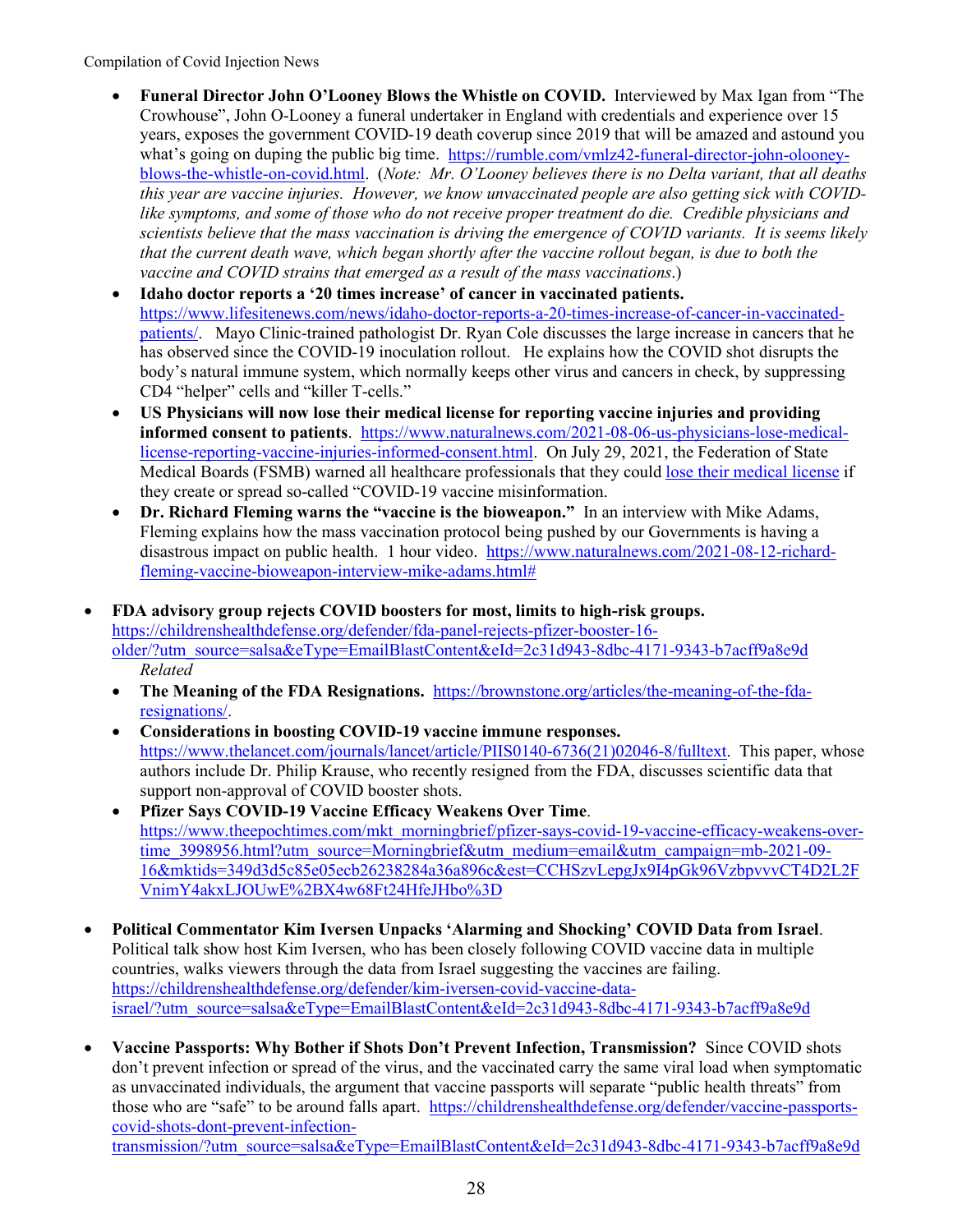• **Oregon Senators File Grand Jury Petition Alleging CDC, FDA Violated Federal Law by Inflating COVID Death Data**. Two Oregon state senators, representing American citizens with professional expertise in medicine, law, statistics and death certificate reporting, jointly filed a formal petition for a federal grand jury investigation into the CDC's and FDA's reporting on COVID deaths. [https://childrenshealthdefense.org/defender/oregon-senators-grand-jury-petition-cdc-fda-inflating-covid](https://childrenshealthdefense.org/defender/oregon-senators-grand-jury-petition-cdc-fda-inflating-covid-death-data/?utm_source=salsa&eType=EmailBlastContent&eId=2c31d943-8dbc-4171-9343-b7acff9a8e9d)[death-data/?utm\\_source=salsa&eType=EmailBlastContent&eId=2c31d943-8dbc-4171-9343-b7acff9a8e9d](https://childrenshealthdefense.org/defender/oregon-senators-grand-jury-petition-cdc-fda-inflating-covid-death-data/?utm_source=salsa&eType=EmailBlastContent&eId=2c31d943-8dbc-4171-9343-b7acff9a8e9d) . (*Note: Artificially inflating the COVID death count in 2020 was a strategy intended to generate fear in the population, fear that would impel the masses to line up for the "vaccine" to stay alive. In fact, there were NO excess deaths in 2020, in any country. The total number of deaths was statistically the same as in prior years*.)

*Related:*

- **Leaked Zoom Video Reveals Hospital Officials Discussing COVID-19 Scare Tactics**. [https://www.theepochtimes.com/mkt\\_morningbrief/leaked-zoom-video-reveals-hospital-officials](https://www.theepochtimes.com/mkt_morningbrief/leaked-zoom-video-reveals-hospital-officials-discussing-covid-19-scare-tactics_3997611.html?utm_source=Morningbrief&utm_medium=email&utm_campaign=mb-2021-09-16&mktids=349d3d5c85e05ecb26238284a36a896c&est=TCOkLuUAxAHSbJO21LNTrtG1MKB14bdGq9z4bZllHQFHZPeAO8rHPUOlT2zMQpzm%2FF8%3D)[discussing-covid-19-scare](https://www.theepochtimes.com/mkt_morningbrief/leaked-zoom-video-reveals-hospital-officials-discussing-covid-19-scare-tactics_3997611.html?utm_source=Morningbrief&utm_medium=email&utm_campaign=mb-2021-09-16&mktids=349d3d5c85e05ecb26238284a36a896c&est=TCOkLuUAxAHSbJO21LNTrtG1MKB14bdGq9z4bZllHQFHZPeAO8rHPUOlT2zMQpzm%2FF8%3D)[tactics\\_3997611.html?utm\\_source=Morningbrief&utm\\_medium=email&utm\\_campaign=mb-2021-09-](https://www.theepochtimes.com/mkt_morningbrief/leaked-zoom-video-reveals-hospital-officials-discussing-covid-19-scare-tactics_3997611.html?utm_source=Morningbrief&utm_medium=email&utm_campaign=mb-2021-09-16&mktids=349d3d5c85e05ecb26238284a36a896c&est=TCOkLuUAxAHSbJO21LNTrtG1MKB14bdGq9z4bZllHQFHZPeAO8rHPUOlT2zMQpzm%2FF8%3D) [16&mktids=349d3d5c85e05ecb26238284a36a896c&est=TCOkLuUAxAHSbJO21LNTrtG1MKB14bdG](https://www.theepochtimes.com/mkt_morningbrief/leaked-zoom-video-reveals-hospital-officials-discussing-covid-19-scare-tactics_3997611.html?utm_source=Morningbrief&utm_medium=email&utm_campaign=mb-2021-09-16&mktids=349d3d5c85e05ecb26238284a36a896c&est=TCOkLuUAxAHSbJO21LNTrtG1MKB14bdGq9z4bZllHQFHZPeAO8rHPUOlT2zMQpzm%2FF8%3D) [q9z4bZllHQFHZPeAO8rHPUOlT2zMQpzm%2FF8%3D](https://www.theepochtimes.com/mkt_morningbrief/leaked-zoom-video-reveals-hospital-officials-discussing-covid-19-scare-tactics_3997611.html?utm_source=Morningbrief&utm_medium=email&utm_campaign=mb-2021-09-16&mktids=349d3d5c85e05ecb26238284a36a896c&est=TCOkLuUAxAHSbJO21LNTrtG1MKB14bdGq9z4bZllHQFHZPeAO8rHPUOlT2zMQpzm%2FF8%3D)
- **New Missouri COVID Whistleblower: Hospitals are LYING to the public about COVID…** [https://www.thegatewaypundit.com/2021/09/new-missouri-covid-whistleblower-hospitals-lying-public](https://www.thegatewaypundit.com/2021/09/new-missouri-covid-whistleblower-hospitals-lying-public-covid-can-prove/)[covid-can-prove/](https://www.thegatewaypundit.com/2021/09/new-missouri-covid-whistleblower-hospitals-lying-public-covid-can-prove/)

Added 16 September 2021

• **COVID Vaccine Breakthrough Info**. (One-hour video). [https://www.brighteon.com/df3dc048-fb25-46c5-](https://www.brighteon.com/df3dc048-fb25-46c5-8b6e-615c8bd4ab1c) [8b6e-615c8bd4ab1c](https://www.brighteon.com/df3dc048-fb25-46c5-8b6e-615c8bd4ab1c) Dr. Peter Breggin interviews Dr. Peter McCullough on latest vaccine breakthrough information. Discusses mainstream censorship and ridicule of Ivermectin as a COVID therapy when over 60 scientific papers document its effectiveness; new Mayo study that shows how mass vaccination pressures emergence of a new dominant strain of the virus that is resistant to the vaccination, data show that is it the vaccinated becoming infected with and then shedding these new strains to the unvaccinated, creating a "pandemic of the *vaccinated*." New web site / foundation is **Truth for Health**, which now contains the updated COVID Treatment Guide, and many other resources including links to doctors who are treating COVID appropriately and sources for COVID therapeutics. (*Note: Updates include input from American Dental Association and anti-infective dentists oral and nasal hygiene to reduce the viral load at the* 37:30 mark).

- **US COVID-19 Vaccines Proven to Cause More Harm than Good.** Research article, Trends in Internal Medicine. Released Monday, August 23, 2021, as a preprint of the August 25, 2021, issue of Trends in Internal Medicine. This review of clinical trial data from COVID-19 vaccines concludes there is no scientific data that the vaccines can improve the health of the population. Not only that, but the report also says the data appear to point in the opposite direction — inferring there is more harsm than good in getting them. It suggests that "the actual health decline caused by the vaccines is probably much worse" than what most available data tables suggest. And, finally, the study says, "if the COVID-19 outbreak is the result of a bioweapons attack and vaccine resistant variants represent the release of different prototypes then immunization is almost certain to fail." [https://newsrescue.com/us-covid-19-vaccines](https://newsrescue.com/us-covid-19-vaccines-proven-to-cause-more-harm-than-good-based-on-pivotal-clinical-trial-data-analyzed-using-the-proper-scientific-endpoint-all-cause-severe-morbidity/)[proven-to-cause-more-harm-than-good-based-on-pivotal-clinical-trial-data-analyzed-using-the-proper](https://newsrescue.com/us-covid-19-vaccines-proven-to-cause-more-harm-than-good-based-on-pivotal-clinical-trial-data-analyzed-using-the-proper-scientific-endpoint-all-cause-severe-morbidity/)[scientific-endpoint-all-cause-severe-morbidity/](https://newsrescue.com/us-covid-19-vaccines-proven-to-cause-more-harm-than-good-based-on-pivotal-clinical-trial-data-analyzed-using-the-proper-scientific-endpoint-all-cause-severe-morbidity/) (corrected link 18 Sept)
- **Resurgence of SARS-CoV-2 Infection in a Highly Vaccinated Health System Workforce.** New England Journal of Medicine, 1 September 2021. <https://www.nejm.org/doi/full/10.1056/NEJMc2112981>
- **2016 Interview with Klaus Schwab** (2:25 excerpt) [www.youtube.com/watch?v=UmQNA0HL1pw.](http://www.youtube.com/watch?v=UmQNA0HL1pw) In this interview given on 10 January 2016 to the Swiss channel RTS, Schwab explains that "within the next 10 years," humans will receive a chip in their body in order to merge with the digital world. In 2020, Schwab said that COVID-19 is a "rare but narrow window of opportunity to rethink, reinvent, and reset our world."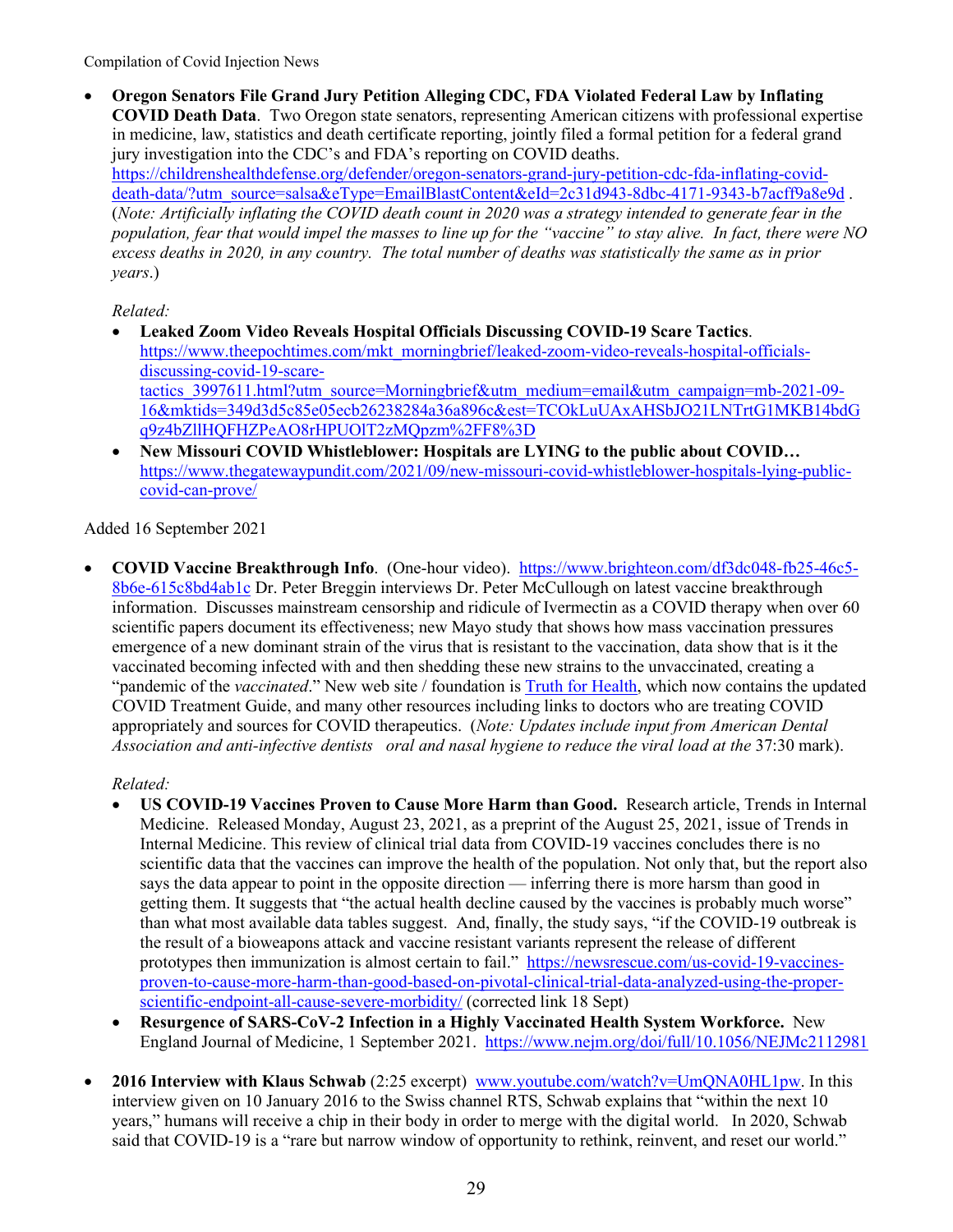(Note: See also "Bill Gate's April 30, 2020 [Tweet](https://twitter.com/BillGates/status/1255902245922709506) (screenshot to right  $\rightarrow$ ), and *Moving towards digital documentation of COVID-19 status*" under 9 September 2021 update.)

- **The globalist plan to exterminate humanity begins now: "Useless eaters" must be eliminated, say globalists.** [https://www.naturalnews.com/2018-11-18-the-globalist-plan-to](https://www.naturalnews.com/2018-11-18-the-globalist-plan-to-exterminate-humanity-useless-eaters.html)[exterminate-humanity-useless-eaters.html.](https://www.naturalnews.com/2018-11-18-the-globalist-plan-to-exterminate-humanity-useless-eaters.html) In this Natural News article from *2018* (i.e., pre-COVID), author Mike Adams discusses how, among other things, the globalists plan to exterminate 90% of the human race. "*The extermination plan rests on the "accidental / on purpose" release of an engineered bioweapon viral strain…and allow globalist governments to declare 'pandemic emergencies' and mandate mass vaccinations which, of course, will be laced with additional bioweapons to accelerate the pandemic die-off*." Sound familiar?
- **Dr. Reiner Fuellmich: scientific evidence that COVID is crime against humanity**. 23-minute video and related information at [https://www.stopworldcontrol.com/fuellmich/.](https://www.stopworldcontrol.com/fuellmich/) Dr. Reiner Fuellmich is an international trial lawyer who, with his worldwide



network of lawyers, have collected evidence that the COVID pandemic is in fact a planned criminal operation. They plan, a second Nuremberg trial to prosecute all who are complicit in this unprecedented crime against humanity. (Longer video (49-minute) at [https://stateofthenation.co/?p=66912\)](https://stateofthenation.co/?p=66912)

- **Google & Oracle to Monitor Americans Who Get Warp Speed's Covid-19 Vaccine for Up To Two Years**. October 15, 2020. [https://unlimitedhangout.com/2020/10/reports/google-oracle-to-monitor](https://unlimitedhangout.com/2020/10/reports/google-oracle-to-monitor-americans-who-get-warp-speeds-covid-19-vaccine-for-up-to-two-years/)[americans-who-get-warp-speeds-covid-19-vaccine-for-up-to-two-years/.](https://unlimitedhangout.com/2020/10/reports/google-oracle-to-monitor-americans-who-get-warp-speeds-covid-19-vaccine-for-up-to-two-years/) Moncef Slaoui, the official head of Operation Warp Speed, told the Wall Street Journal last week that all Warp Speed vaccine recipients in the US will be monitored by "incredibly precise . . . tracking systems" for up to two years and that tech giants Google and Oracle would be involved.
- **MURDER FOR MONEY! Patients Held Hostage, MASSIVE Hospital Shutdowns!** Stew Peters show published 13 September 2021. [https://rumble.com/vmgs9b-murder-for-money-patients-held-hostage](https://rumble.com/vmgs9b-murder-for-money-patients-held-hostage-massive-hospital-shutdowns.html)[massive-hospital-shutdowns.html](https://rumble.com/vmgs9b-murder-for-money-patients-held-hostage-massive-hospital-shutdowns.html) Discusses the case of Veronica Wolski's "Death by Medicine" as a result of her hospitalization for COVID. Denied treatment with effective therapeutics (she requested ivermectin, and FDA approved, Nobel-award medication)), forced injections of Remdesivir (non-approved by FDA), forced onto a ventilator, denied access to family and other advocates, and denied her request to be released from the hospital.
- American Medical Researchers Witness SELF-ASSEMBLING Graphene Oxide Nanotech or AI Syn Bio in Moderna Vaccine Under Microscope. 12 August 2021. [https://everydayconcerned.net/2021/08/12/bombshell-news-american-medical-researchers-witness-self](https://everydayconcerned.net/2021/08/12/bombshell-news-american-medical-researchers-witness-self-assembling-graphene-oxide-nanotech-or-ai-syn-bio-in-moderna-vaccine-under-microscope/)[assembling-graphene-oxide-nanotech-or-ai-syn-bio-in-moderna-vaccine-under-microscope/.](https://everydayconcerned.net/2021/08/12/bombshell-news-american-medical-researchers-witness-self-assembling-graphene-oxide-nanotech-or-ai-syn-bio-in-moderna-vaccine-under-microscope/) Online article with links to primary sources.
- Crime Scene Vaccine: Nano Graphene Oxide in High Amounts Now Found in Moderna, Other Vaccines, also Sanofi Flu Vaccine, & Saline Solution Point to COVID-19 (& All Professed Variants) Being Graphene & 4G/5G Poisoning, Not a Virus. 24 July 2021. [https://everydayconcerned.net/2021/07/24/crime-scene](https://everydayconcerned.net/2021/07/24/crime-scene-vaccine-nano-graphene-oxide-in-high-amounts-now-found-in-moderna-other-vaccines-also-sanofi-flu-vaccine-saline-solution-point-to-covid-19-all-professed-variants-being-graphene/)[vaccine-nano-graphene-oxide-in-high-amounts-now-found-in-moderna-other-vaccines-also-sanofi-flu](https://everydayconcerned.net/2021/07/24/crime-scene-vaccine-nano-graphene-oxide-in-high-amounts-now-found-in-moderna-other-vaccines-also-sanofi-flu-vaccine-saline-solution-point-to-covid-19-all-professed-variants-being-graphene/)[vaccine-saline-solution-point-to-covid-19-all-professed-variants-being-graphene/](https://everydayconcerned.net/2021/07/24/crime-scene-vaccine-nano-graphene-oxide-in-high-amounts-now-found-in-moderna-other-vaccines-also-sanofi-flu-vaccine-saline-solution-point-to-covid-19-all-professed-variants-being-graphene/)

Added 9 September 2021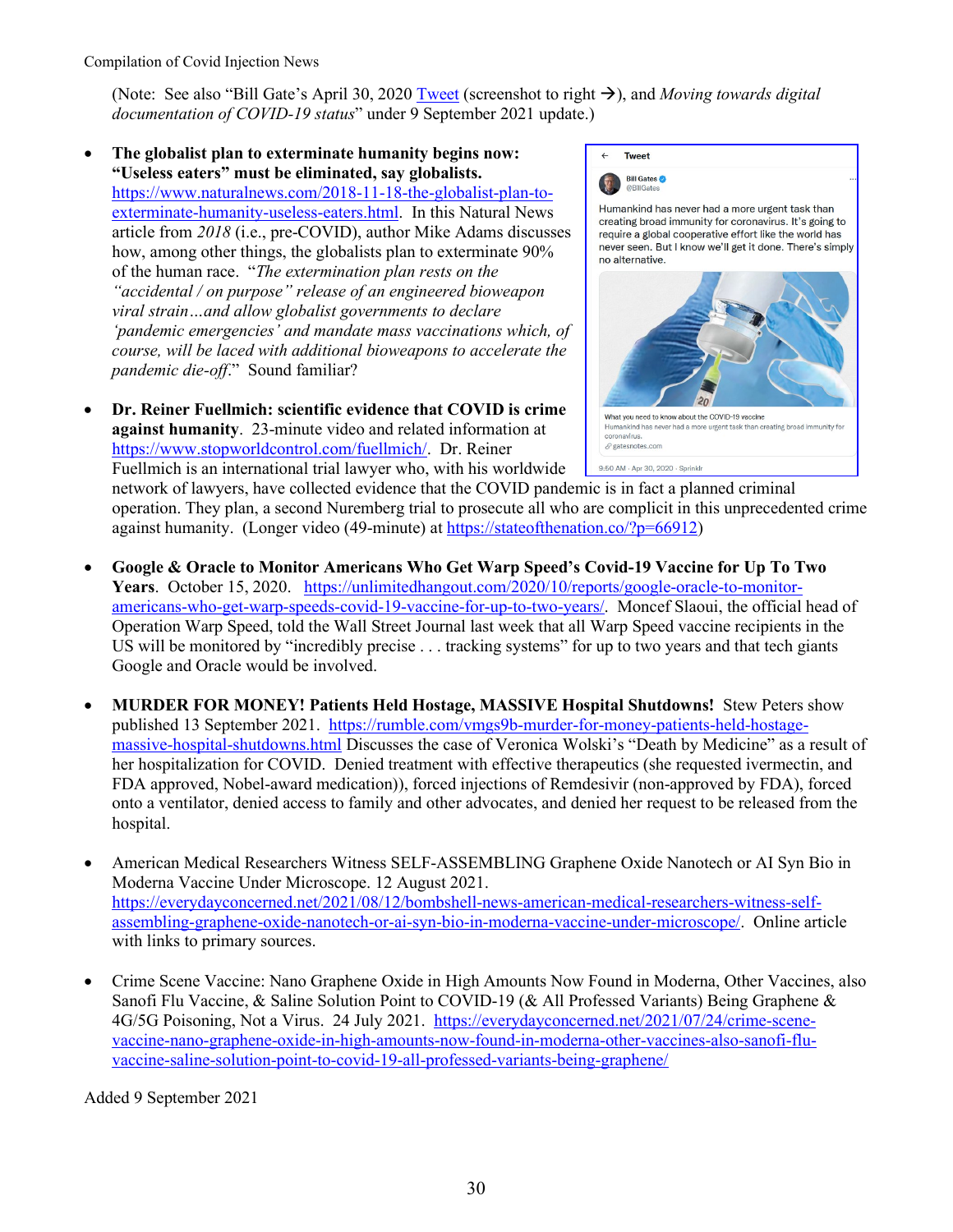- **Stanford Epidemiologist Studies COVID, Finds It's Highly Treatable and RARELY a Deadly Disease.** The New American article online at[: https://thenewamerican.com/stanford-epidemiologist-studies-covid](https://thenewamerican.com/stanford-epidemiologist-studies-covid-finds-its-highly-treatable-and-rarely-a-deadly-disease/)[finds-its-highly-treatable-and-rarely-a-deadly-disease/.](https://thenewamerican.com/stanford-epidemiologist-studies-covid-finds-its-highly-treatable-and-rarely-a-deadly-disease/) Stanford professor John Ioannidis is world-renowned epidemiologist who has long been speaking truth about COVID-19 in contrast to those seeking to manipulate the masses through fear. Last year, he stated that if we didn't know a new virus called COVID existed, we might just "have casually noted that flu this season seems to be a bit worse than average." This article publishes the research demonstrating this truth: "…the coronavirus' infection fatality rate (IFR) in most of the world is less than 0.20 percent — much like that of the flu."
- **Ivermectin: Enigmatic Multifaceted 'Wonder' Drug Continues to Surprise and Exceed Expectations** [https://www.nature.com/articles/ja201711.](https://na01.safelinks.protection.outlook.com/?url=https%3A%2F%2Fwww.nature.com%2Farticles%2Fja201711&data=04%7C01%7C%7C4bd0770738e546c3843008d971ac2063%7C84df9e7fe9f640afb435aaaaaaaaaaaa%7C1%7C0%7C637665806355000654%7CUnknown%7CTWFpbGZsb3d8eyJWIjoiMC4wLjAwMDAiLCJQIjoiV2luMzIiLCJBTiI6Ik1haWwiLCJXVCI6Mn0%3D%7C1000&sdata=DP2qn%2FsGvFeJUpTm4UNPksIH0ElBt3lSotvXf9kdwEc%3D&reserved=0) "Abstract: Over the past decade, the global scientific community have begun to recognize the unmatched value of an extraordinary drug, ivermectin, that originates from a single microbe unearthed from soil in Japan. Work on ivermectin has seen its discoverer, Satoshi Ōmura, of Tokyo's prestigious Kitasato Institute, receive the 2014 Gairdner Global Health Award and the 2015 Nobel Prize in Physiology or Medicine, which he shared with a collaborating partner in the discovery and development of the drug, William Campbell of Merck & Co. Incorporated. Today, ivermectin is continuing to surprise and excite scientists, offering more and more promise to help improve global public health by treating a diverse range of diseases, with its unexpected potential as an antibacterial, antiviral and anti-cancer agent being particularly extraordinary." *That said, it is not a money-maker for Big Pharma, Bill Gates, and Fauci, so it is not allowed in our hospitals...*.

## • **The Covid Cure: A new paradigm.**

Omar Khan interviews Dr. Shankara Chetty whose "8th Day Protocol" deserves more widespread global attention: 100% success with over 6,000 patients. (1 hr 7 min). Thirty percent of COVID patients improve with treatment over the first seven days then worsen on the eighth day. Dr. Chetty sees this as a classic allergic reaction (likely to spike protein) and treats these patients accordingly. <https://soundcloud.com/webfix-incorp/the-covid-cure-a-new-paradigm>

- **Do mRNA and Other Vaccines Against COVID Prevent Transmission of the Virus? This Molecular Biologist Says They Don't**. Dr. Christina Parks testifies at a 19 August 2021 hearing in Michigan. [https://www.jennifermargulis.net/do-mrna-and-other-vaccines-against-covid-prevent-transmission-of-the](https://www.jennifermargulis.net/do-mrna-and-other-vaccines-against-covid-prevent-transmission-of-the-virus-this-molecular-biologist-says-they-dont/)[virus-this-molecular-biologist-says-they-dont/](https://www.jennifermargulis.net/do-mrna-and-other-vaccines-against-covid-prevent-transmission-of-the-virus-this-molecular-biologist-says-they-dont/) (Article and 8 min video)
- **Scanning & Transmission Electron Microscopy Reveals Graphene Oxide in CoV-19 Vaccines.**  [https://www.drrobertyoung.com/post/transmission-electron-microscopy-reveals-graphene-oxide-in-cov-19](https://na01.safelinks.protection.outlook.com/?url=https%3A%2F%2Fwww.drrobertyoung.com%2Fpost%2Ftransmission-electron-microscopy-reveals-graphene-oxide-in-cov-19-vaccines%3Ffbclid%3DIwAR0H7D832xbZJ3VZgWGOCIF1vLi1yrE0yfHn768LvprUpjXfBF9YgaZDpI0&data=04%7C01%7C%7Cb827fe15b1e74b47f36708d96f1aabbf%7C84df9e7fe9f640afb435aaaaaaaaaaaa%7C1%7C0%7C637662982602339321%7CUnknown%7CTWFpbGZsb3d8eyJWIjoiMC4wLjAwMDAiLCJQIjoiV2luMzIiLCJBTiI6Ik1haWwiLCJXVCI6Mn0%3D%7C1000&sdata=FQSFdIRZyJGJ%2BxM3HaKPTXHnhrz5vLrdELsiI150%2FOw%3D&reserved=0) [vaccines?fbclid=IwAR0H7D832xbZJ3VZgWGOCIF1vLi1yrE0yfHn768LvprUpjXfBF9YgaZDpI0](https://na01.safelinks.protection.outlook.com/?url=https%3A%2F%2Fwww.drrobertyoung.com%2Fpost%2Ftransmission-electron-microscopy-reveals-graphene-oxide-in-cov-19-vaccines%3Ffbclid%3DIwAR0H7D832xbZJ3VZgWGOCIF1vLi1yrE0yfHn768LvprUpjXfBF9YgaZDpI0&data=04%7C01%7C%7Cb827fe15b1e74b47f36708d96f1aabbf%7C84df9e7fe9f640afb435aaaaaaaaaaaa%7C1%7C0%7C637662982602339321%7CUnknown%7CTWFpbGZsb3d8eyJWIjoiMC4wLjAwMDAiLCJQIjoiV2luMzIiLCJBTiI6Ik1haWwiLCJXVCI6Mn0%3D%7C1000&sdata=FQSFdIRZyJGJ%2BxM3HaKPTXHnhrz5vLrdELsiI150%2FOw%3D&reserved=0) This article is a long read for us lay people, but if you skim through the article, you'll be able to see the damages done to cells, the carcinogenic additives and realize what the end goal is (universal data tracking/collection and depopulation).

Interviews related to above findings of graphene oxide, parasites and metals in jabs. Stew Peters interviews

- [https://www.redvoicemedia.com/2021/09/stew-peters-show-dr-robert-young-what-is-in-vaccines-why-its](https://www.redvoicemedia.com/2021/09/stew-peters-show-dr-robert-young-what-is-in-vaccines-why-its-in-there-who-did-it-what-is-planned/)[in-there-who-did-it-what-is-planned/](https://www.redvoicemedia.com/2021/09/stew-peters-show-dr-robert-young-what-is-in-vaccines-why-its-in-there-who-did-it-what-is-planned/) (Dr. Robert Young interview starts at 33:39)
- [https://www.redvoicemedia.com/2021/08/microscopy-expert-vials-contain-graphene-oxide-parasites](https://www.redvoicemedia.com/2021/08/microscopy-expert-vials-contain-graphene-oxide-parasites-stainless-steel/)[stainless-steel/](https://www.redvoicemedia.com/2021/08/microscopy-expert-vials-contain-graphene-oxide-parasites-stainless-steel/) (Dr. Jane Ruby)
- [https://www.expandingawarenessrelations.com/stew-peters-show-interview-with-former-pfizer](https://www.expandingawarenessrelations.com/stew-peters-show-interview-with-former-pfizer-employee-poisonous-graphene-oxide-is-100-in-the-vaccines/)[employee-poisonous-graphene-oxide-is-100-in-the-vaccines/](https://www.expandingawarenessrelations.com/stew-peters-show-interview-with-former-pfizer-employee-poisonous-graphene-oxide-is-100-in-the-vaccines/) (Interview with Karen Kingston, a former Pfizer employee and scientific data/clinical analyst). This link was previously added with the 10 August 2021 update.
- **Moving towards digital documentation of COVID-19 status.** World Health Organization. [https://www.who.int/news/item/27-08-2021-moving-towards-digital-documentation-of-covid-19-status.](https://www.who.int/news/item/27-08-2021-moving-towards-digital-documentation-of-covid-19-status)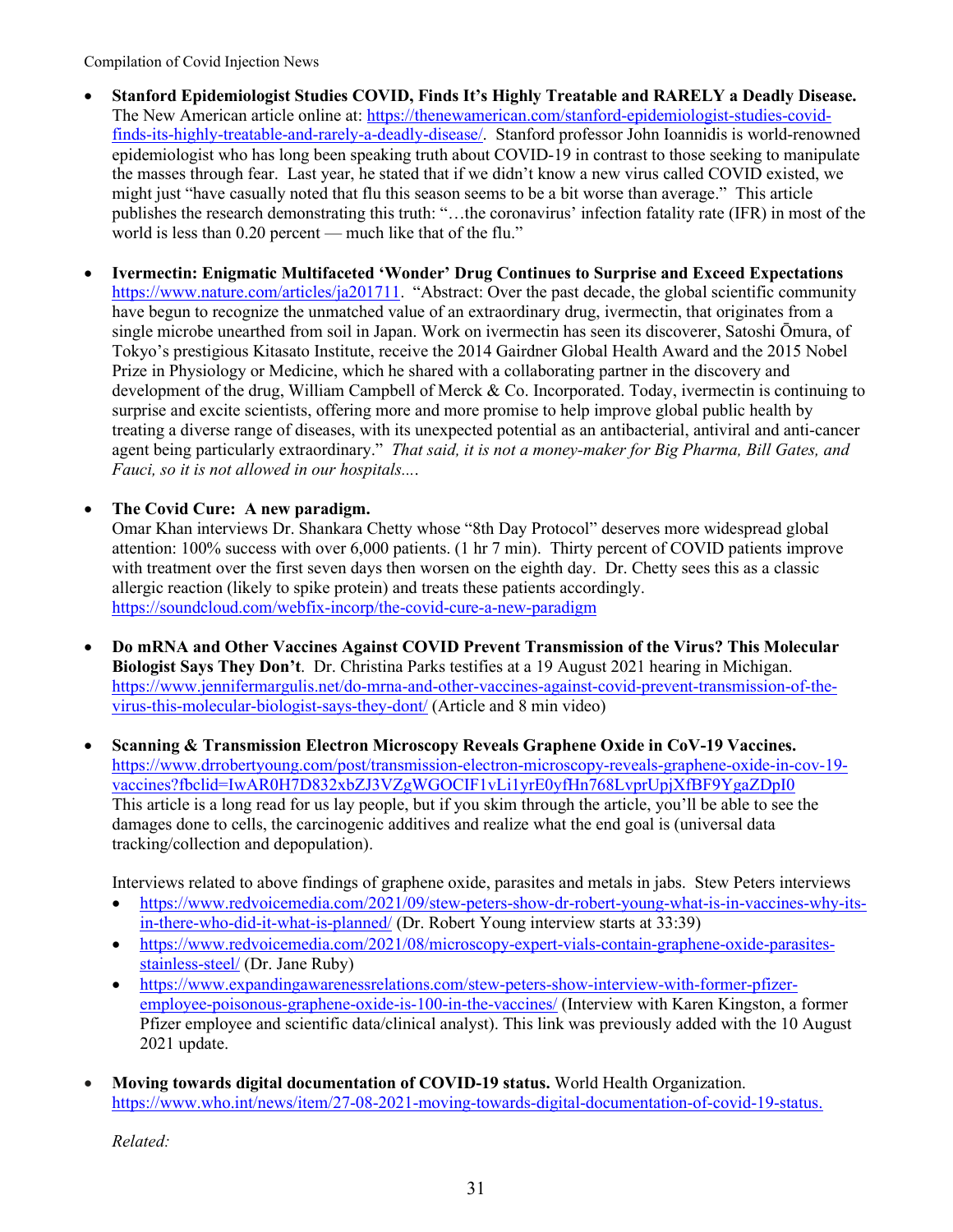- **Patent WO2020060606 - Cryptocurrency System Using Body Activity Data**. [https://patentscope.wipo.int/search/en/detail.jsf?docId=WO2020060606.](https://patentscope.wipo.int/search/en/detail.jsf?docId=WO2020060606) This March 2020 international patent issued to Microsoft is for application of block chain technology (used for cryptocurrency) to humans. "Human body activity associated with a task provided to a user may be used in a mining process of a cryptocurrency system. A server may provide a task to a device of a user which is communicatively coupled to the server. A sensor communicatively coupled to or comprised in the device of the user may sense body activity of the user. Body activity data may be generated based on the sensed body activity of the user. The cryptocurrency system communicatively coupled to the device of the user may verify if the body activity data satisfies one or more conditions set by the cryptocurrency system, and award cryptocurrency to the user whose body activity data is verified." Is this why we are finding graphene oxide and other metals in the "vaccines?" And why we need boosters (to renew levels of the graphene oxide in the body)?
- **Dr. Carrie Madej Exposes Covid Vaccine**, Rotter News. [https://steverotter.com/dr-carrie-madej](https://steverotter.com/dr-carrie-madej-exposes-covid-vaccine/)[exposes-covid-vaccine/.](https://steverotter.com/dr-carrie-madej-exposes-covid-vaccine/) Dr. Carrie Madej reveals that Covid vaccines contain "exotic nanotech" for tracking and bio-control of the vaccinated, which will be transmitted from the vaccinated to databases via 5G technology.
- **Expert: Documents Show Fauci-Funded Wuhan Lab Created Novel Coronavirus with 'Enhanced Pathogenicity' for Humans.** [https://www.breitbart.com/health/2021/09/08/expert-documents-show-fauci](https://www.breitbart.com/health/2021/09/08/expert-documents-show-fauci-funded-wuhan-lab-created-novel-coronavirus-with-enhanced-pathogenicity-for-humans/)[funded-wuhan-lab-created-novel-coronavirus-with-enhanced-pathogenicity-for-humans/.](https://www.breitbart.com/health/2021/09/08/expert-documents-show-fauci-funded-wuhan-lab-created-novel-coronavirus-with-enhanced-pathogenicity-for-humans/) Newly released U.S. government documents show that Dr. Anthony Fauci's National Institute of Allergy and Infectious Diseases (NIAID) provided funding for the gain-of-function research conducted at the Wuhan Institute of Virology (WIV) that created novel coronaviruses with the ability to infect humans, and one previously undisclosed SARS-related coronavirus engineered at the Wuhan lab was reportedly demonstrated to be more pathogenic to humans than the virus from which it was originally constructed. *Fauci and Collins lied to Congress. Will they be held accountable?*
- **Covid-19 We do not have a Virus We have a patented Bio-Weapon.** Dr. David Martin explains from his research of patent records. [https://www.bitchute.com/video/tBE3hNRxEu7P/.](https://www.bitchute.com/video/tBE3hNRxEu7P/)
- **Depopulation-By-Any-Means with Dr.-Bryan-Ardis, Dr. Reiner-Fuellmich and Dr. Wolfgang Wodarg**. This 60-minute-long interview exposes more evidence of the evil depopulation agenda of Fauci, the FDA, and CDC: [https://odysee.com/@keyholejourney:7/Depopulation-By-Any-Means-Dr.-Bryan-Ardis,-Dr.-Reiner-](https://na01.safelinks.protection.outlook.com/?url=https%3A%2F%2Fodysee.com%2F%40keyholejourney%3A7%2FDepopulation-By-Any-Means-Dr.-Bryan-Ardis%2C-Dr.-Reiner-Fuellmich-and-Dr.-Wolfgang-Wodarg%3Aa&data=04%7C01%7C%7C509672035386437f5c1e08d971b8ae19%7C84df9e7fe9f640afb435aaaaaaaaaaaa%7C1%7C0%7C637665860281749073%7CUnknown%7CTWFpbGZsb3d8eyJWIjoiMC4wLjAwMDAiLCJQIjoiV2luMzIiLCJBTiI6Ik1haWwiLCJXVCI6Mn0%3D%7C1000&sdata=%2FYJqT%2FZHiXIw3f3bNvH41GdLDNJ0E8m4mxtOIaQg1E4%3D&reserved=0)[Fuellmich-and-Dr.-Wolfgang-Wodarg:a](https://na01.safelinks.protection.outlook.com/?url=https%3A%2F%2Fodysee.com%2F%40keyholejourney%3A7%2FDepopulation-By-Any-Means-Dr.-Bryan-Ardis%2C-Dr.-Reiner-Fuellmich-and-Dr.-Wolfgang-Wodarg%3Aa&data=04%7C01%7C%7C509672035386437f5c1e08d971b8ae19%7C84df9e7fe9f640afb435aaaaaaaaaaaa%7C1%7C0%7C637665860281749073%7CUnknown%7CTWFpbGZsb3d8eyJWIjoiMC4wLjAwMDAiLCJQIjoiV2luMzIiLCJBTiI6Ik1haWwiLCJXVCI6Mn0%3D%7C1000&sdata=%2FYJqT%2FZHiXIw3f3bNvH41GdLDNJ0E8m4mxtOIaQg1E4%3D&reserved=0)

*Key Points Regarding Remdesivir*

- CDC permits hospitals to use *only* Remdesivir for CoVid Treatment. The use of any other therapeutics is *forbidden*. (Note: Otherwise hospitals lose their funding; doctors lose their license).
- It is an expensive, patented drug (\$2600 per shot). Making people a lot of money.
- Remdesivir has *never* proven to be safe or efficacious for *any* disease
- NIH web site (Fauci) cites two research studies " that prove Remdesivir was efficacious and warranted during this coronavirus outbreak." Clicking on the links gets you to:

1. First study - 12-month ebola trial on four experimental drugs in 2018. Included Remdesivir and a second drug that Fauci was pushing (and two others). Both of Fauci's drugs were pulled from the study after six months because they were killing people (54%!). Study: *A Randomized, Controlled Trial of Ebola Virus Disease Therapeutics*, The New England Journal of Medicine, online at: <https://www.nejm.org/doi/full/10.1056/NEJMoa1910993>

2. Second study, a cohort study sponsored by Gilead, the manufacturer(!) of Remdesivir- 53 Covid patients from US, Japan, and Canada. *Gave Remdesivir for 28 days. Results: 22% experienced multiple* organ failure, kidney failure, septic shock, and hypotension. 8% had to be taken off the drug at day 5 or *10 because they were dying of the effects.* Study*: Compassionate Use of Remdesivir for Patients with Severe Covid-19*, The New England Journal of Medicine, online at: <https://www.nejm.org/doi/full/10.1056/NEJMoa2007016>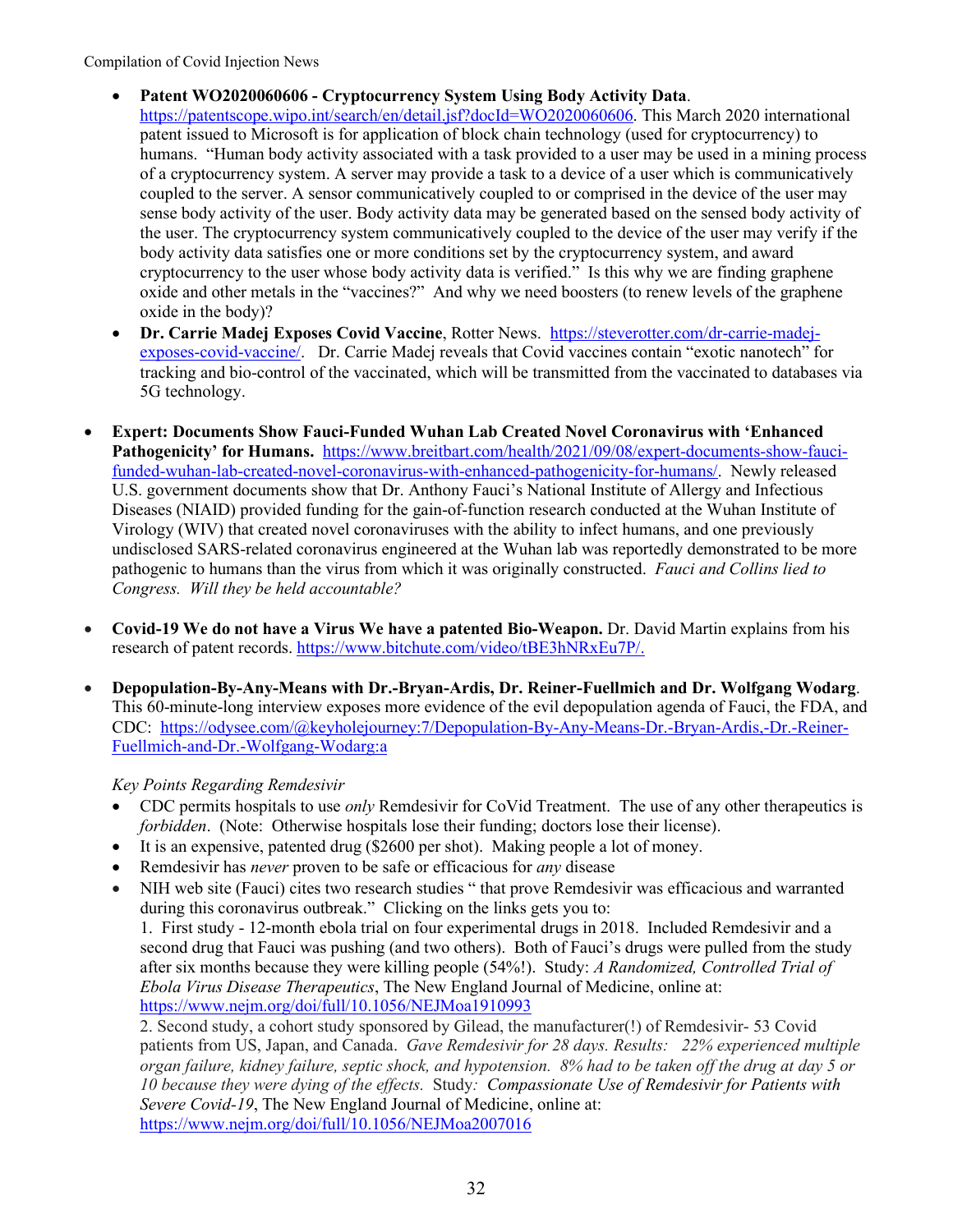• *Conclusion*: NIH and others knew/know Remdesivir is deadly. They used it along with faulty PCR testing to kill more people "from CoVid" to create more fear as part of paving the way for the "vaccine."

*Key Points regarding side effects associated with the shot*

- FDA had internal meeting in October 2020 (two months before shot roll-out). The Center for Biologics, Experiments, and Research (CBER) gave a 26-slide presentation on the shot.
- Slide 16 informed them of the serious side effects that they knew would start being reported to VAERS. FDA was aware that there is more than 110 diseases associated with the shot, including death and miscarriages. Also listed was a new diagnosis: multi-system inflammatory syndrome in children (MIS-C). Children are those under age 12. Already more than 4000 cases reported and 40 deaths.
- CBER presentation: *CBER Plans for Monitoring COVID-19 Vaccine Safety and Effectiveness*, online at: <https://stacks.cdc.gov/view/cdc/97349>
- *Conclusion*: FDA knew about all the side effects from the shot well in advance of its rollout.

## *Related*

- **Dr. Bryan Ardis - Hospital Protocol is what is Murdering Covid / Flu Patients**. (16 min.) Summarizes information in longer interview above. Must see if you know anyone who is or may be hospitalized for COVID-19. <https://www.bitchute.com/video/BKBpP5blJ21B/>
- **FDA Cover-Up – They Knew About Deadly Vax Side Effects!** Brannon Howse interview with Dr. Bryan Ardis  $-41$  minutes. Originally posted to this document on 29 June) <https://www.bitchute.com/video/9SRnnDblhWR4/>

# **Added 24 August 2021**

- **Dr. Dave Janda interviews Dr. Lee Merrit – Unrestricted Warfare Goes Viral.** This is a must watch video interview between these two doctors. If you get the jab after watching this, then I grieve for you. <https://davejanda.com/dr-lee-merritt-unresetricted-warfare-goes-viral/>
- **Dr. Mercola and microbiologist Dr. Sucharit Bhakdi Explain Covid Jab Effects** This too is a must watch video to explain how the spike proteins compromise the immune system and create damage to the vessels and organs of the body. The unique information is from about 35-50 minutes. <https://www.bitchute.com/video/Vt0Mh8j3GgB3/?list=notifications&randomize=false>
- **Pathologist Dr**. **Ryan Cole explains what he is seeing post-mortem:** increased cancers and diseases as a result of the jabs reducing the body's immune system. August 11, 2021 <https://www.youtube.com/watch?v=tUE5EBPt-lU>

# **Added 14 August 2021**

• **Dr. Vladimir Zelenko Exposes the COVID Inoculation as a Bioweapon and Tool for Depopulation.** Dr. Zelenko (vladimirzelenkomd.com**)** is a world-renowned physician who has successfully treated world leaders including President Trump and thousands of others who contracted COVID-19. The second link to Dr. Z. explains the dangers of the COVID inoculation to an Israeli Sephardic Rabbinical Court, urging them to protect their followers. [https://rumble.com/vkqs1o-dr.-zelenko-schools-israeli-rabbinic-court..html.](https://rumble.com/vkqs1o-dr.-zelenko-schools-israeli-rabbinic-court..html) Stew Peters Interview: Dr. Z interview gives medical advice for those who have not yet had COVID and for those who have already been jabbed <https://www.bitchute.com/video/sic8BcQwUSb2/>

# **Added 13 August 2021**

• **Dr. Mike Yeadon, Former Pfizer VP**, latest message, must-listen (21 min) <https://www.bitchute.com/video/FPehpfdTleDo/>

## **Added 12 August 2021**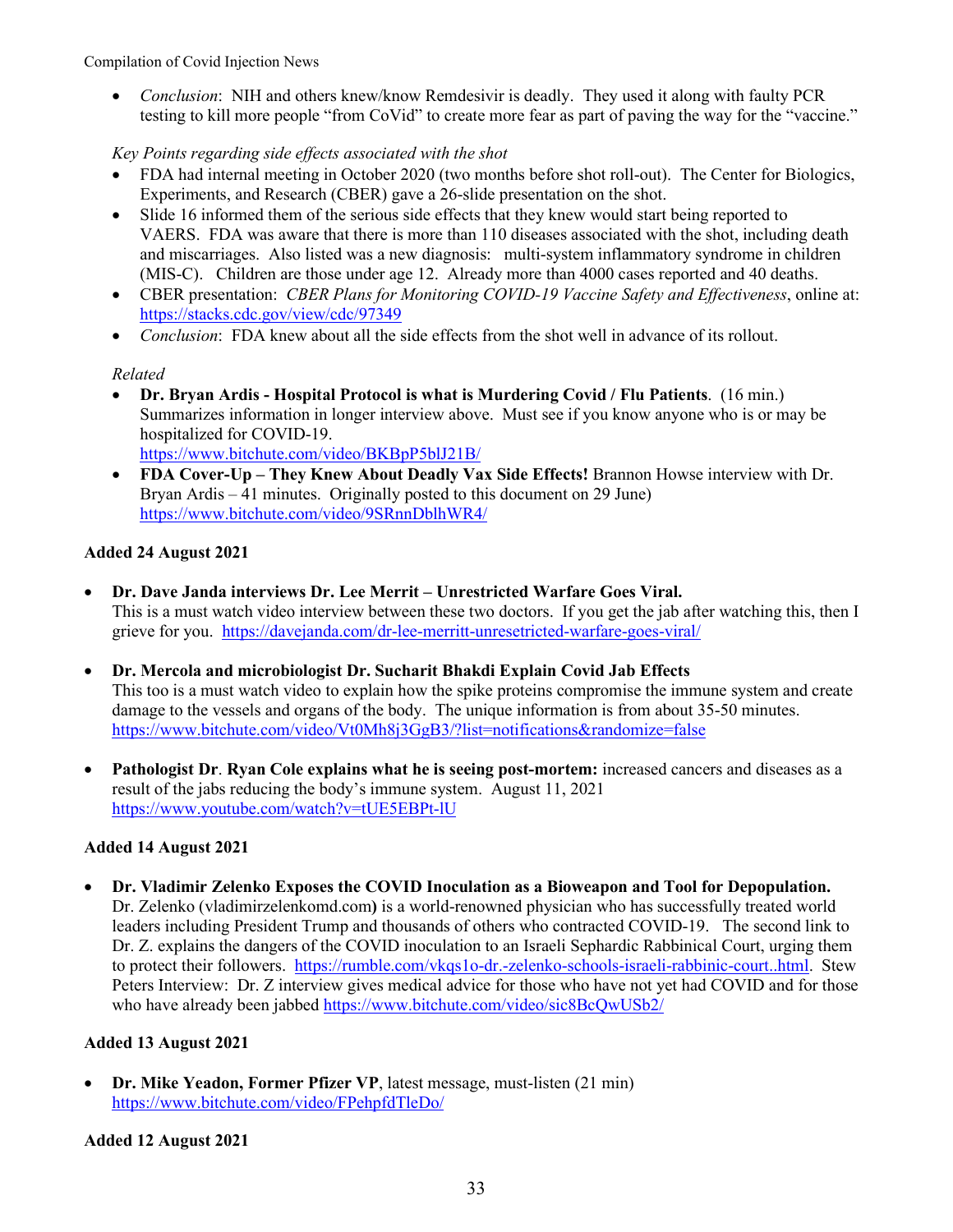• **Dr. Richard Fleming warns, "The vaccine is the bioweapon."** Bombshell interview with Mike Adams, August 21 (1 hr 4 min). Note from Pastor Kevin: This is the most informative of anything I have seen to date. As you will see, Dr. Fleming has impeccable credentials and data to prove his assertions. <https://www.naturalnews.com/2021-08-12-richard-fleming-vaccine-bioweapon-interview-mike-adams.html>

## **Added 10 August 2021**

- **Testimonies of Vaccine Injured Women and Child given to United States Senator Johnson** <https://banned.video/watch?id=60db528ccc1fad336bb9f0ac>
- **Graham Ledger and Dr. Ardis discuss the severe side effects of the jab, shedding, vaccine mandates, and what you can do to help your immune system if you are vaccinated or not.** (45 min) [https://rumble.com/vjn78x-vaccine-mutations-devastating-side-effects-crippling-mutilating-all](https://rumble.com/vjn78x-vaccine-mutations-devastating-side-effects-crippling-mutilating-all-america.html?mref=2glq1&mc=edaag)[america.html?mref=2glq1&mc=edaag](https://rumble.com/vjn78x-vaccine-mutations-devastating-side-effects-crippling-mutilating-all-america.html?mref=2glq1&mc=edaag)
- **Government of Alberta, Canada Admits that they do not Have the Evidence to Support Pandemic Restrictions – Masks, Lockdowns and Fines Suspended** [https://beforeitsnews.com/alternative/2021/08/all-covid-rules-all-over-the-world-must-fall-because-of](https://beforeitsnews.com/alternative/2021/08/all-covid-rules-all-over-the-world-must-fall-because-of-something-that-happened-in-canada-3755993.html)[something-that-happened-in-canada-3755993.html](https://beforeitsnews.com/alternative/2021/08/all-covid-rules-all-over-the-world-must-fall-because-of-something-that-happened-in-canada-3755993.html)
- **Medical doctor addresses an Indiana School Board about the foolishness of CDC and NIH guidelines using published scientific published that were funded to be done by CDC and NIH**. Start watching his testimony at 15 minutes into this video:<https://www.youtube.com/watch?v=AUjkSaedN4g>

## **Added 29 June 2021**

- **Dr. Carrie Madej discusses how the Covid jabs are being /will be used to monitor people through wireless technology.** <https://steverotter.com/dr-carrie-madej-exposes-vaccine/>
- **Tucker Carlson interview with Dr. Robert Malone who invented the mRNA technology behind the Covid Vax.** [https://www.infowars.com/posts/inventor-of-mrna-vaccines-says-people-should-not-be-forced](https://www.infowars.com/posts/inventor-of-mrna-vaccines-says-people-should-not-be-forced-to-take-experimental-covid-vaccines/)[to-take-experimental-covid-vaccines/](https://www.infowars.com/posts/inventor-of-mrna-vaccines-says-people-should-not-be-forced-to-take-experimental-covid-vaccines/)
- **Dr. Lee Merritt Joins The Health Ranger to Discuss Vaccine Mind Control & Medical Madness!** Includes discussion about airline pilots dying <https://www.brighteon.com/47c07826-ebc8-4826-95ba-bdd6ab13d708>

Added 17 June 2021

- **"Attempted Mass Genocide" Magnetgate Hypothesis From Medical Doctor #2 and Exposed: Death Stab — Anna Rodgers #1** <https://www.bitchute.com/video/ci6WOQl5nYVt/>
- **Mike Adams and Robert Kennedy Jr. Discussing new book, "The Real Tony Fauci"** including facts about Fauci and Bill Gates involvement in causing the Covid 19 pandemic. - 34 minutes [https://www.brighteon.com/1b295642-28f8-4af8-878b-0b4d28e469a7](https://na01.safelinks.protection.outlook.com/?url=https%3A%2F%2Fwww.brighteon.com%2F1b295642-28f8-4af8-878b-0b4d28e469a7&data=04%7C01%7C%7C8dc2d3c81d2d4a9c23d508d92ef098d0%7C84df9e7fe9f640afb435aaaaaaaaaaaa%7C1%7C0%7C637592433152510343%7CUnknown%7CTWFpbGZsb3d8eyJWIjoiMC4wLjAwMDAiLCJQIjoiV2luMzIiLCJBTiI6Ik1haWwiLCJXVCI6Mn0%3D%7C1000&sdata=MKZpZRSR4bWemYn32CVeHzQKoecRjOyK%2FkvKWTIuyYU%3D&reserved=0)
- **Pharmacist Tells Vaccine Horror Stories. Quits her job before being forced to kill people with the jab** (1 hr, 3 min). <https://www.brighteon.com/embed/9dee14da-d56e-4928-9088-aea7809846f0>
- **Dr. Malone, Inventor of mRNA vaccine technology**, discusses surprise of finding the package ingredients of the jab in the ovaries and bone marrow of those who take the COVID jab. [https://www.youtube.com/watch?v=Tb\\_7E12VDE4](https://www.youtube.com/watch?v=Tb_7E12VDE4)